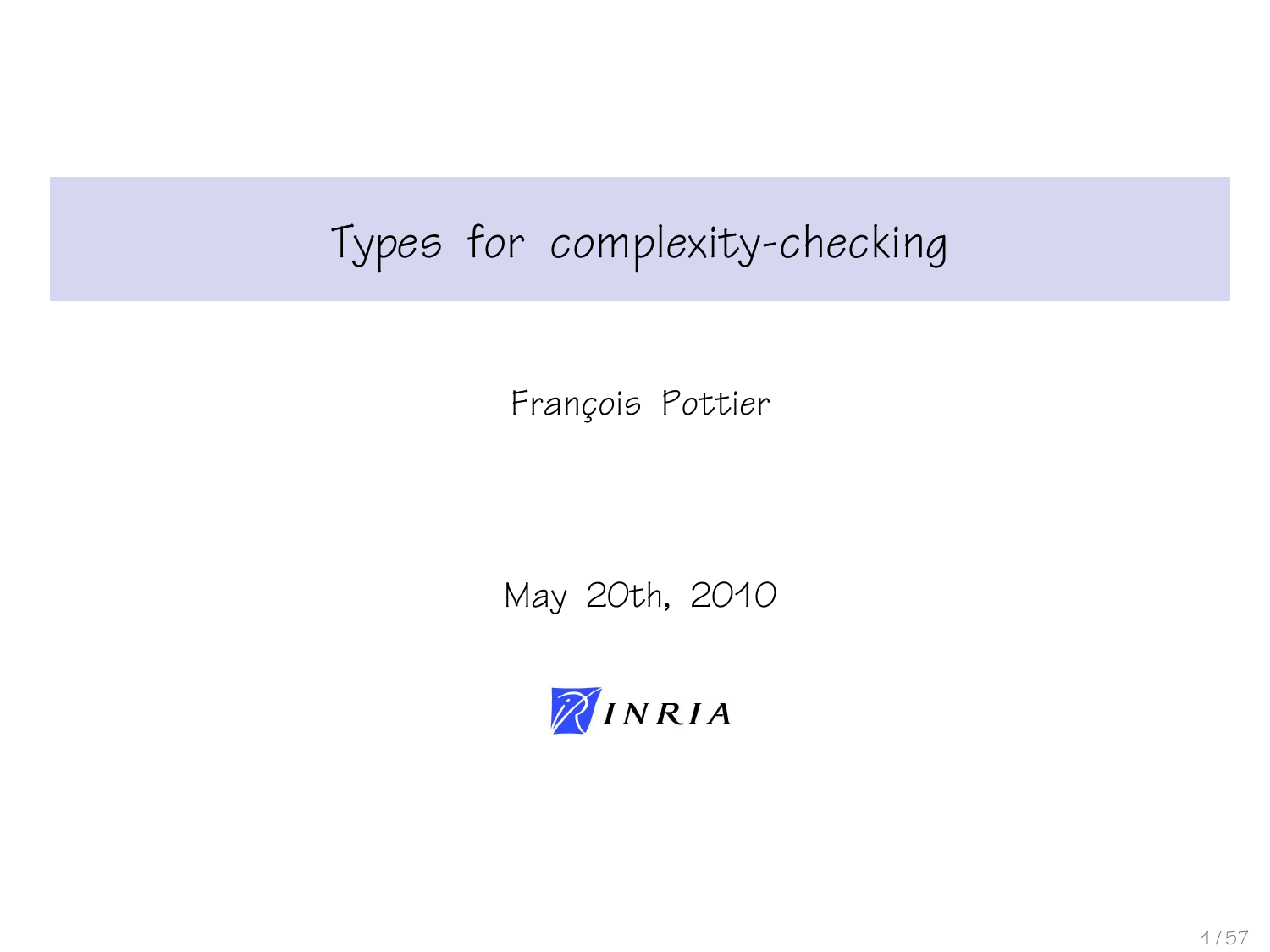I would like to talk about

- how to use types for "complexity-checking;"
- how to do this in an expressive programming language, such as ML (with state) or Haskell (with suspensions).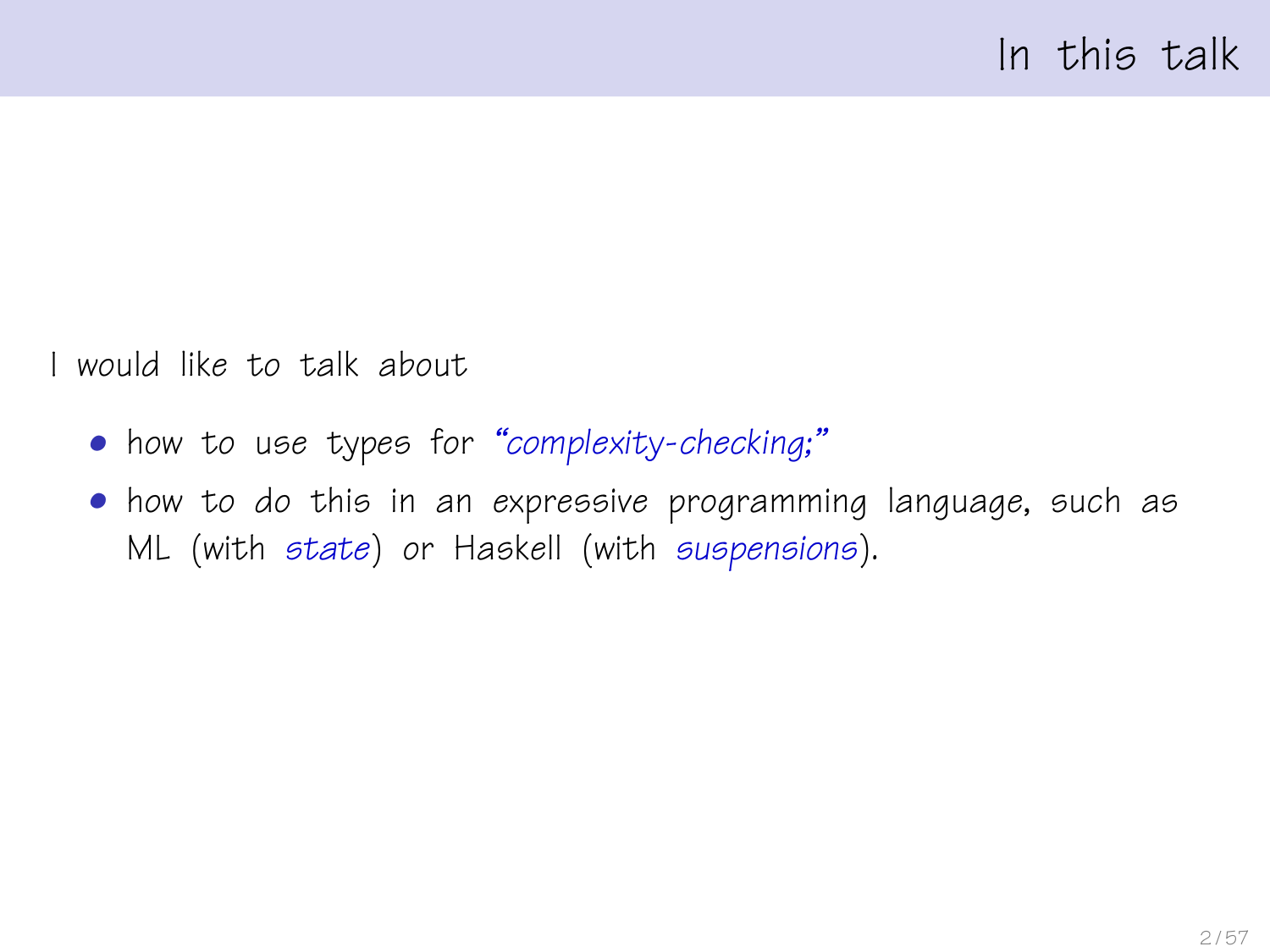What is complexity-checking?

- not automated complexity analysis (which seems to apply to small functional programs or term rewrite systems);
- not implicit computational complexity (which relates typed programming languages and complexity classes);
- it consists in exploiting a type discipline to check explicit complexity claims provided by the programmer.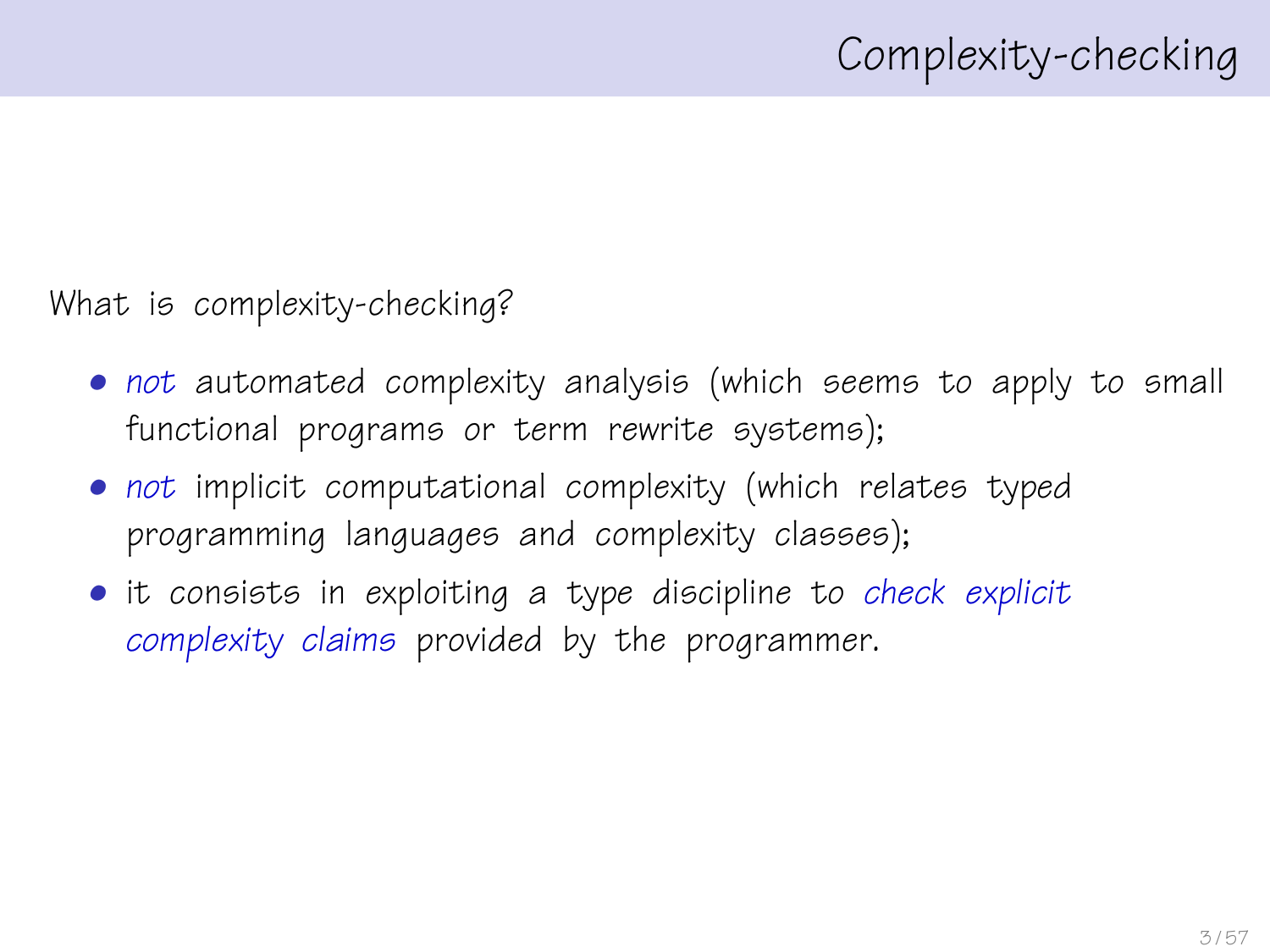Complexity-checking is hard in the sense that it demands a lot of information about the program:

- types in the simplest sense (e.g., "this is a mutable binary tree");
- aliasing and ownership information (e.g., "at any point in time, only one pointer to this binary tree is retained");
- logical properties of data (e.g., "this binary tree is balanced").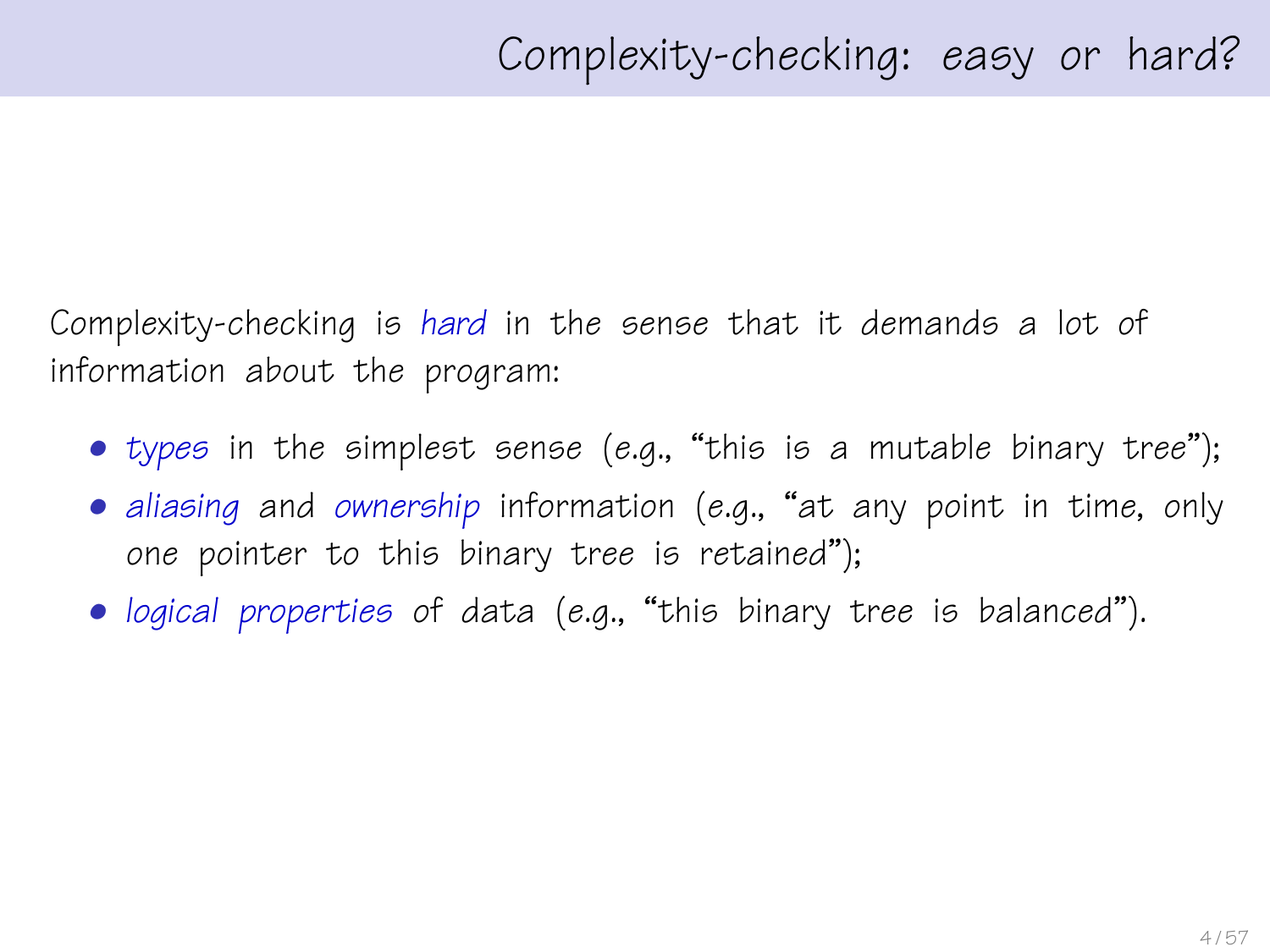On the other hand, I would like to claim that complexity-checking is (relatively) easy if one's starting point is a type system (or proof system) that keeps track of this information.

The basic idea, following Tarjan [\[1985\]](#page-56-0), is to extend the system with time credits.

Time credits do not exist at runtime, but appear in types, and are used to control the asymptotic run time of the code.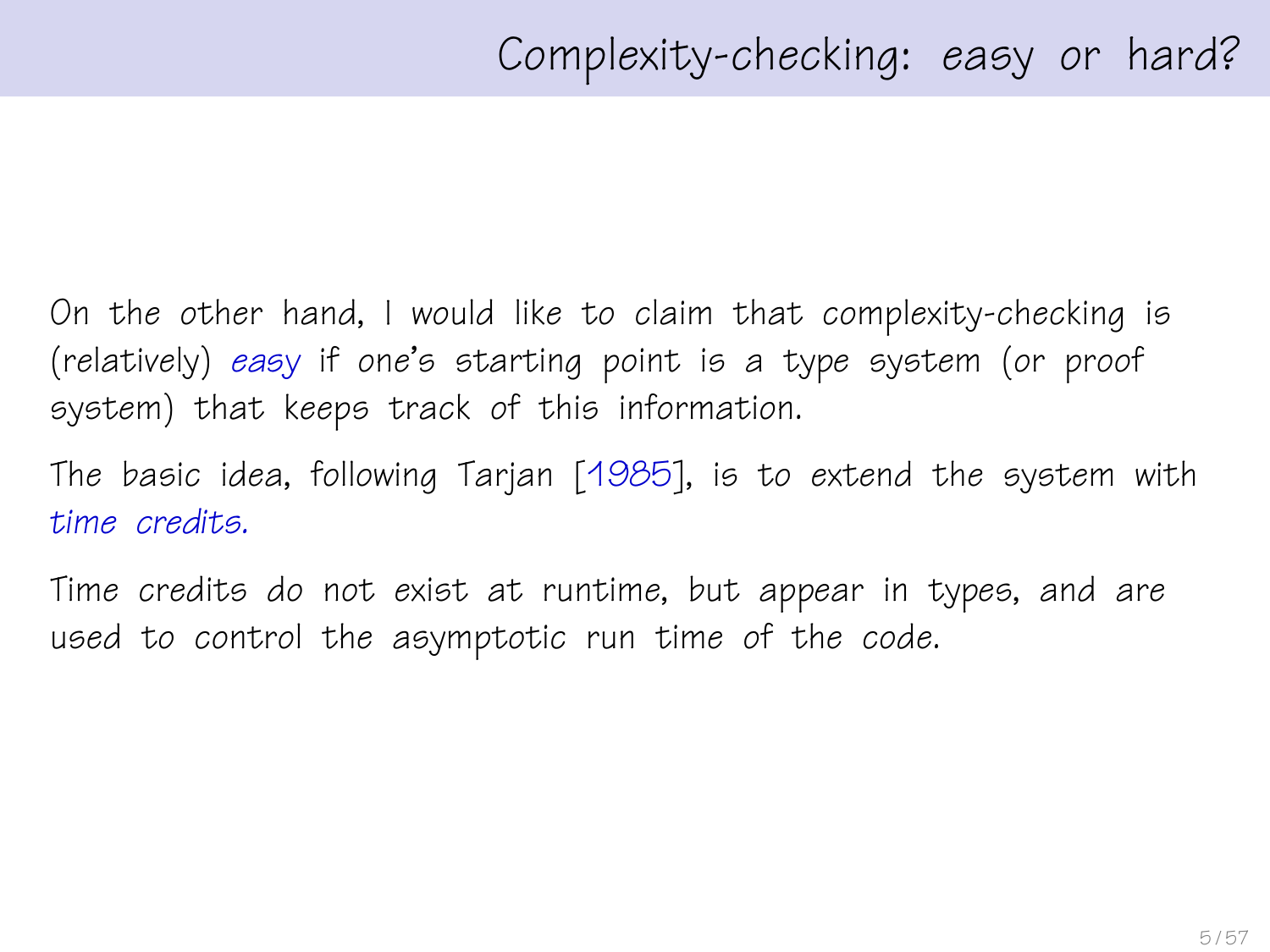The recipe is as follows:

- <span id="page-5-0"></span>1 Enforce the rule that credits cannot be created or duplicated.
- <span id="page-5-1"></span>**2** Enforce the rule that every elementary computation step consumes one credit. (In fact, in the absence of loop forms, it is enough for just function calls to consume one credit.)
- <span id="page-5-2"></span>**3** Allow credits to be passed to and returned by functions.
- <span id="page-5-3"></span>4 Allow credits to be stored within data, including mutable data.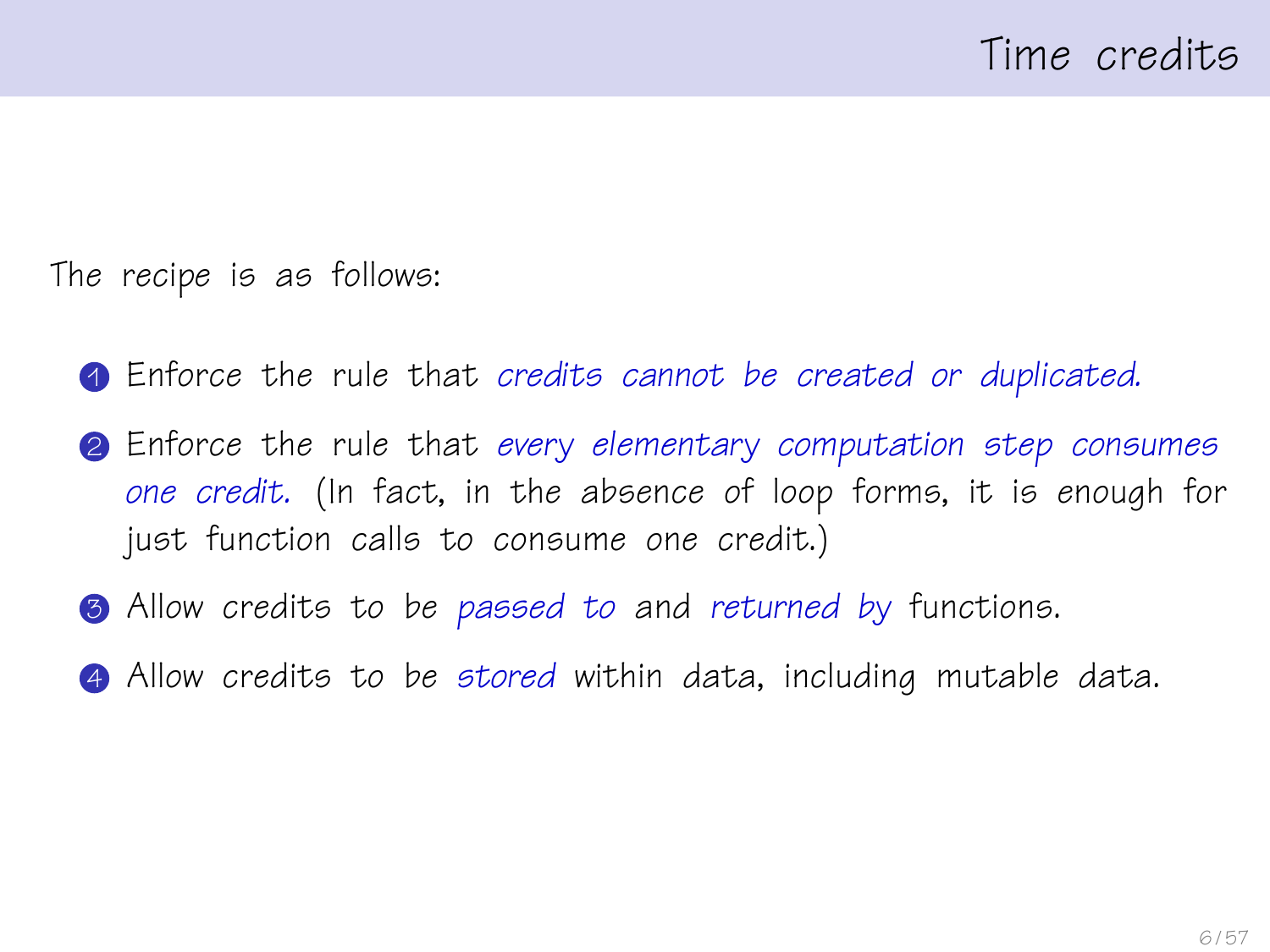Rules [1](#page-5-0) and [2](#page-5-1) ensure that the total number of steps taken by the program is bounded, up to a constant factor, by the number of credits that are initially made available to it.

With a reasonable compiler, one step in the operational semantics is executed in constant time by the machine code version of the program.

Thus, the number of credits that is made available to the program bounds its worst-case asymptotic time complexity.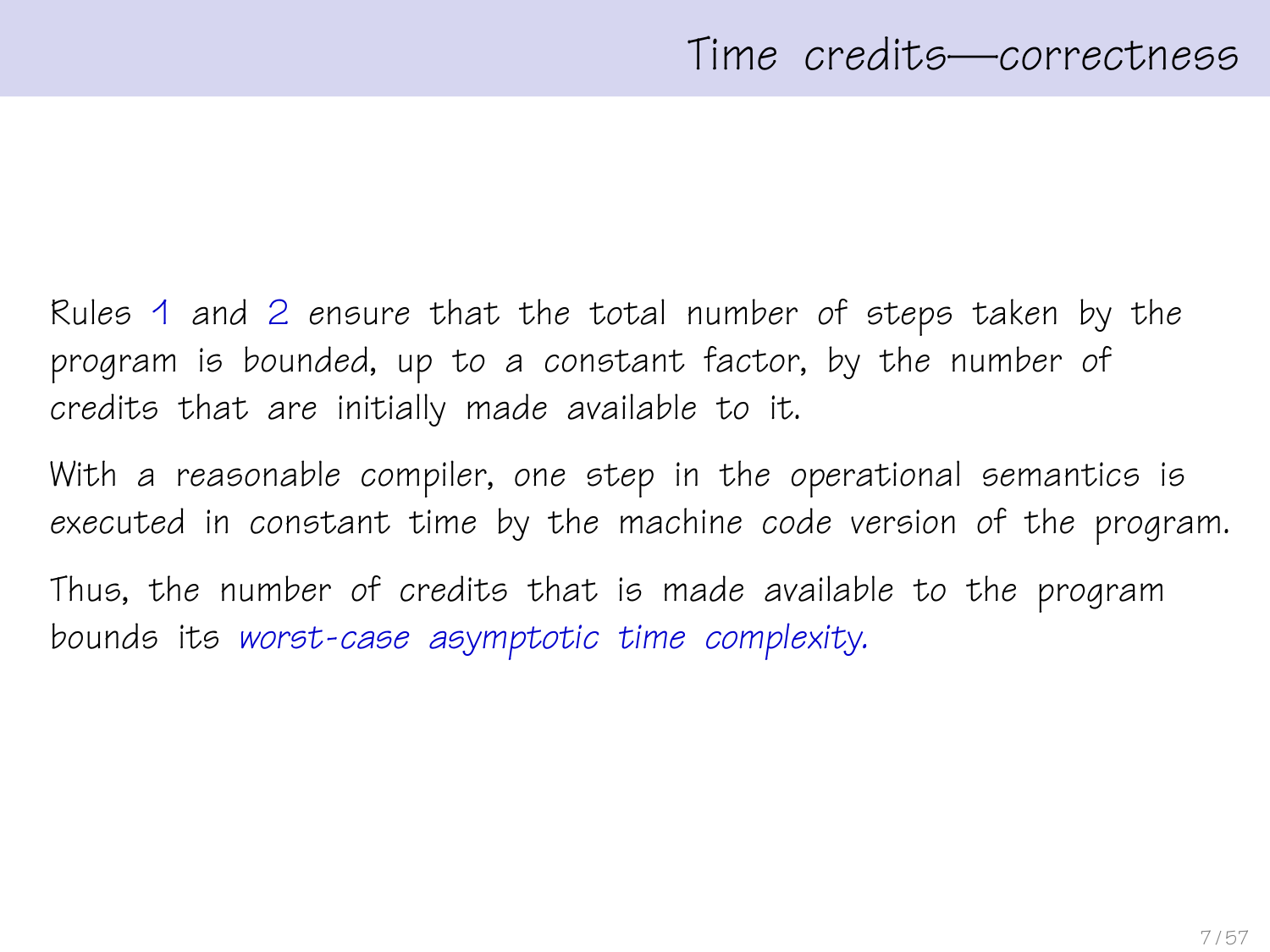Allowing credits to serve as function arguments and results (point [3\)](#page-5-2) is required for expressiveness.

As a consequence of it, the complexity of a function can be read off its type. Here are some examples:

 $int * 2\$\rightarrow int$  – constant time  $\forall n$ , int x int n \* n\$  $\rightarrow$  int – linear time in the parameter n  $\forall$ na, list n a \* 2n\$ → int – linear time in the length of the list

By construction, the system is compositional.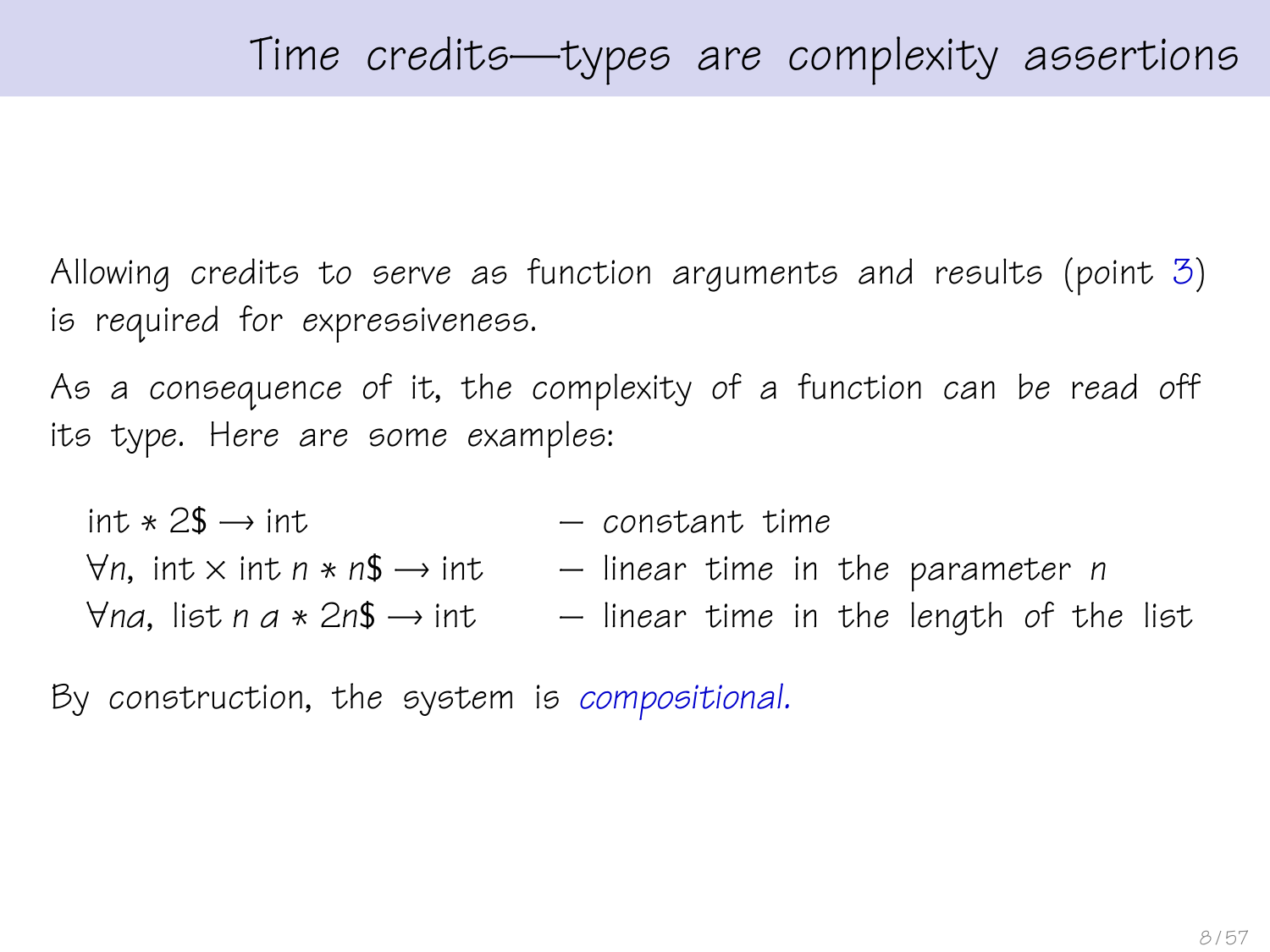Viewing credits as data (point [4\)](#page-5-3) does not affect the end-to-end guarantee: the initial number of credits remains a bound on the program's worst-case asymptotic time complexity.

It does, however, change the interpretation of types, which must now be viewed as amortized complexity assertions. Credits can be stored for later use, retrieved when needed, and this is not visible in the types.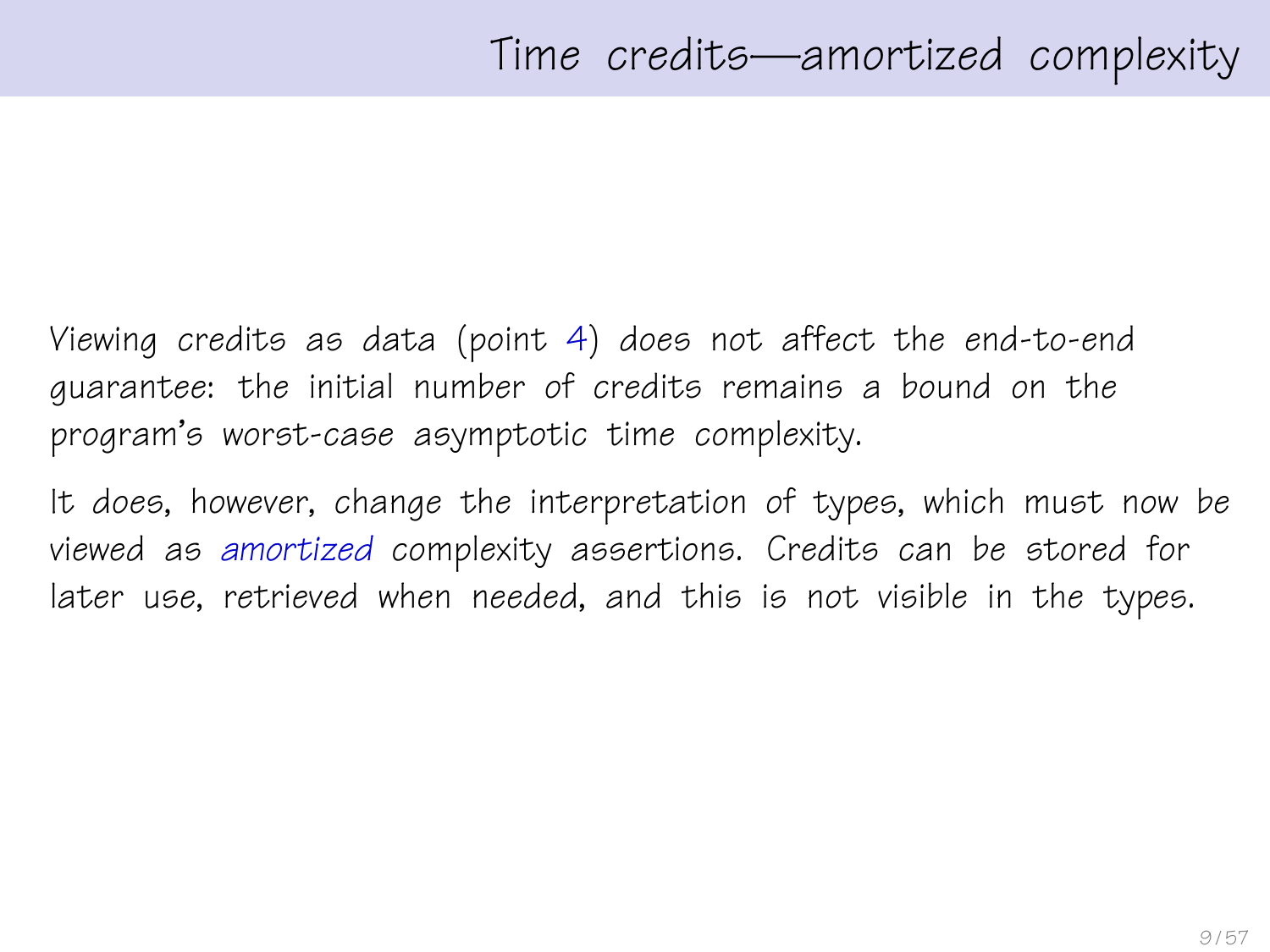## Time credits—amortized complexity

<span id="page-9-0"></span>Here is the classic example of a FIFO queue, implemented as a pair of lists. Elements are enqueued into the front list, and dequeued out of the back list. Dequeuing may require reversing the elements of the front list and moving them to the back list, a linear time operation. The queue offers this abstract interface:

new-queue: 
$$
\forall a
$$
, unit  $\rightarrow$  queue *a*  $\rightarrow$   $\rightarrow$   $\rightarrow$   $\rightarrow$   $\rightarrow$   $\rightarrow$   $\rightarrow$   $\rightarrow$   $\rightarrow$   $\rightarrow$   $\rightarrow$   $\rightarrow$   $\rightarrow$   $\rightarrow$   $\rightarrow$   $\rightarrow$   $\rightarrow$   $\rightarrow$   $\rightarrow$   $\rightarrow$   $\rightarrow$   $\rightarrow$   $\rightarrow$   $\rightarrow$   $\rightarrow$   $\rightarrow$   $\rightarrow$   $\rightarrow$   $\rightarrow$   $\rightarrow$   $\rightarrow$   $\rightarrow$   $\rightarrow$   $\rightarrow$   $\rightarrow$   $\rightarrow$   $\rightarrow$   $\rightarrow$   $\rightarrow$   $\rightarrow$   $\rightarrow$   $\rightarrow$   $\rightarrow$   $\rightarrow$   $\rightarrow$   $\rightarrow$   $\rightarrow$   $\rightarrow$   $\rightarrow$   $\rightarrow$   $\rightarrow$   $\rightarrow$   $\rightarrow$   $\rightarrow$   $\rightarrow$   $\rightarrow$   $\rightarrow$   $\rightarrow$   $\rightarrow$   $\rightarrow$   $\rightarrow$   $\rightarrow$   $\rightarrow$   $\rightarrow$   $\rightarrow$   $\rightarrow$   $\rightarrow$   $\rightarrow$   $\rightarrow$   $\rightarrow$   $\rightarrow$   $\rightarrow$   $\rightarrow$   $\rightarrow$   $\rightarrow$   $\rightarrow$   $\rightarrow$   $\rightarrow$   $\rightarrow$   $\rightarrow$   $\rightarrow$   $\rightarrow$   $\rightarrow$   $\rightarrow$   $\rightarrow$   $\rightarrow$   $\rightarrow$   $\rightarrow$   $\rightarrow$   $\rightarrow$   $\rightarrow$   $\rightarrow$   $\rightarrow$   $\rightarrow$   $\rightarrow$   $\rightarrow$   $\rightarrow$   $\rightarrow$   $\rightarrow$   $\rightarrow$   $\rightarrow$   $\rightarrow$   $\rightarrow$   $\rightarrow$   $\rightarrow$   $\$ 

Internally, the front list stores one credit together with each element:

queue 
$$
a = list(a * 1\text{\$}) \times list a
$$

In this example, because credits are not duplicable, the type queue inherits this property. These queues are single-threaded.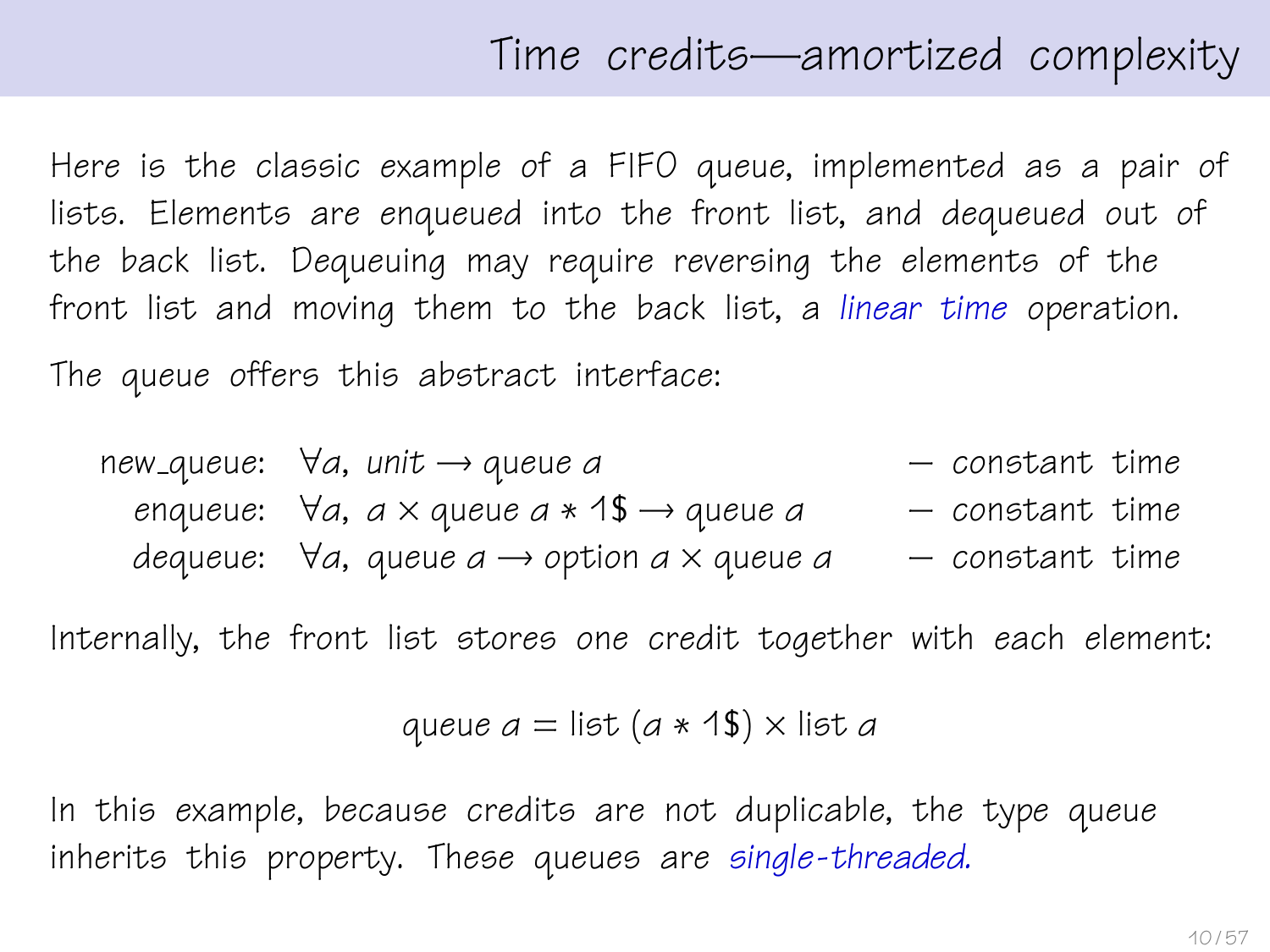In the rest of this talk, I propose to:

- give an overview of the type-theoretic machinery that I use;
- return to complexity-checking and sketch an analysis of Haskell's suspensions.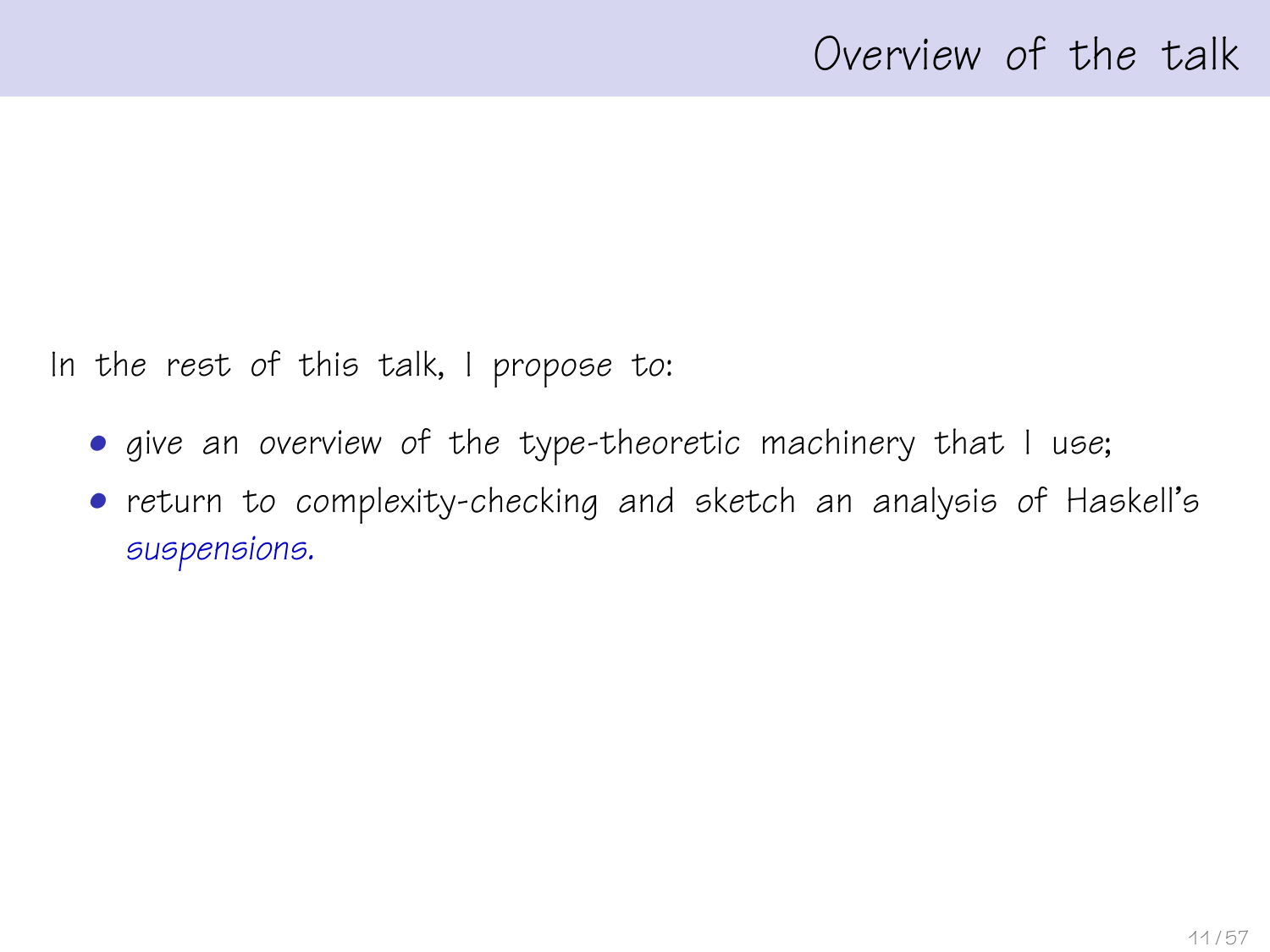<span id="page-11-0"></span>

- [A type-checker's armory](#page-11-0)
	- [Affinity](#page-14-0)
	- [Capabilities](#page-20-0)
	- [Regions](#page-27-0)
	- [Other forms of capabilities](#page-32-0)
- [When credits explain debits: an analysis of suspensions](#page-37-0)
- **•** [Conclusion](#page-50-0)
- [Bibliography](#page-54-0)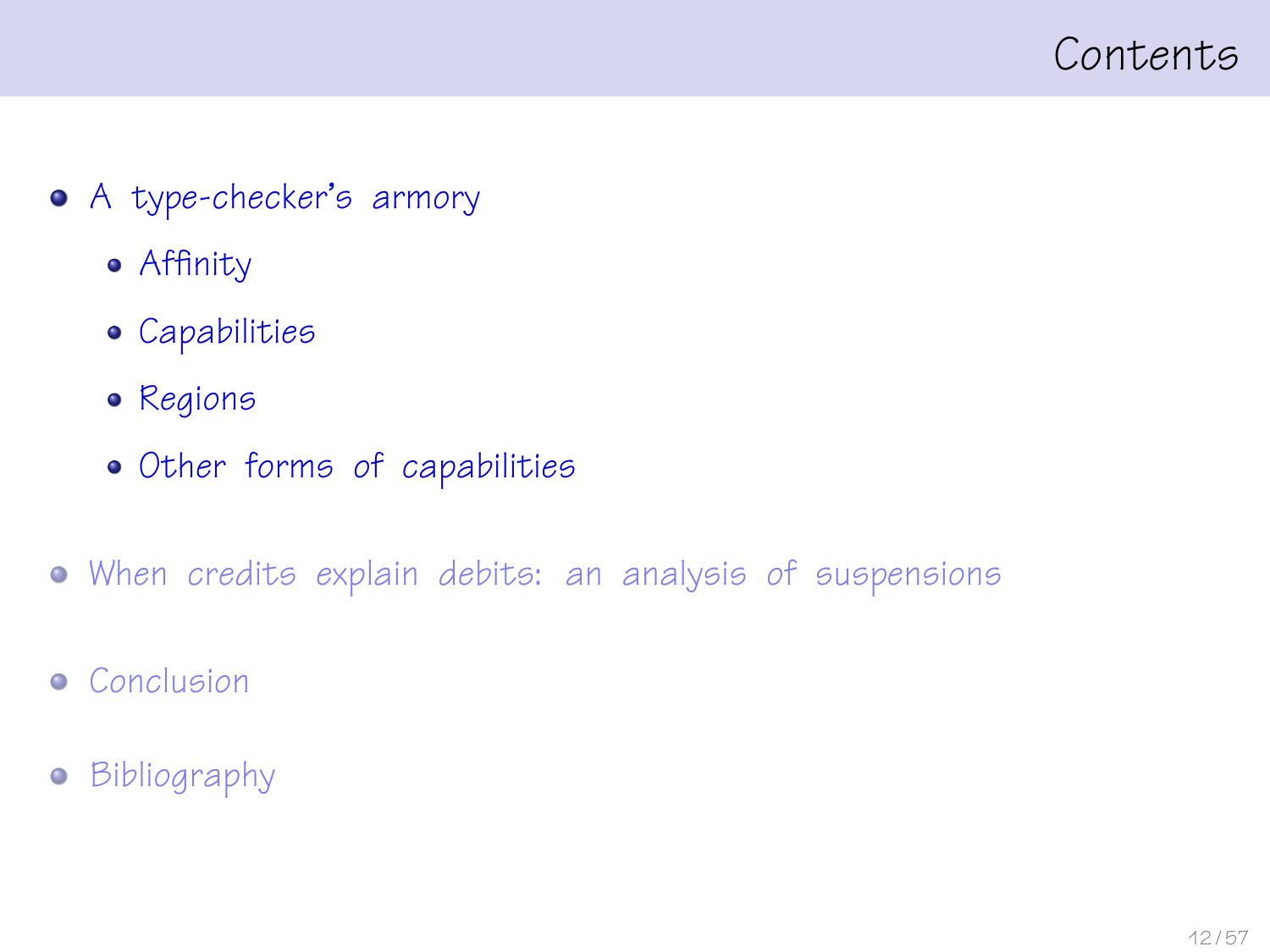Programs without state, are relatively easy to reason about, because properties of data are stable: any logical property that holds now also holds into the future.

Programs that manipulate a heap of mutable objects are much more difficult to reason about: if a property of an object (or group thereof) holds now, how do I guarantee that it still holds at a certain point in the future?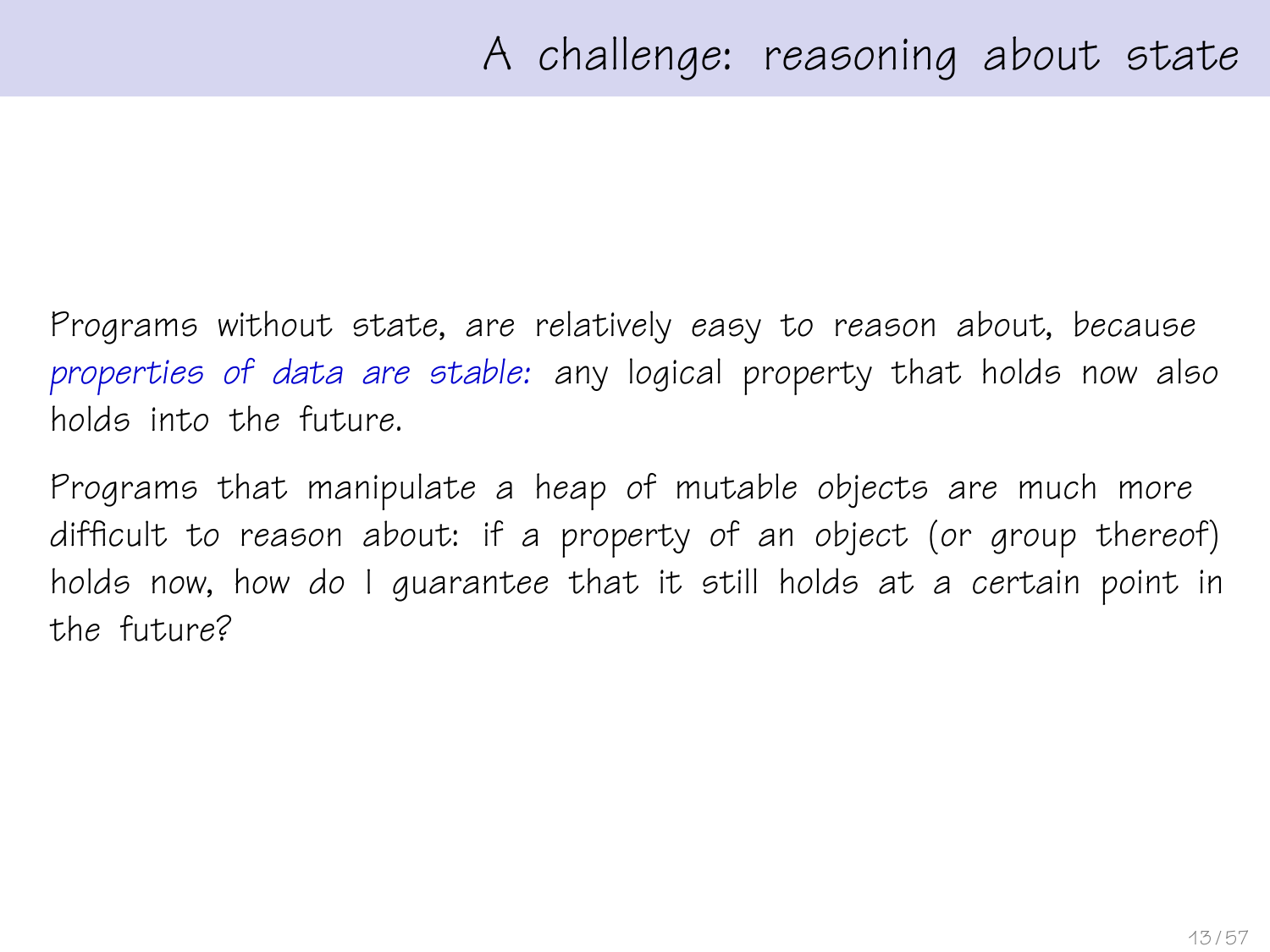Type system designers have offered answers that rely on a number of technical tools:

- affinity ensures the unique ownership of mutable state;
- distinguishing values versus capabilities enables flexible ownership policies;
- regions help keep track of which capabilities govern which objects, and can be used to record may-alias information.

In the following, I review these concepts.

(Note: I tend to say "linearity" for "affinity.")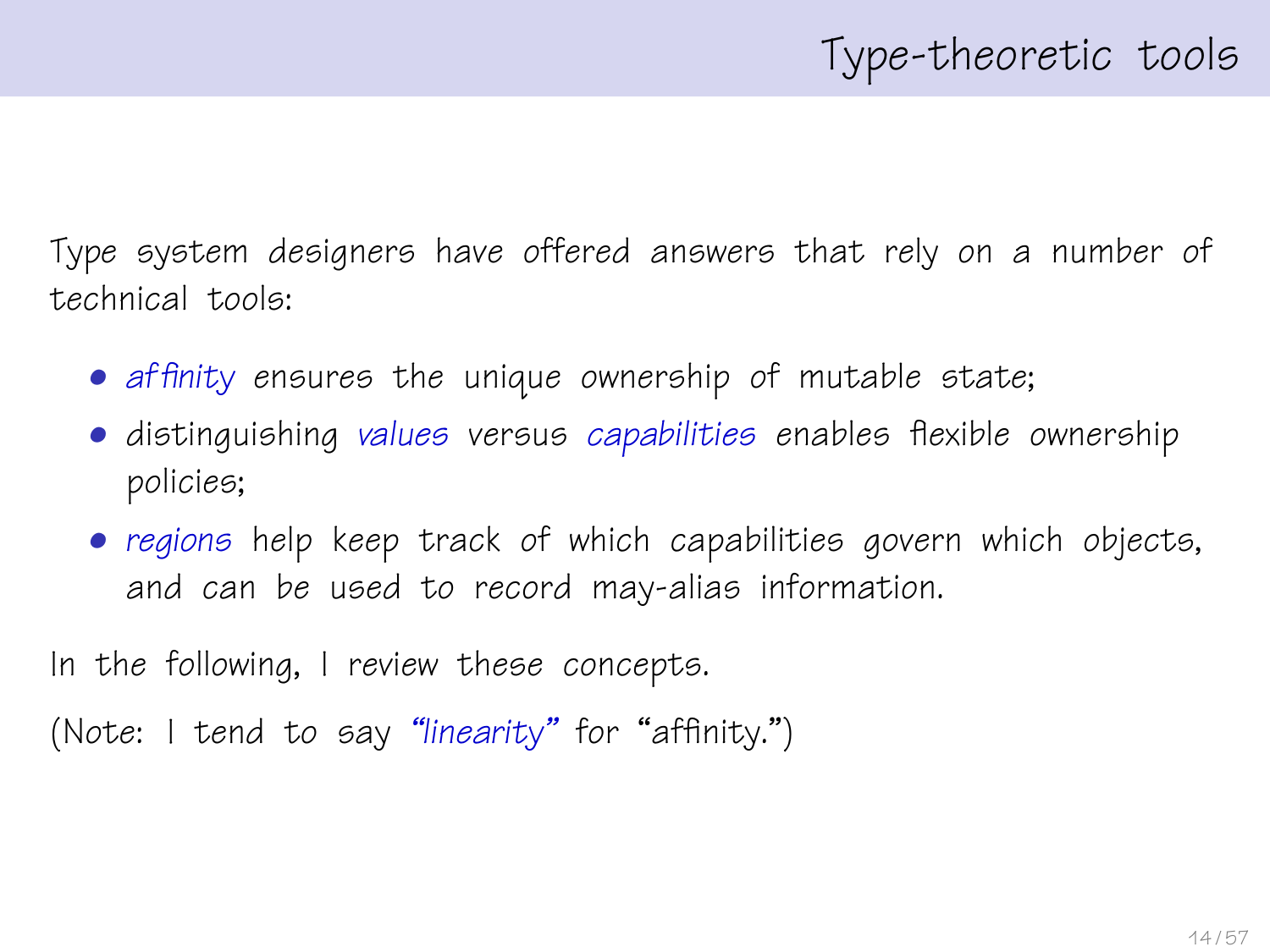### <span id="page-14-0"></span>Affinity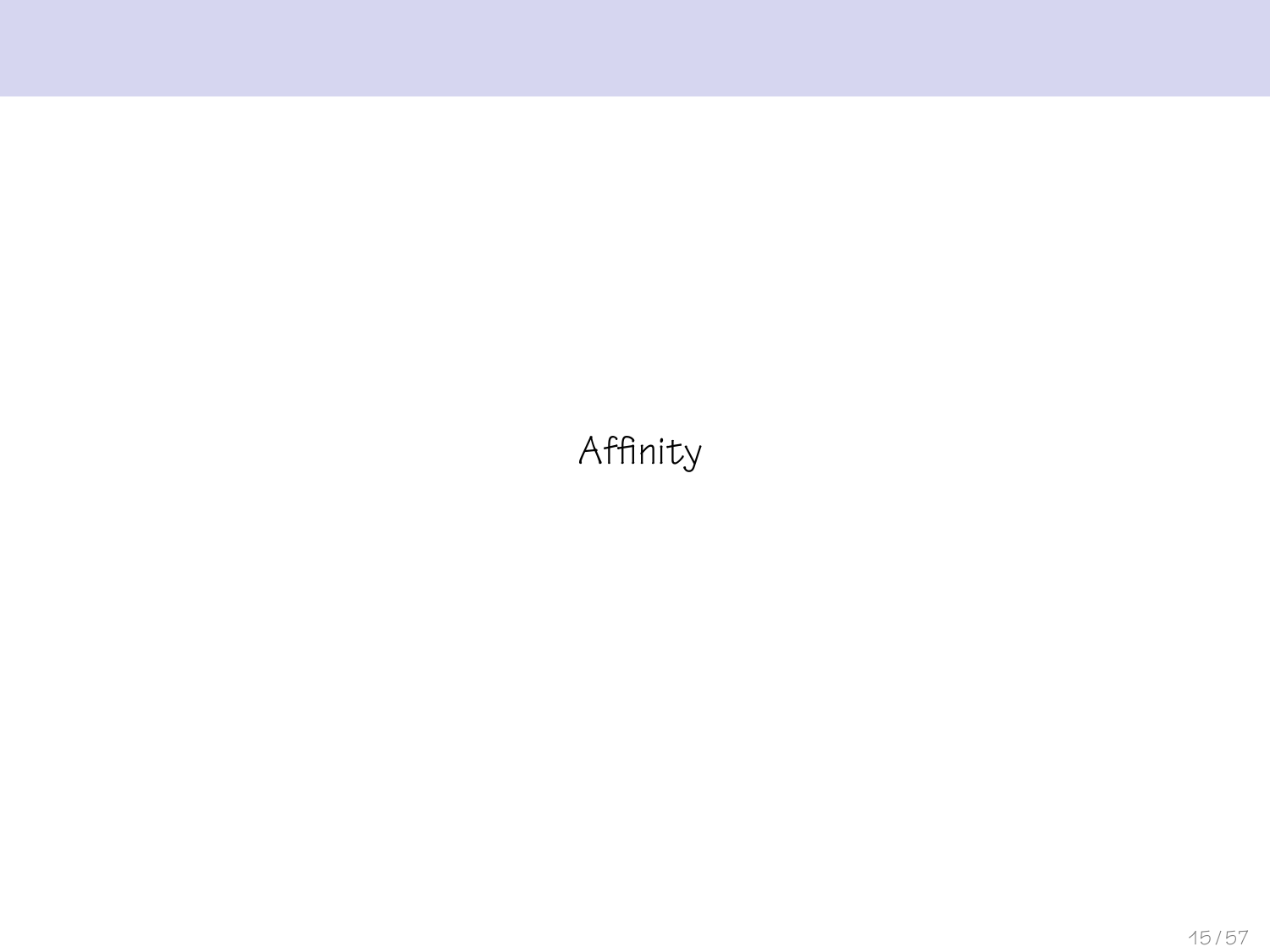How can I soundly make an assertion whose validity depends on the current state of a mutable object, or group thereof?

For instance, one might wish to assert:

- "this reference holds an integer;"
- "this reference holds an even integer;"
- "this group of objects forms a forest."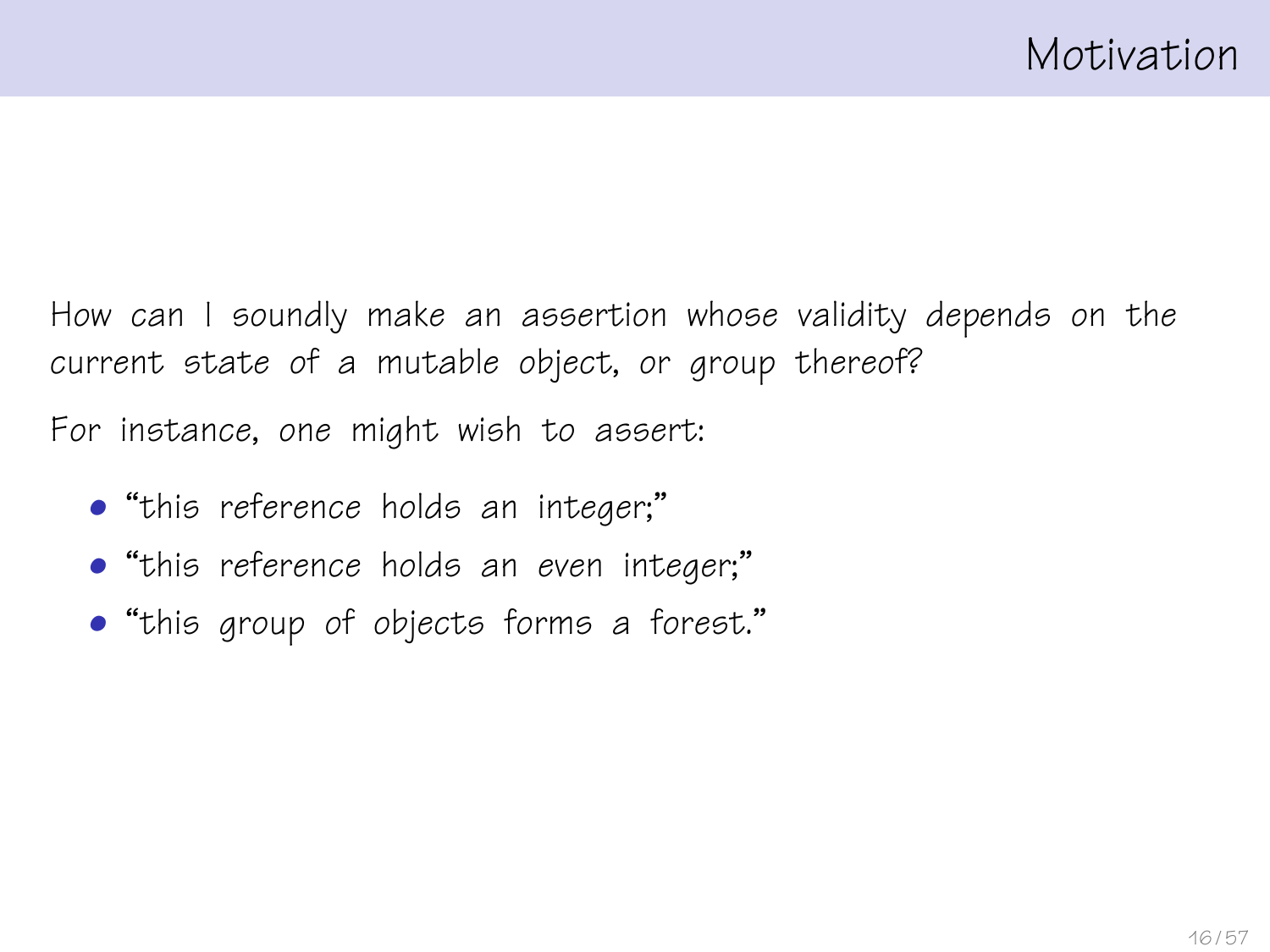The danger is to permit a state change by someone who is not aware of the assertion, and might break it.

A natural solution is to posit that:

- only the owner of an object can write it;
- only the owner of an object can make an assertion about it;
- an object has at most one owner.

This ensures that, when an object is written, all existing assertions about it are at hand. They are invalidated, and (if desired) new assertions about the object are made.

In short, this affine ownership discipline is sound and permits strong updates.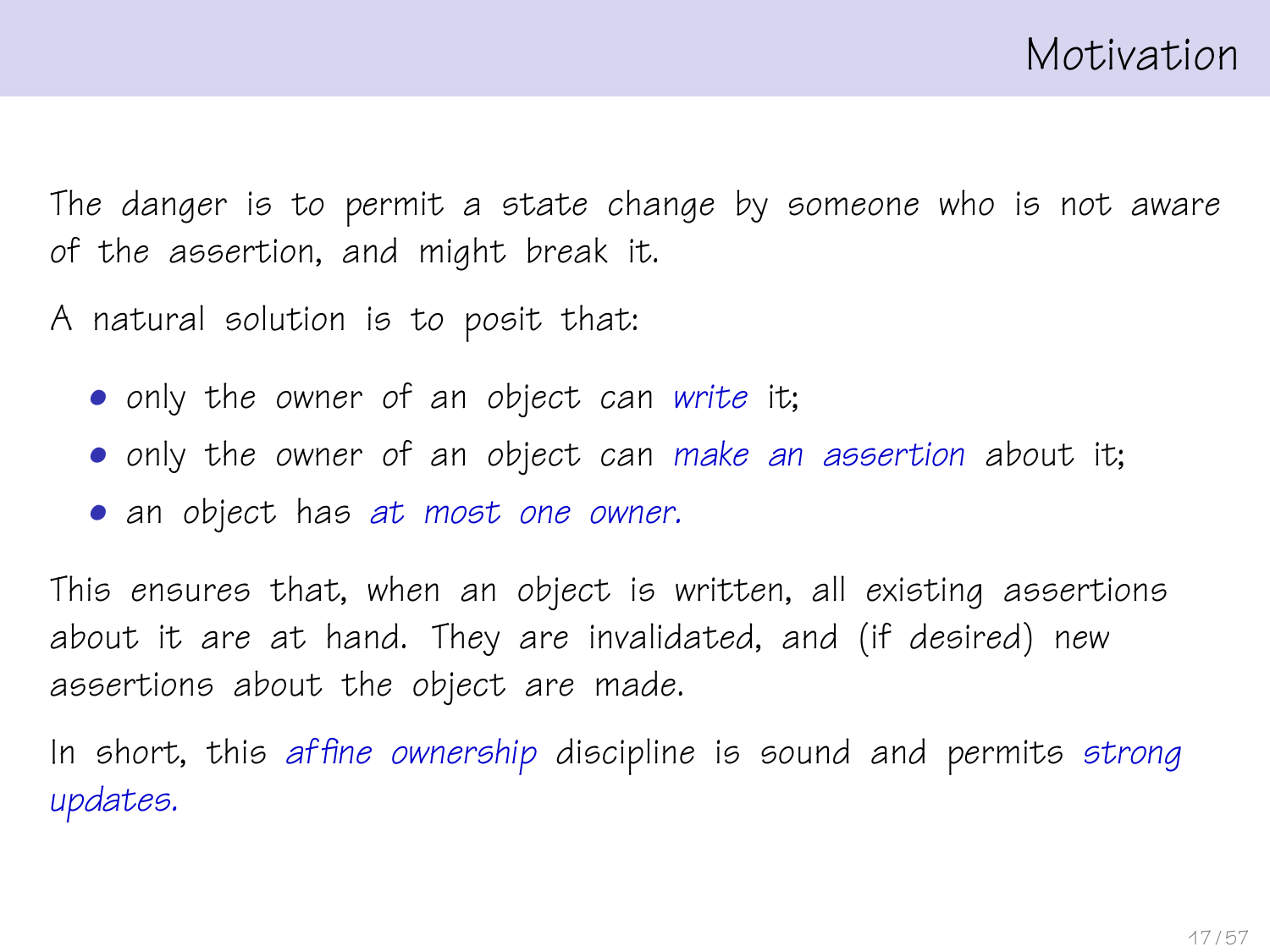### On the right to read

For simplicity, we posit that only the owner of an object can read it. Because only the owner can make an assertion about an object, a read by a non-owner would produce a value whose type and logical properties are unknown. This would make it useless.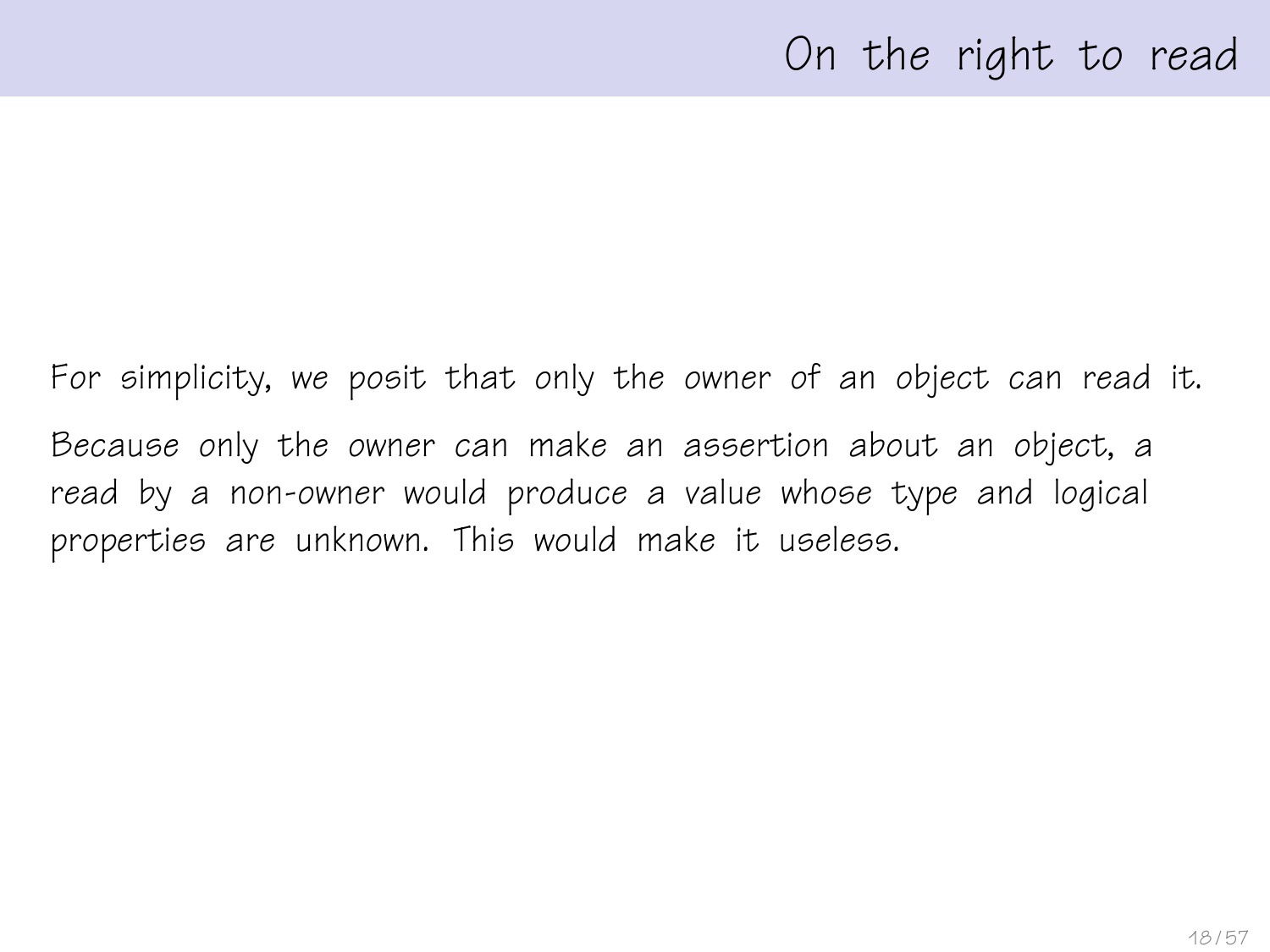# Affine references

What concrete form do these ideas take? For instance, one could extend a traditional affine type discipline, in the style of Barber's DILL, with *affine* references.

The three primitive operations would be:

ref: 
$$
\tau \rightarrow ref \tau
$$
  
:: ref  $l\tau \rightarrow l\tau \times ref \, l\tau$   
:=: ref  $\tau_1 \times \tau_2 \rightarrow ref \, \tau_2$ 

Here, a value of type ref τ is the address of the reference, but it also represents the ownership of the reference and the assertion that the reference currently holds a value of type τ.

Reading involves duplication, and is restricted to duplicable types. Writing involves loss, which is fine in an affine system. Writing allows strong updates.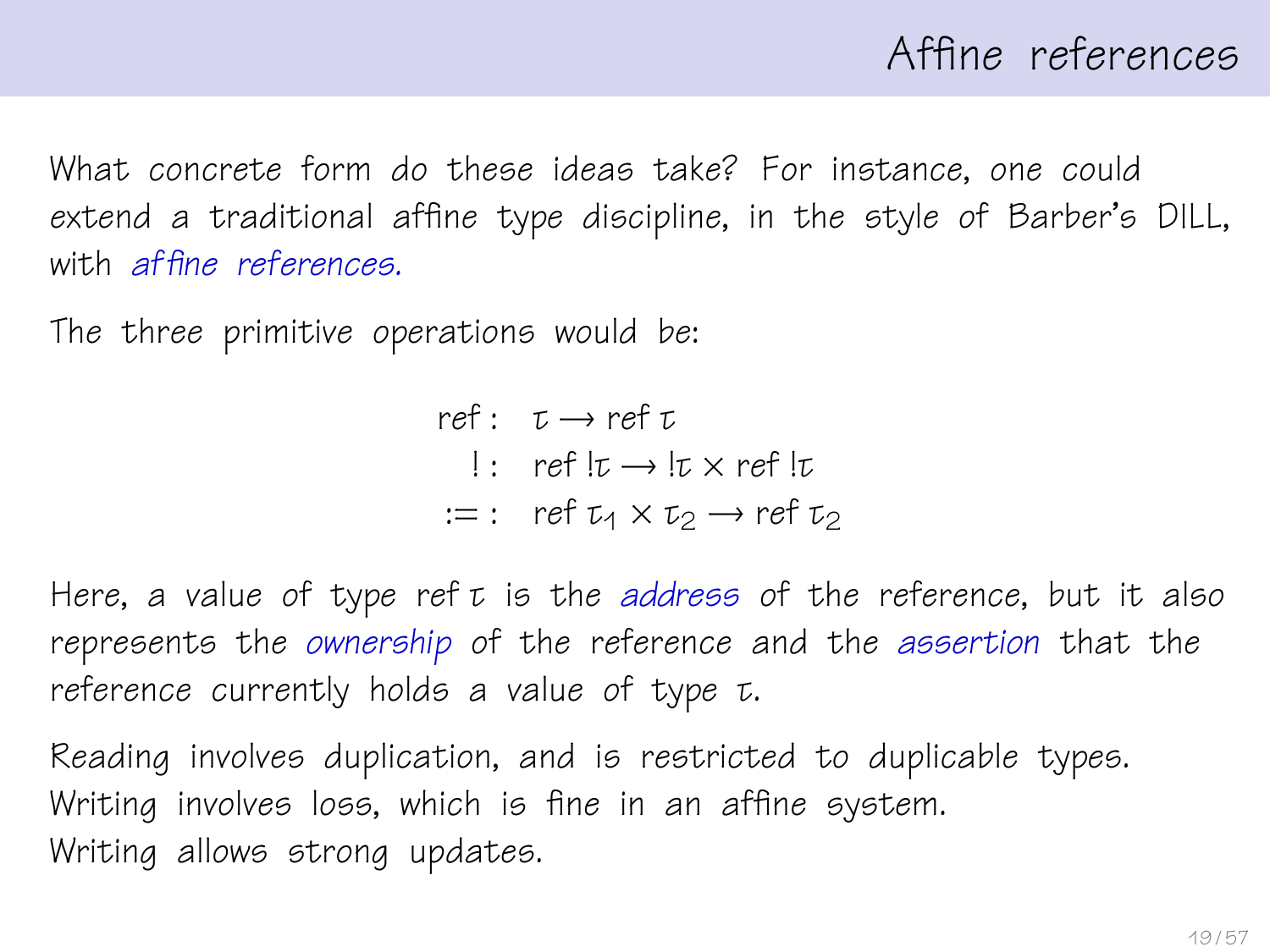The affine type system of the previous slide ensures that:

- there is at most one use of certain variables:
- there is at most one pointer to an object;
- there is at most one owner per object.

Here, only the third goal is of interest.

The second restriction is undesirable. It stems from the fact that we have conflated the pointer to the object and the token of ownership of the object. Only the latter need be affine!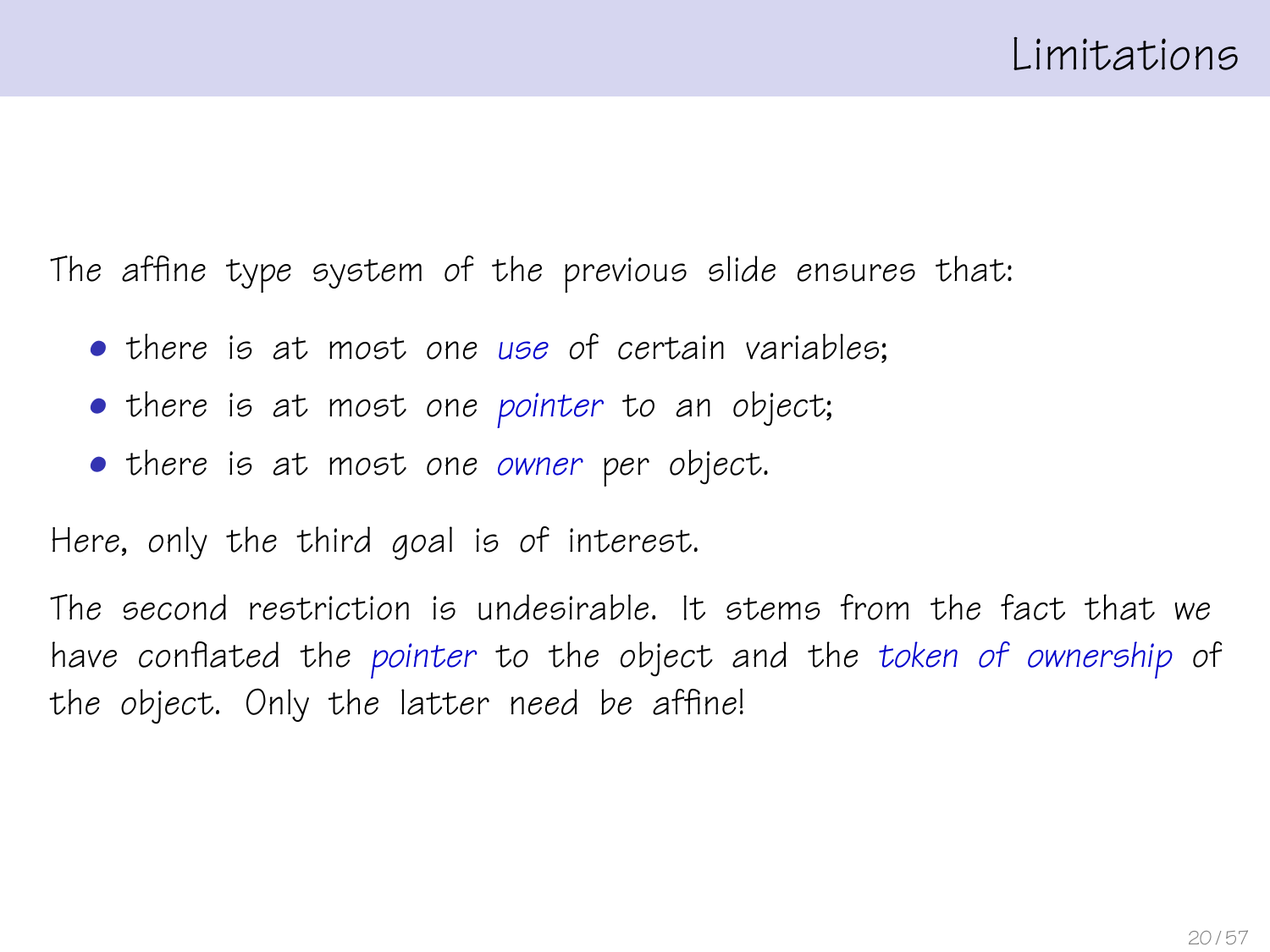<span id="page-20-0"></span>Capabilities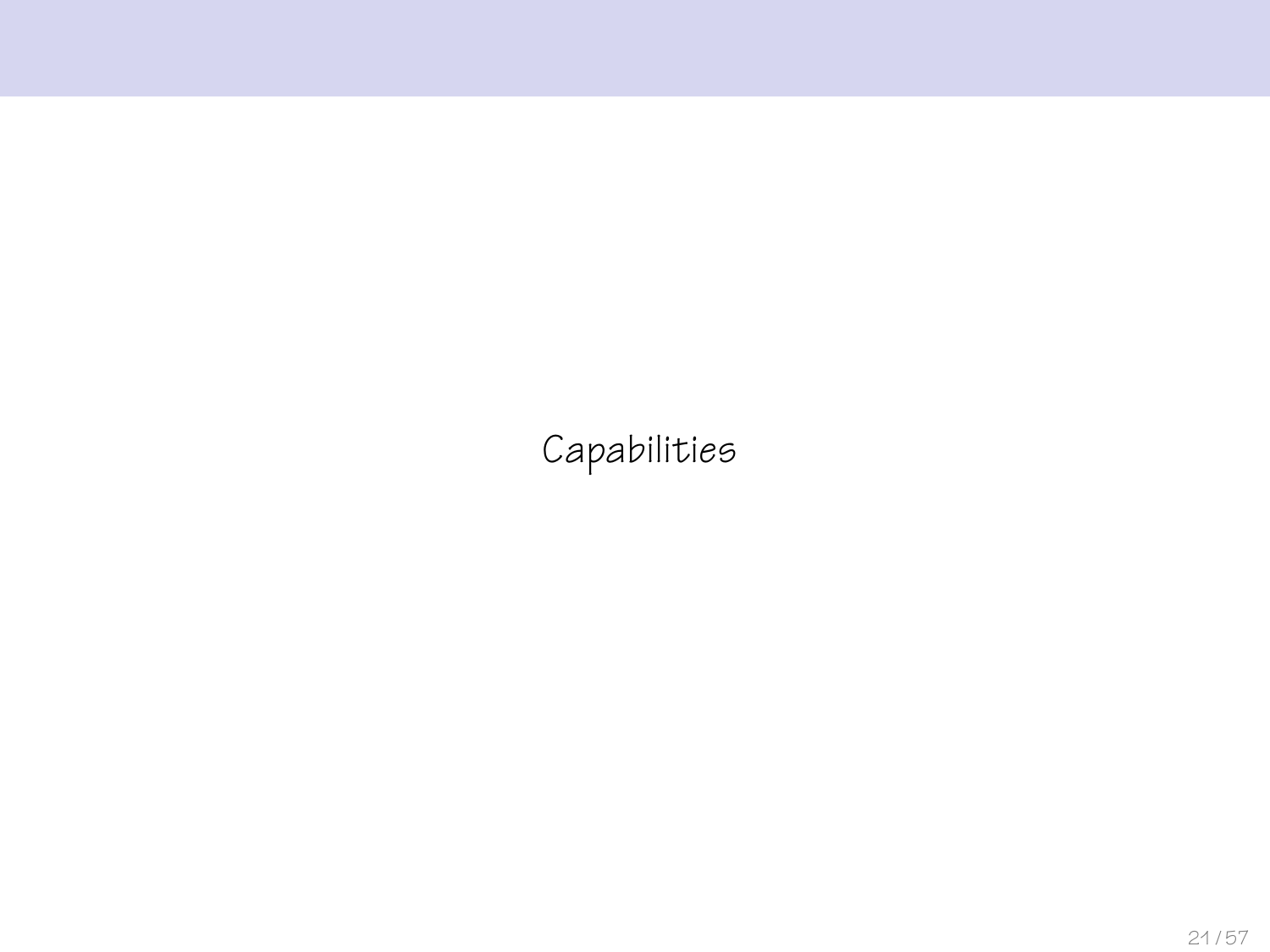The address of a reference is just a value. It is duplicable.

The token of ownership of a reference is a capability. It is affine.

Like a value, a capability can be passed to a function, returned by a function, or can be a component of a value. However, capabilities do not exist at runtime.

By distinguishing values and capabilities, we recognize that reachability and ownership are separate concepts; we allow multiple pointers to an object; and we create a flexible ownership transfer mechanism.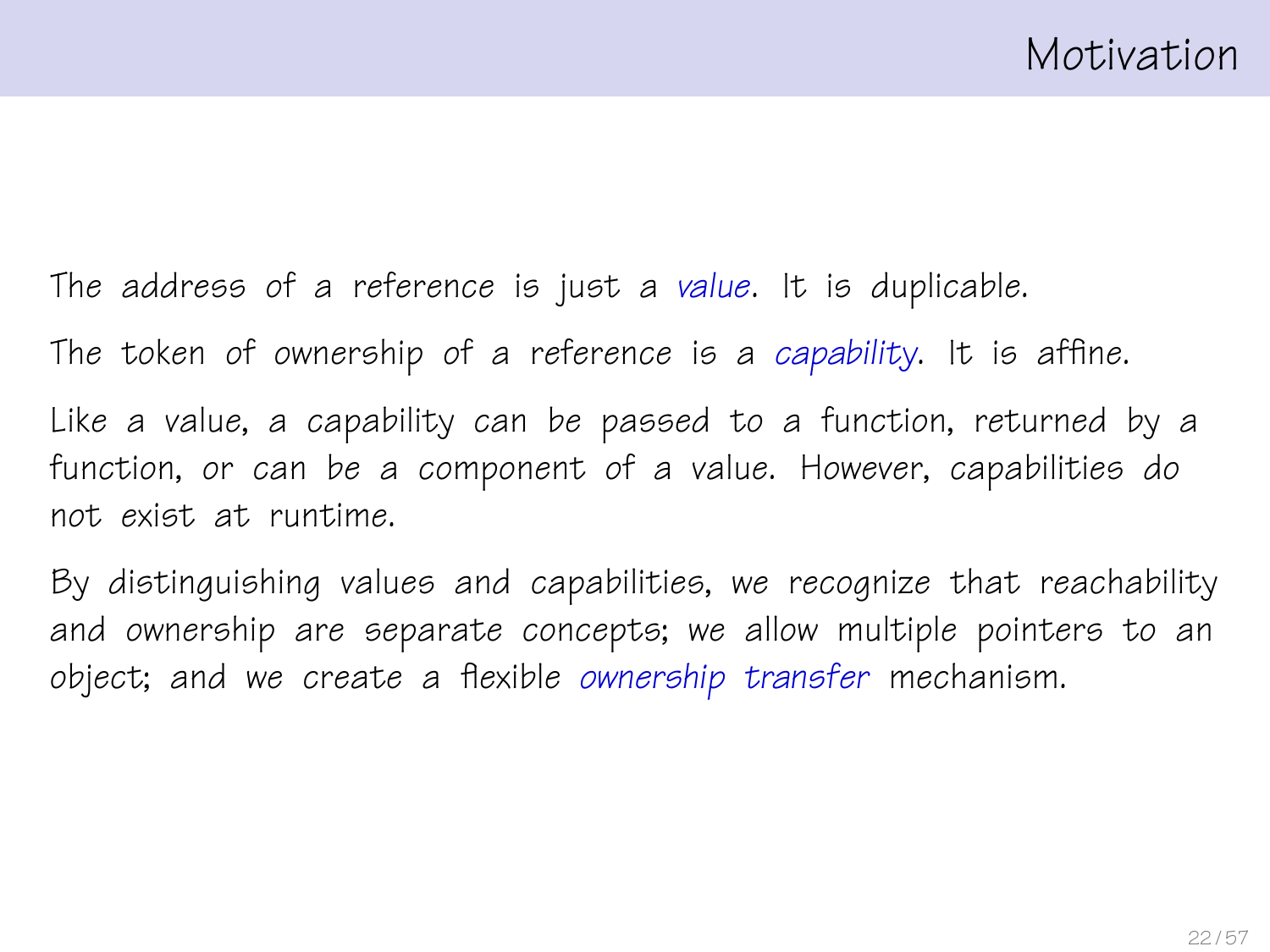Here is an example in a concurrent setting.

Imagine that the address of a memory buffer is shared between two threads. When the first thread is done filling the buffer, it sends a signal to the second thread, which starts processing it.

We can view the "signal" function as consuming a capability for the buffer, and the "wait" function as producing a capability for the buffer, so that, even though no data is transferred, the ownership of the buffer is transferred when the two threads synchronize.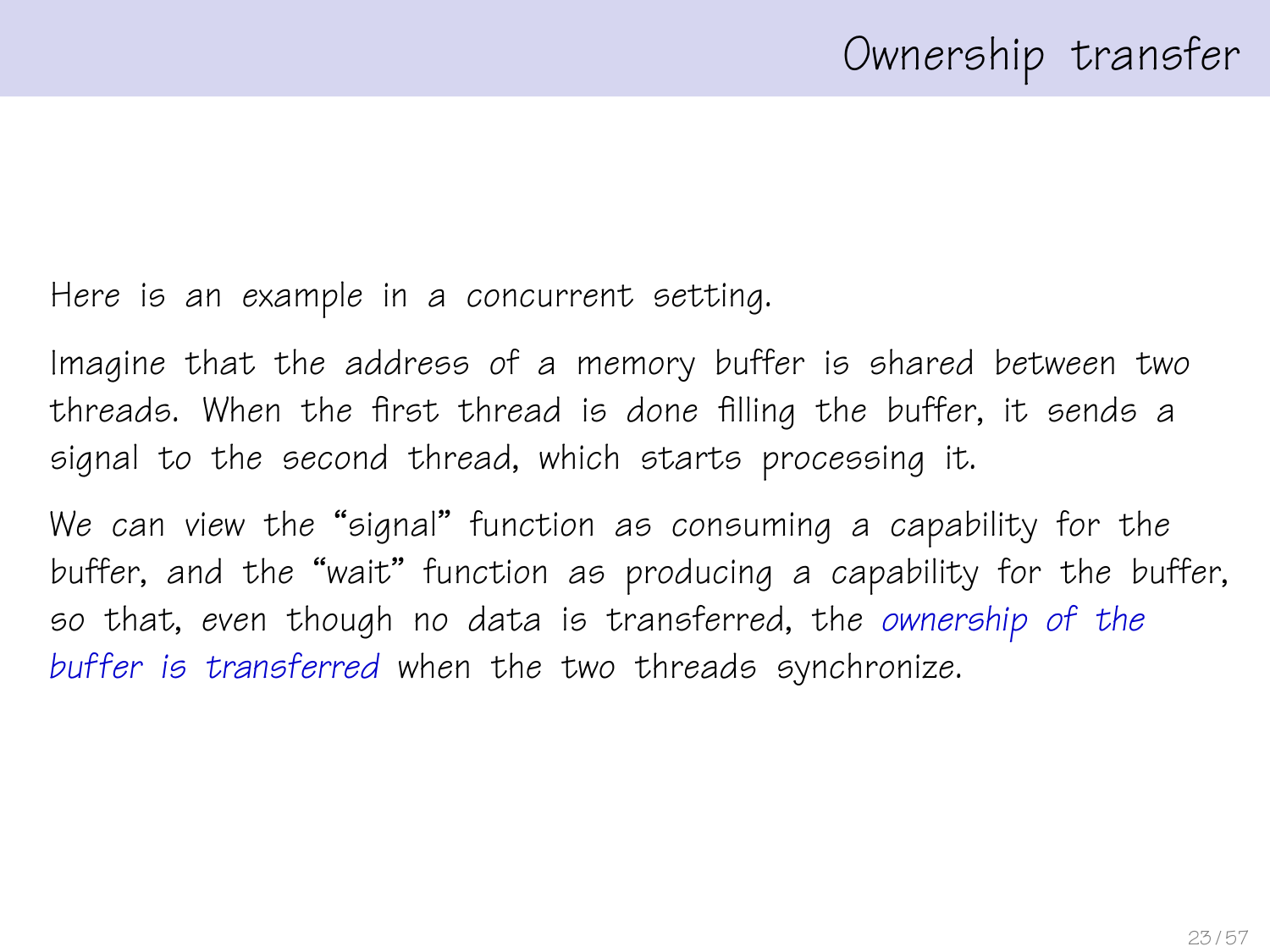My paper with Charguéraud  $[2008]$  $[2008]$  presents a type & capability calculus, where every value is duplicable and every capability is affine.

An affine value can be reconstructed, if desired, as a pair of an unrestricted value and of the capability that governs it.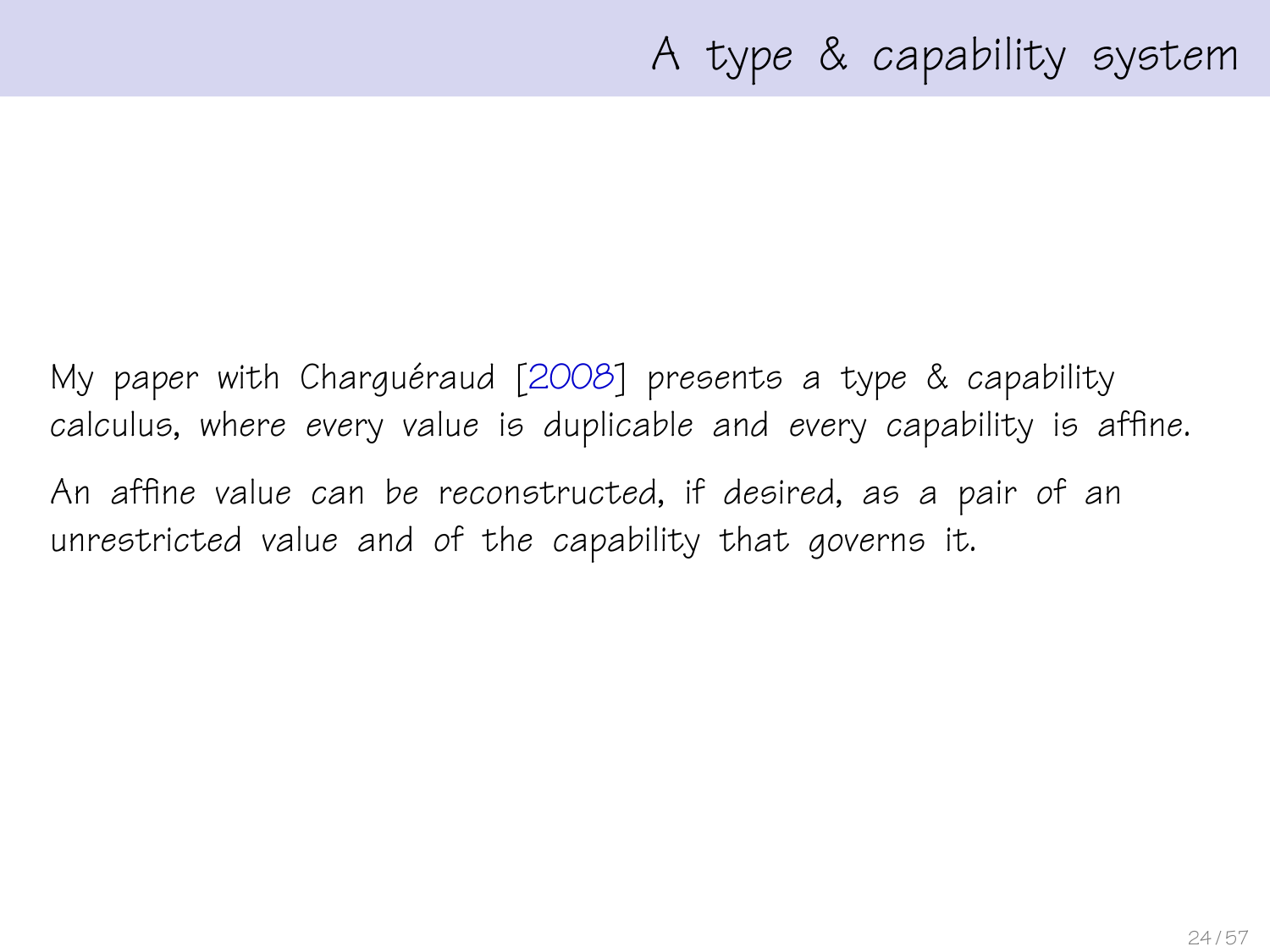Every value is duplicable. In particular, functions are duplicable.

Capabilities, on the other hand, are affine. This implies that a function closure must not capture a capability.

Thus, a function that wishes to read and/or write some object must request a capability for this object as an argument, and usually returns it (otherwise, it is lost).

In summary, a function's side effects are advertised in its type. Type-and-capability systems subsume type-and-effect systems.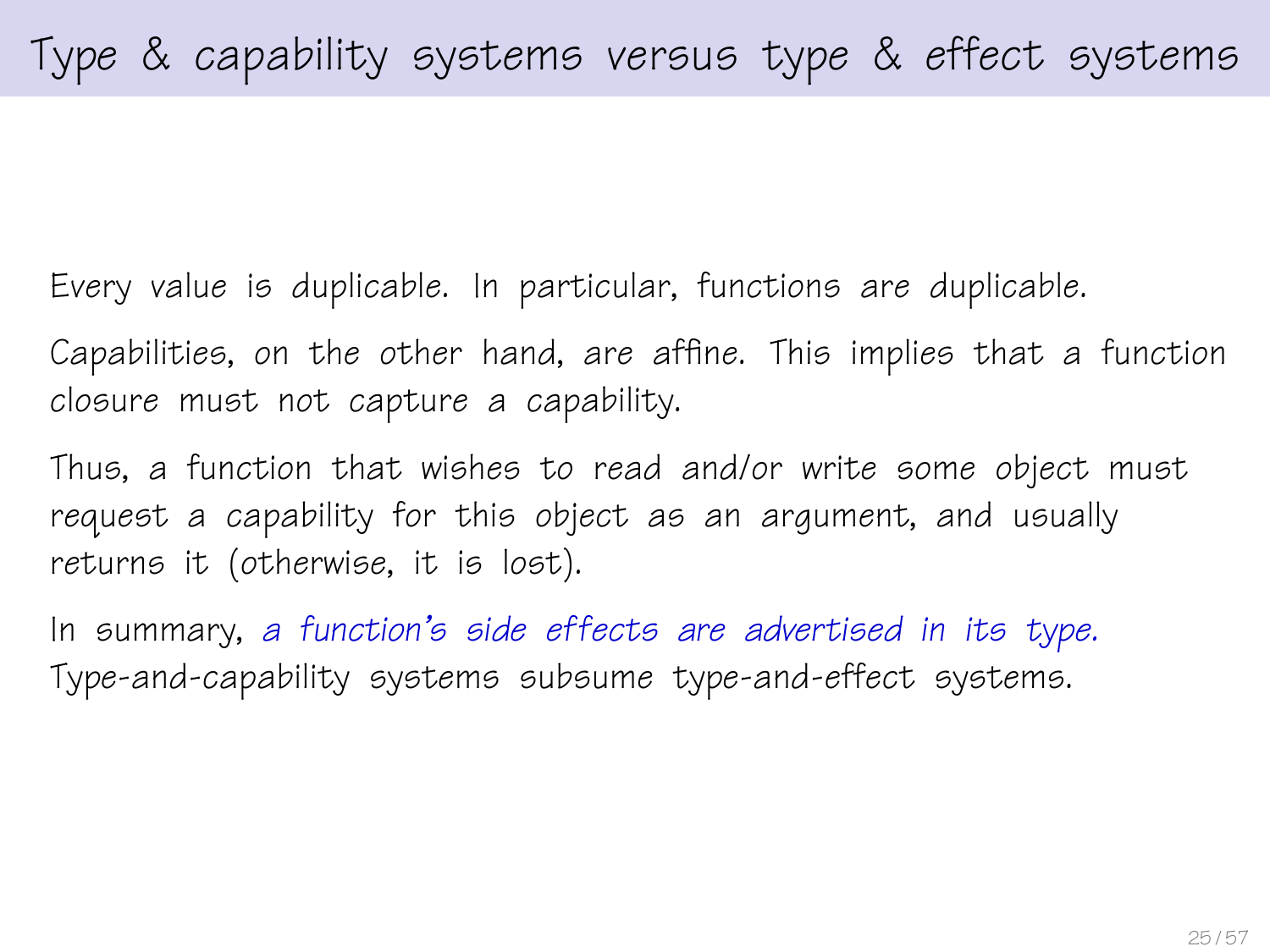Type-and-capability systems are more expressive than type-and-effect systems.

While many functions require a capability and return it, which corresponds to advertising a side effect, some functions:

- require nothing and produce a capability; this is the case of memory allocation, lock acquisition, message reception, etc.; or
- consume a capability and return nothing; this is the case of memory de-allocation, lock release, message emission, etc.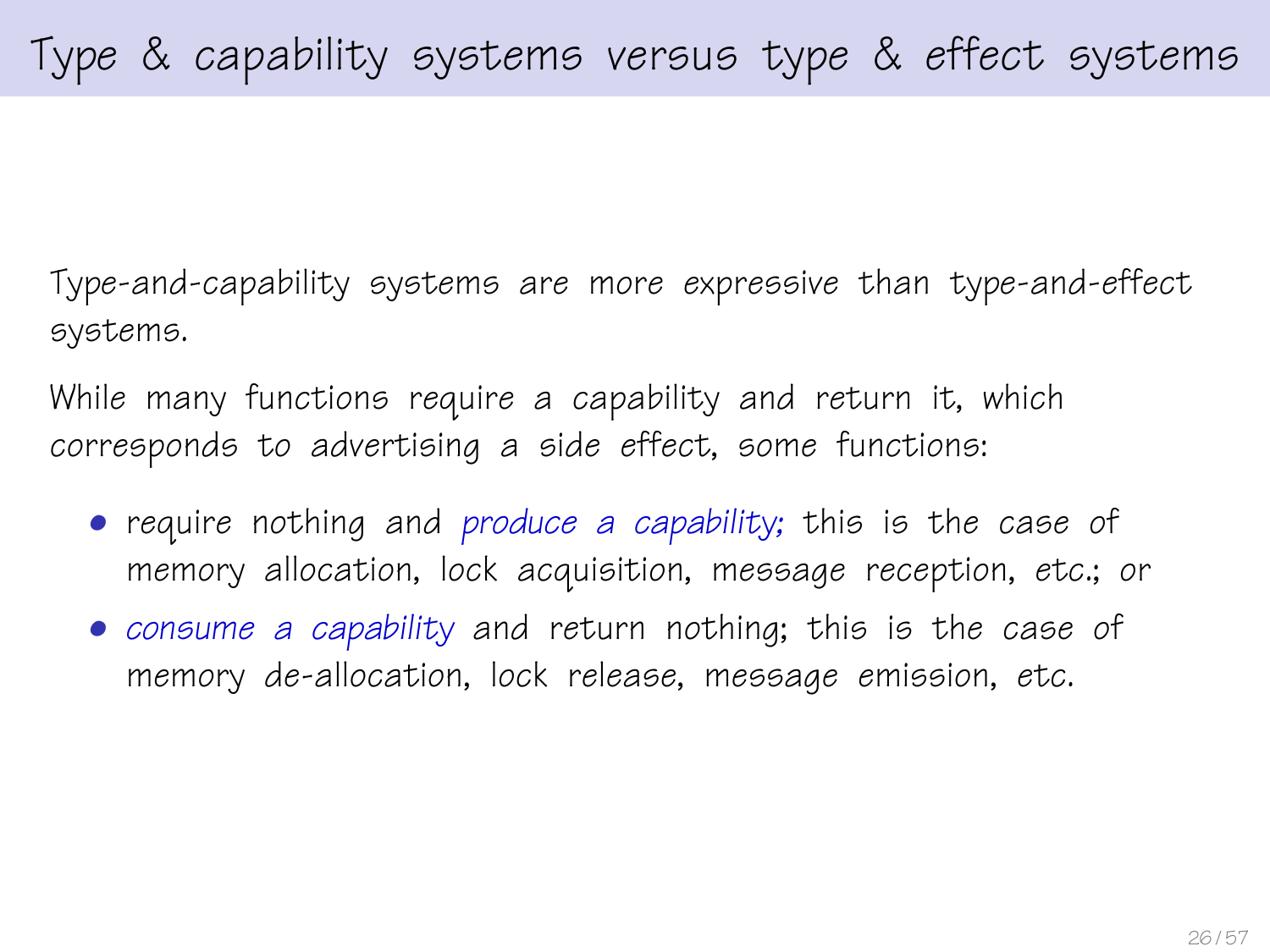#### What concrete form do these ideas take?

I can't answer right away, because I am missing one ingredient.

We have separated values and capabilities, but we do need to keep track of the connection between them. That is, we must be able to answer the question: which capability governs which object?

What is needed is a means for a capability to refer to an object. This is usually achieved using either a form of dependency or using regions.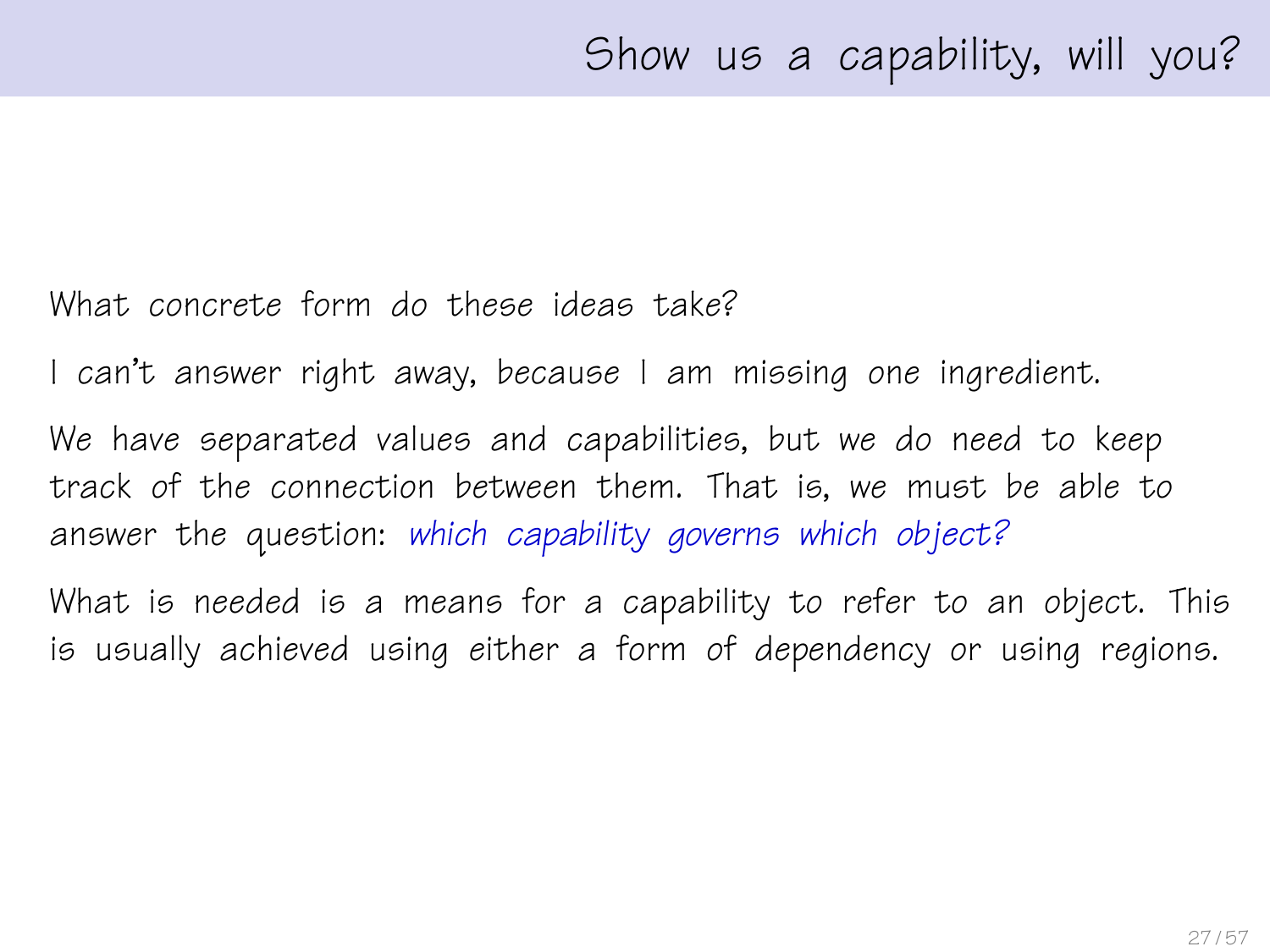<span id="page-27-0"></span>Regions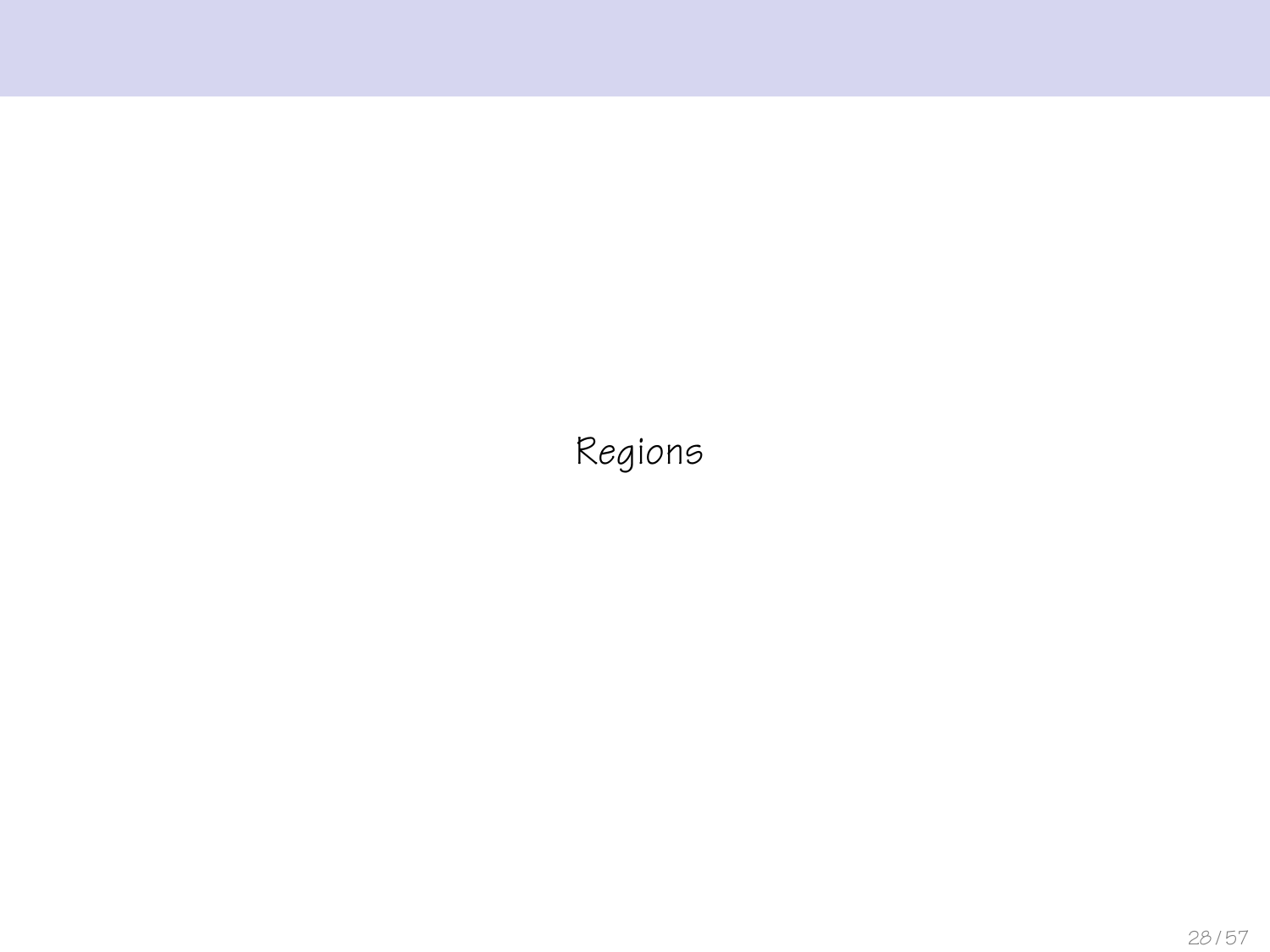A singleton region is a name for a value.

A value v has type  $[\sigma]$  ("at  $\sigma$ ") when v is the unique inhabitant of the region  $\sigma$ .

This does not reveal anything about the structure of v: is it a pair, a function, a reference, ...?

This information is carried by the capability that controls the region.

For instance, the capability  $\{\sigma : \text{ref } \tau\}$  represents the ownership of the region  $\sigma$  and carries the assertion that its inhabitant is the address of a reference cell that currently contains a value of type τ.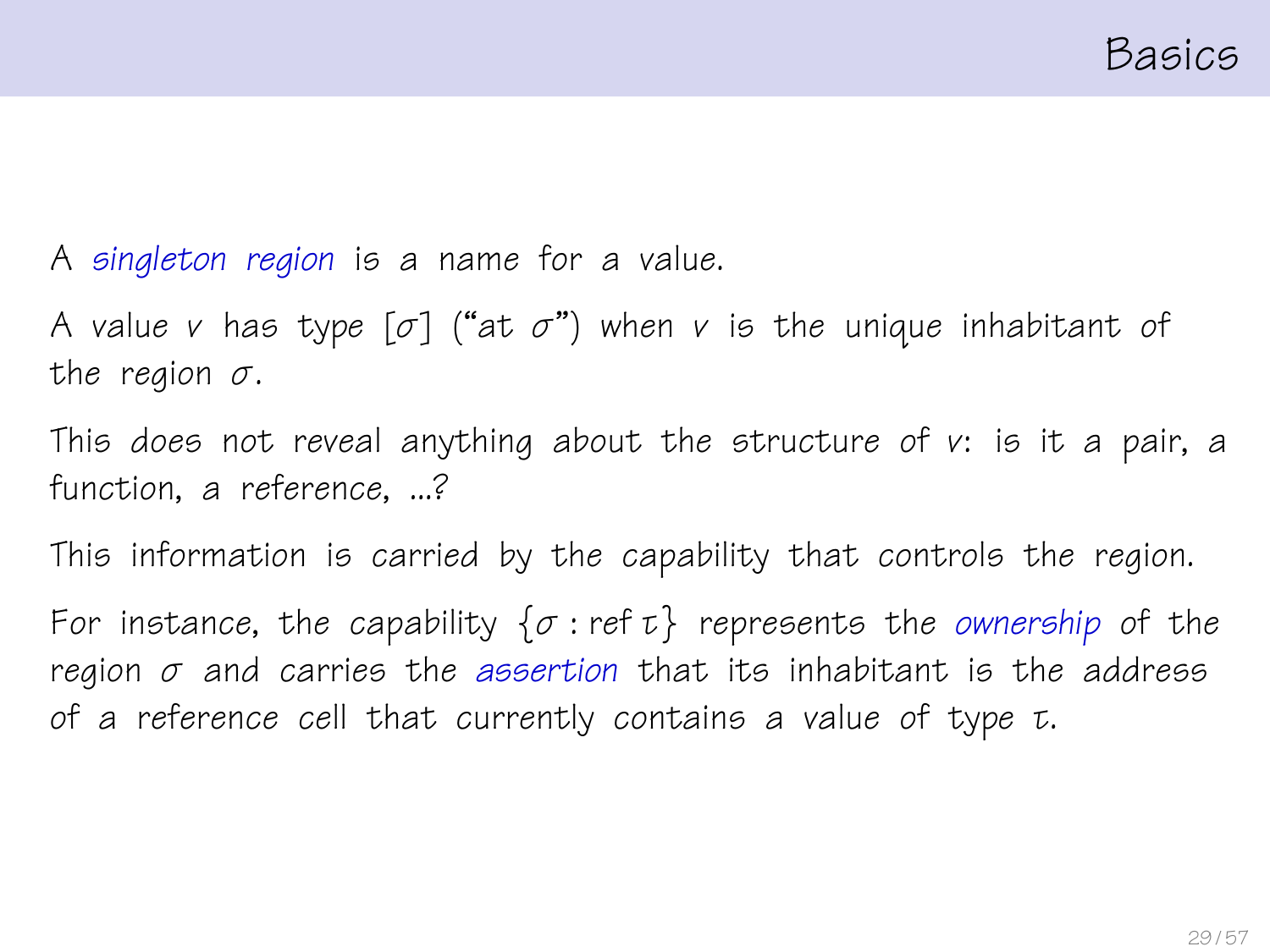Regions are monotonic in the sense that the set of their inhabitants can only grow: if v inhabits  $\sigma$  now, then this is true forever.

This is required for soundness: because values are duplicable, once we have published the information that v has type  $[\sigma]$ , there is no way to revoke it.

On the other hand, because capabilities are affine, the information carried by the capability can change with time.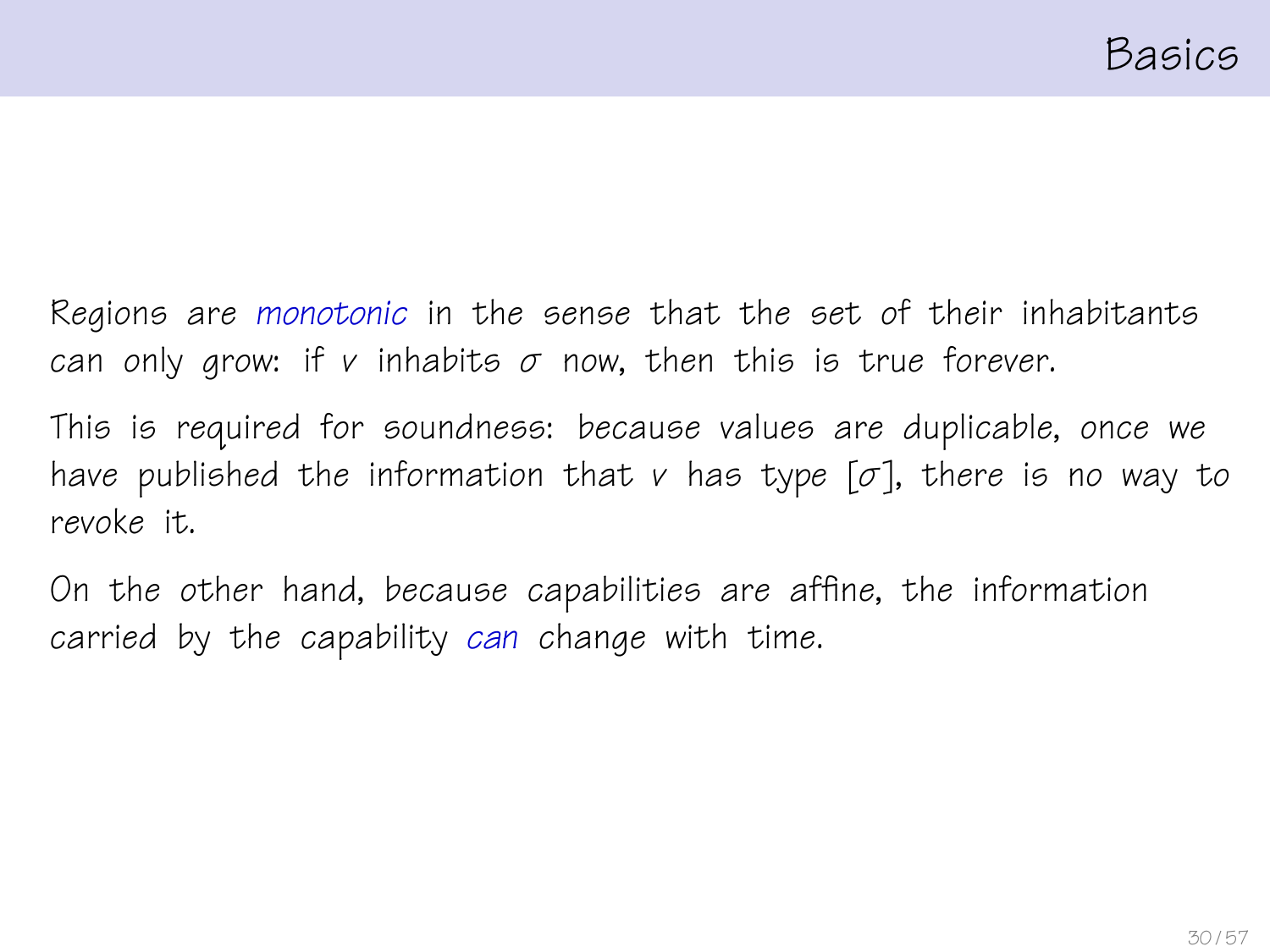## Tracked references

The three primitive operations for dealing with references are:

ref: 
$$
\tau \to \exists \sigma . [[\sigma] * {\sigma : ref \tau}
$$
)  
\n $[: [\sigma] * {\sigma : ref \tau} \to \tau * {\sigma : ref \tau}$   
\n $:= : ([\sigma] \times \tau_2) * {\sigma : ref \tau_4} \to \text{unit} * {\sigma : ref \tau_2}$ 

Here, a value of type  $[\sigma]$  is the address of the reference. A capability  $\{\sigma : \text{ref } \tau\}$  represents the ownership of the reference and the assertion that the reference currently holds a value of type τ.

Reading involves duplication, and is restricted to duplicable types. Every value type  $\tau$  is duplicable.

Writing allows strong updates.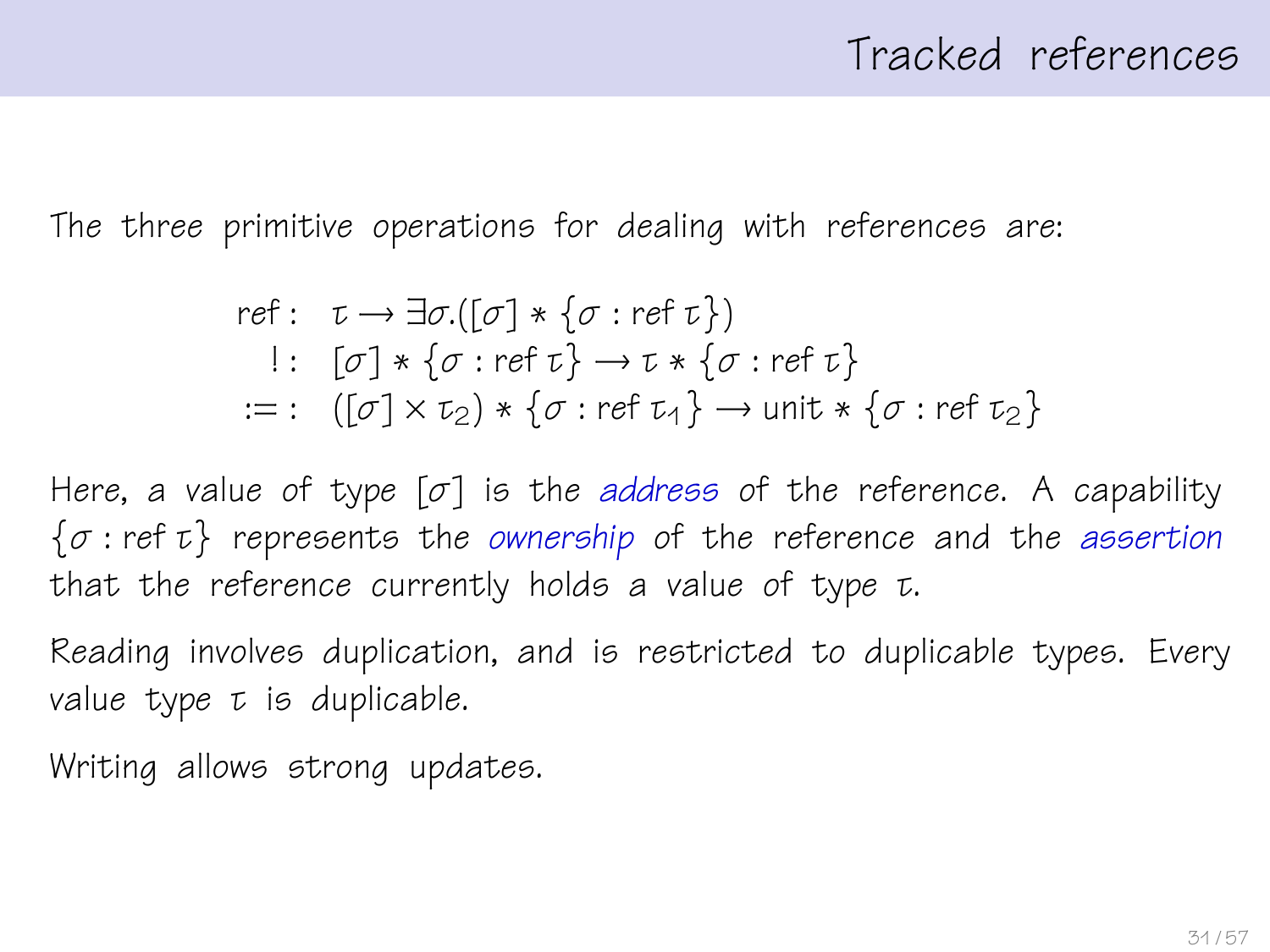A group region  $\rho$  is a name for a set of values.

There is just one capability for a group region, which represents the ownership of the region and of its inhabitants.

For instance,  $\{\rho : \text{ref int}\}\$  represents the ownership of a group region that is populated with integer references. This capability does not permit strong updates.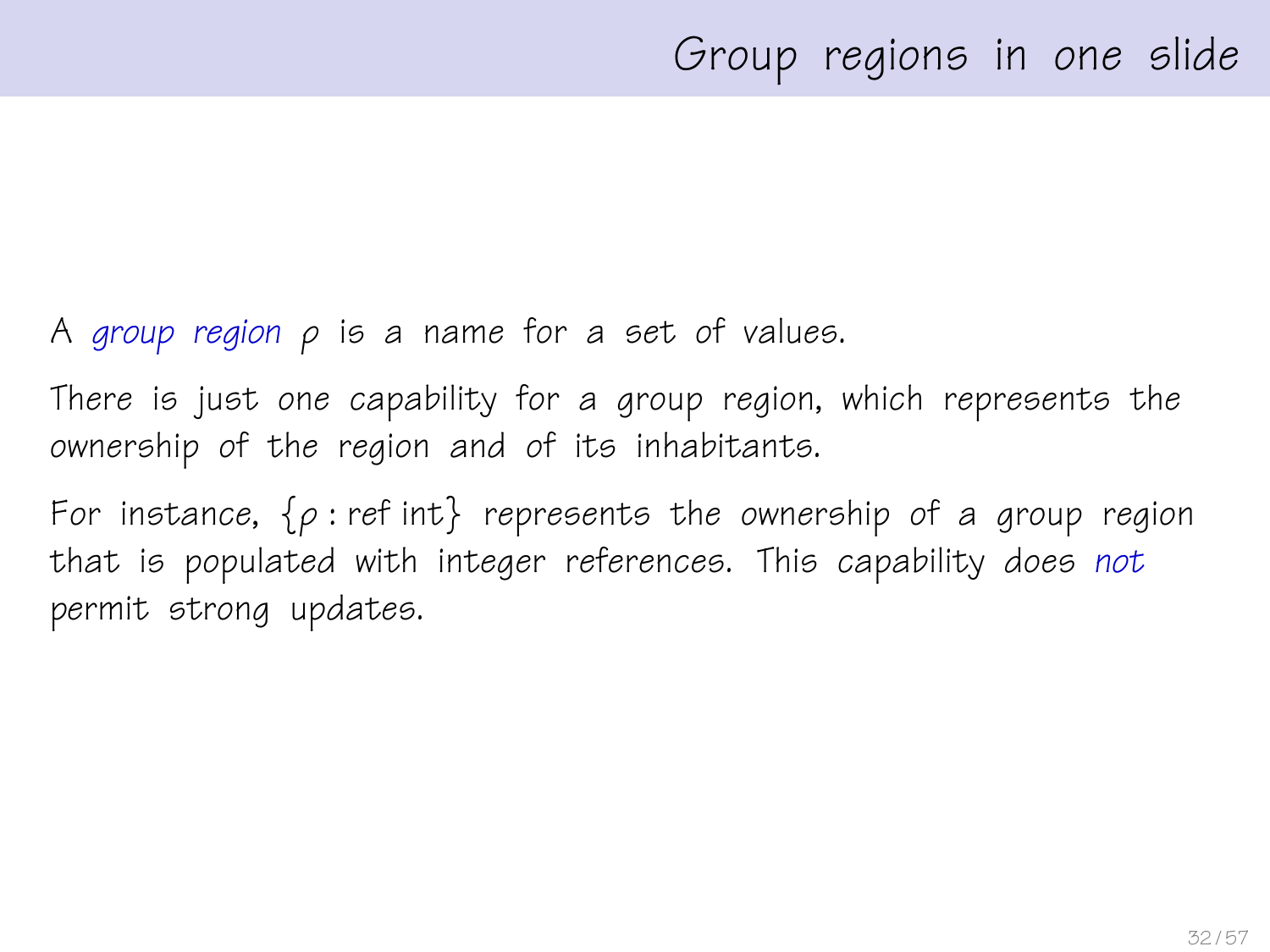### <span id="page-32-0"></span>Other forms of capabilities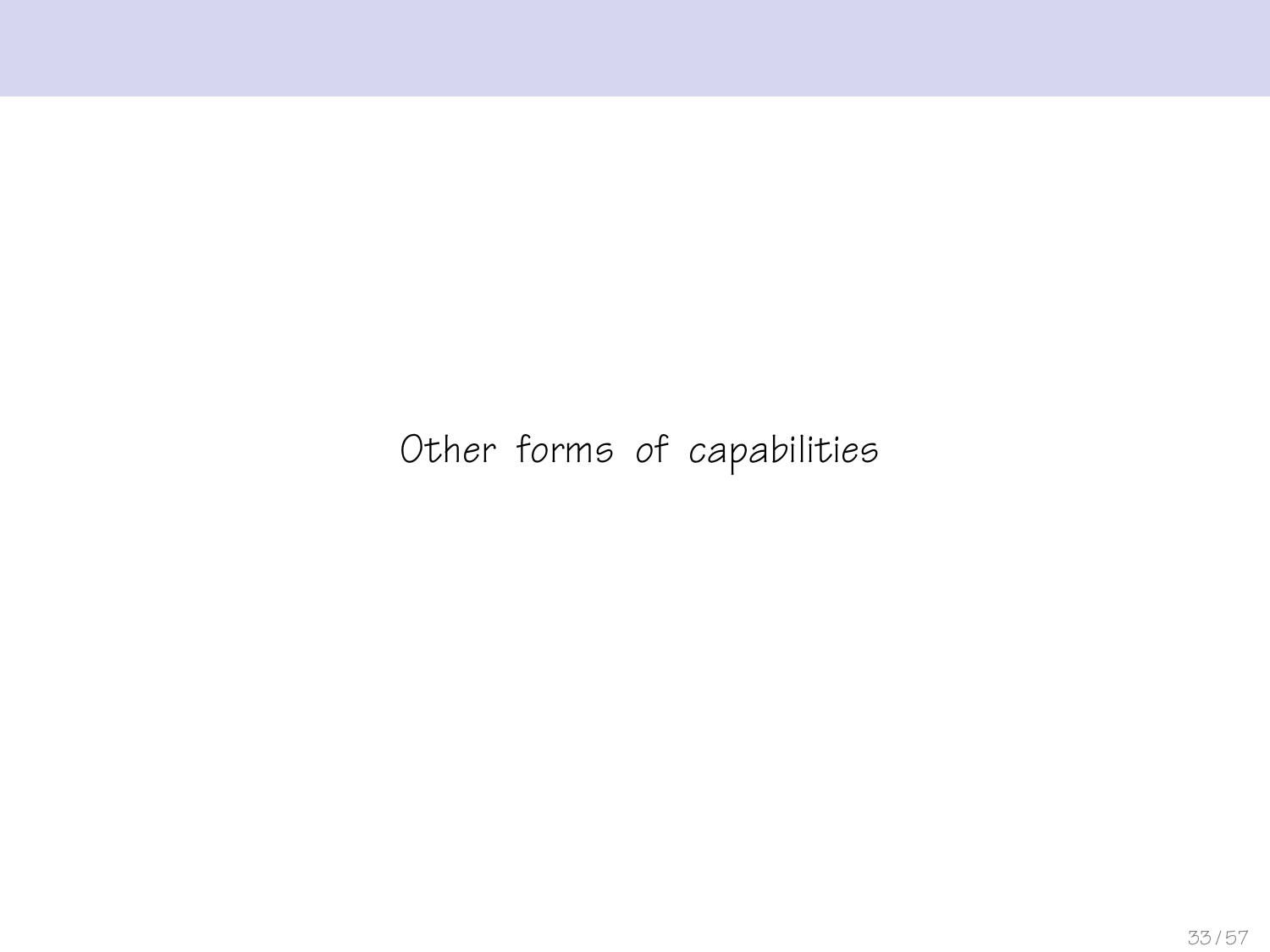Logical assertions, such as  $(n' = n + 1)$ , where n and n' are type-level natural integers, can be viewed as capabilities.

These capabilities are duplicable: a purely logical assertion that is true now is true forever.

A function can require such a capability as an argument, or return one as a result: thus, we re-discover pre- and post-conditions.

Logical implication is embedded in the type system, which becomes a proof system. For instance,  $(n = 2n')$  can be turned into (n is even).

Duplicable capabilities can be captured by closures: a function is allowed to exploit the logical properties that hold at its definition site.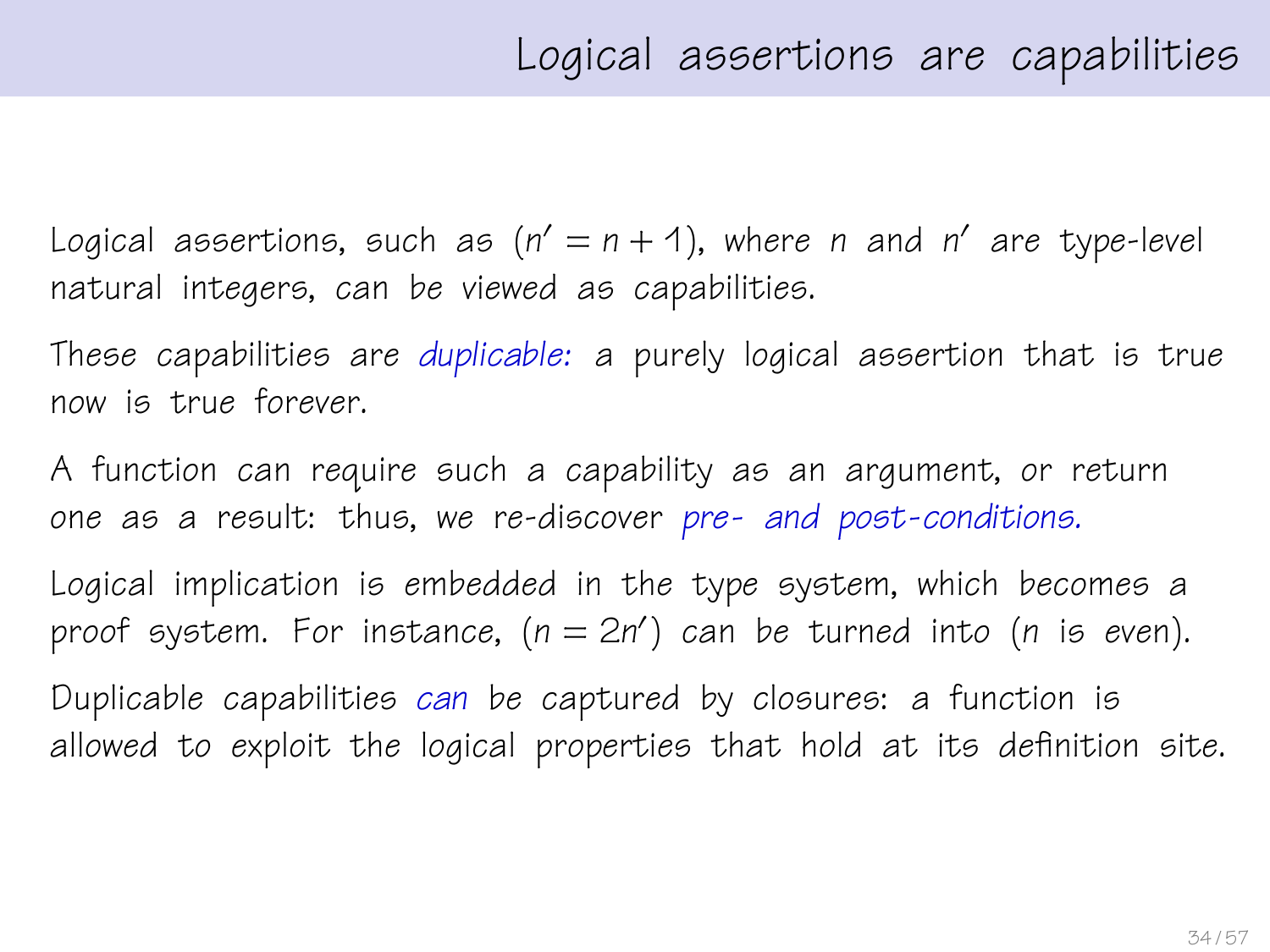Time credits can be viewed as capabilities.

Just like the capabilities that govern regions, they are affine: credits cannot be duplicated.

Just like the capabilities that govern regions, they can be passed to functions, returned by functions, stored within pairs, stored within references, etc.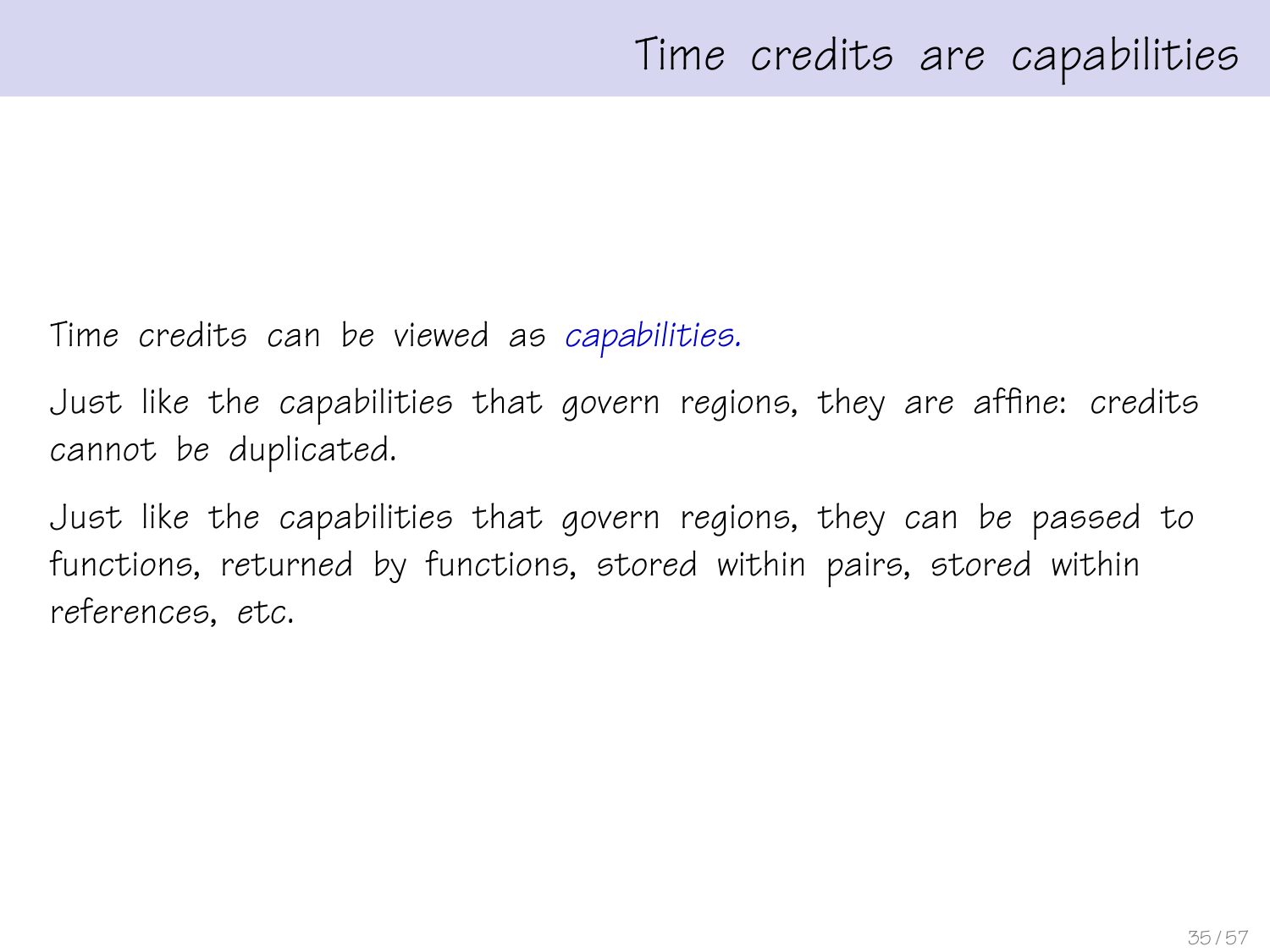Let us view one credit 1\$ as a primitive capability.

The function application rule is modified to consume one credit:

$$
\frac{\Delta \vdash v : \chi_1 \rightarrow \chi_2 \qquad \Delta, \Gamma \vdash t : \chi_1}{\Delta, \Gamma, 1\$\vdash (v\ t) : \chi_2}
$$

The form n\$, where n could be a variable, can be defined. Its properties, such as  $(n_1 + n_2)\$  =  $n_1$ \$ \*  $n_2$ \$, can be derived.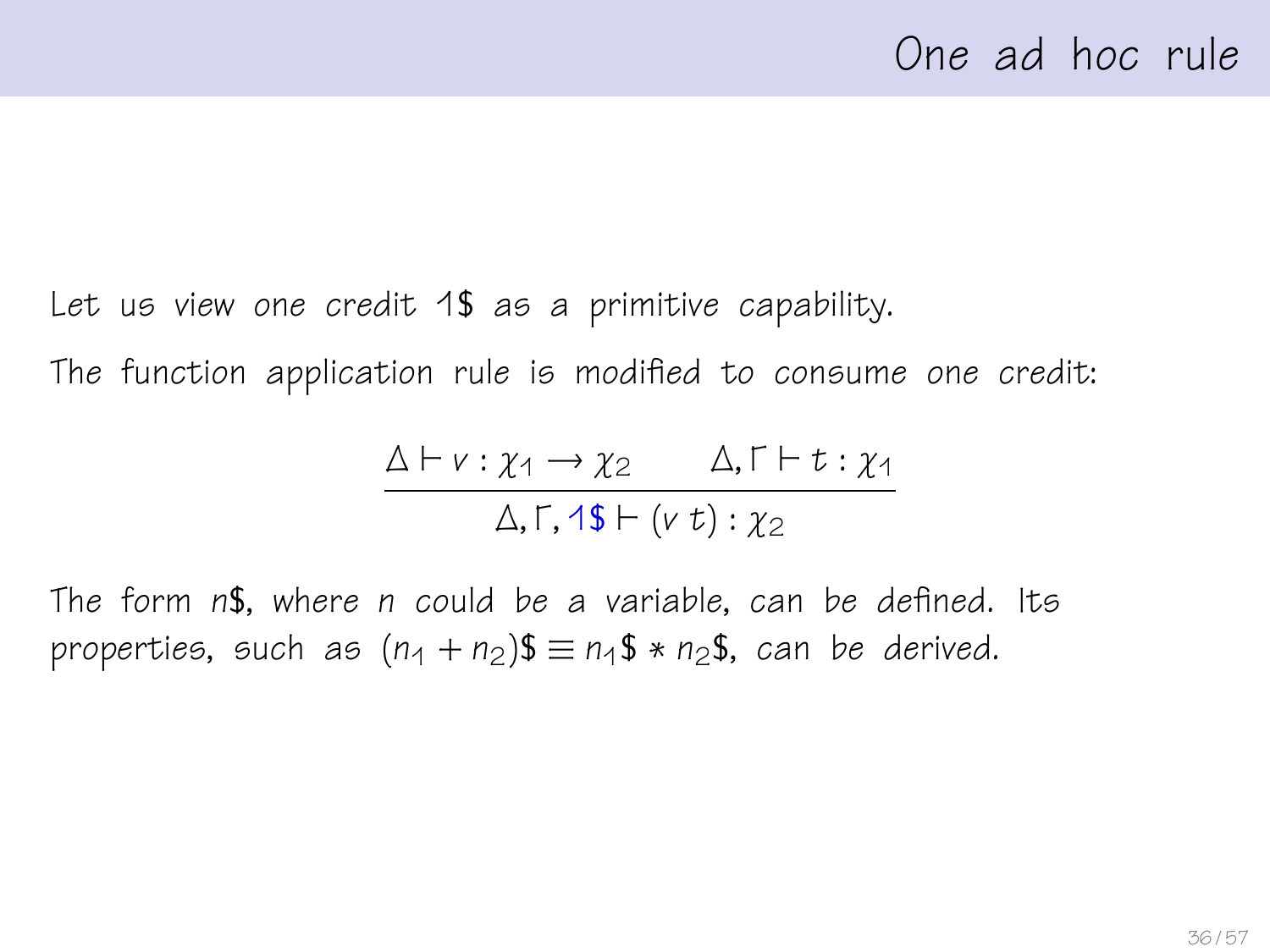Equipped with this type & capability system, extended with logical assertions and time credits, are we ready to go off and check the complexity of interesting programs?

- in principle, yes, I claim so;
- but there remains to implement and show that this is usable! this is by no means trivial;
- furthermore, in some situations, more weaponry is needed.

In the rest of the talk, I wish to concentrate on the last point.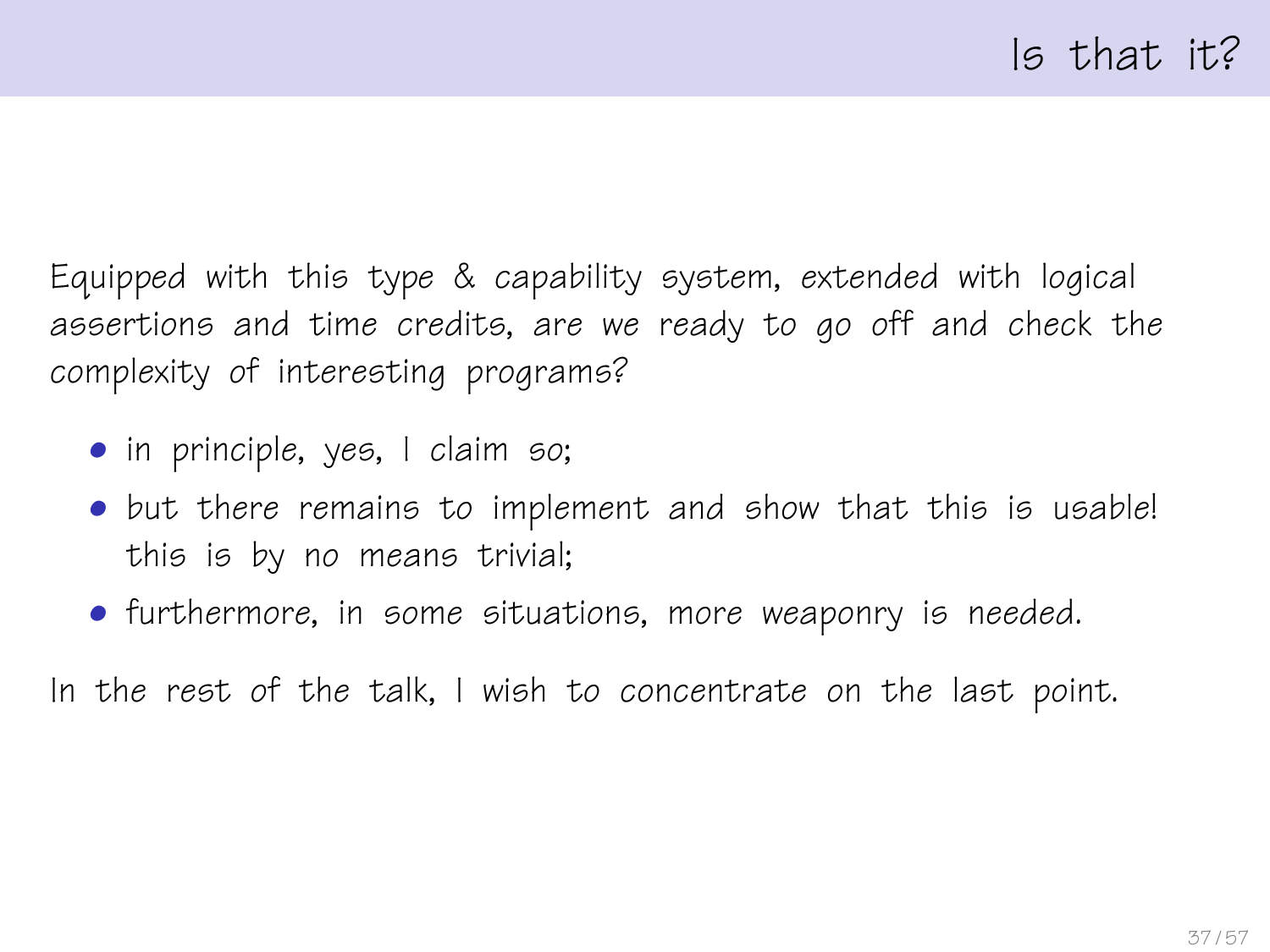<span id="page-37-0"></span>

- [A type-checker's armory](#page-11-0)
	- [Affinity](#page-14-0)
	- [Capabilities](#page-20-0)
	- [Regions](#page-27-0)
	- [Other forms of capabilities](#page-32-0)
- [When credits explain debits: an analysis of suspensions](#page-37-0)
- **•** [Conclusion](#page-50-0)
- [Bibliography](#page-54-0)  $\bullet$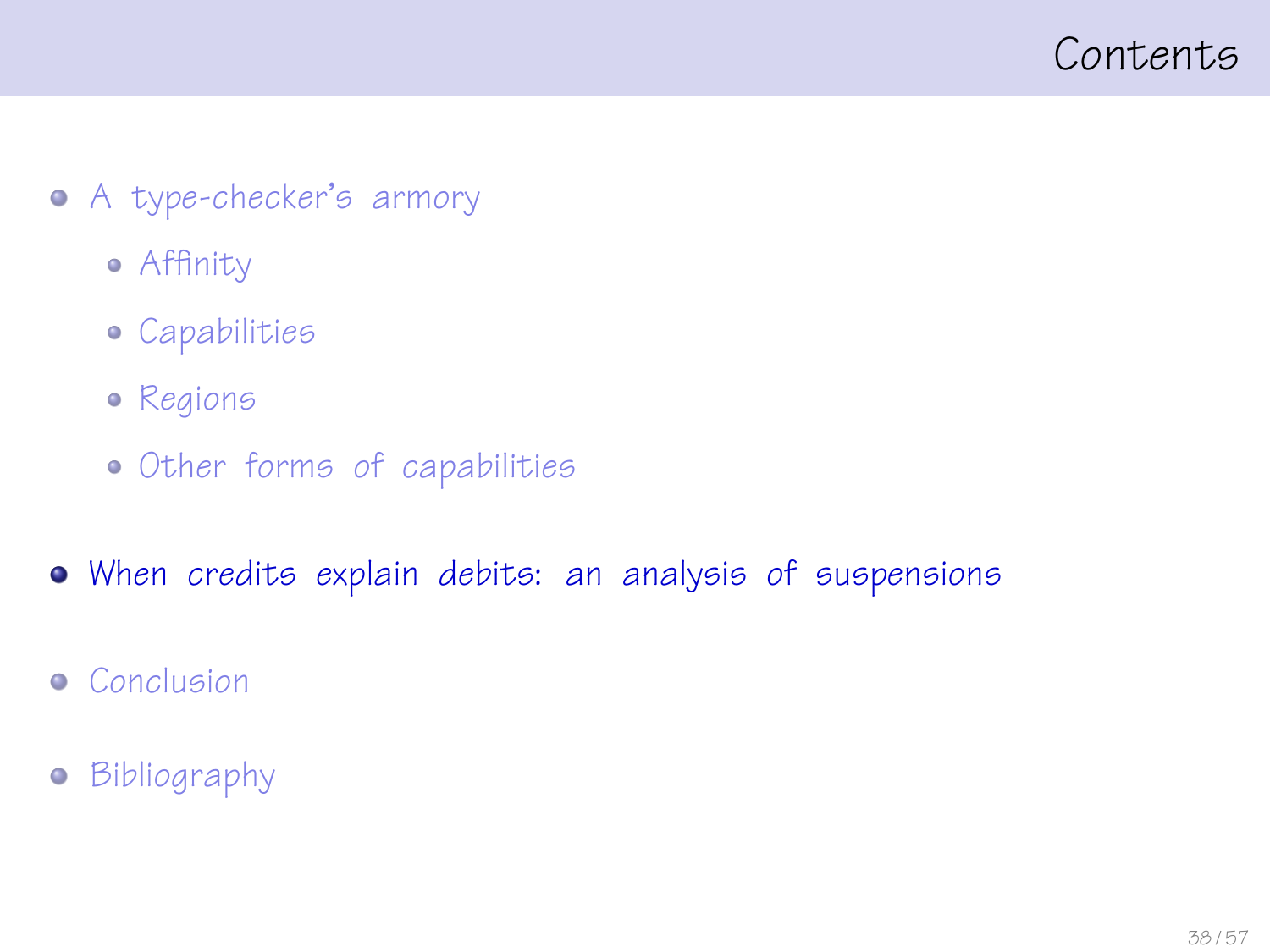As pointed out by Tarjan, credits must not be duplicated. For this reason, Tarjan's amortized data structures are single-threaded.

In the type & capability system, any data structure that contains credits must be governed by an affine capability.

For instance, we could offer the following interface to an imperative version of the FIFO queue shown earlier:  $\Box$ 

new\_queue:  $\forall a$ , unit  $\rightarrow \exists \sigma.([\sigma] * {\sigma : \text{queue } a})$ enqueue:  $\forall a\sigma, a \times [\sigma] * \{\sigma : \text{queue } a\} * 1\$\rightarrow \text{unit} * \{\sigma : \text{queue } a\}$ dequeue:  $\forall a\sigma$ ,  $[\sigma] * {\sigma : \text{queue } a} \rightarrow \text{option } a * {\sigma : \text{queue } a}$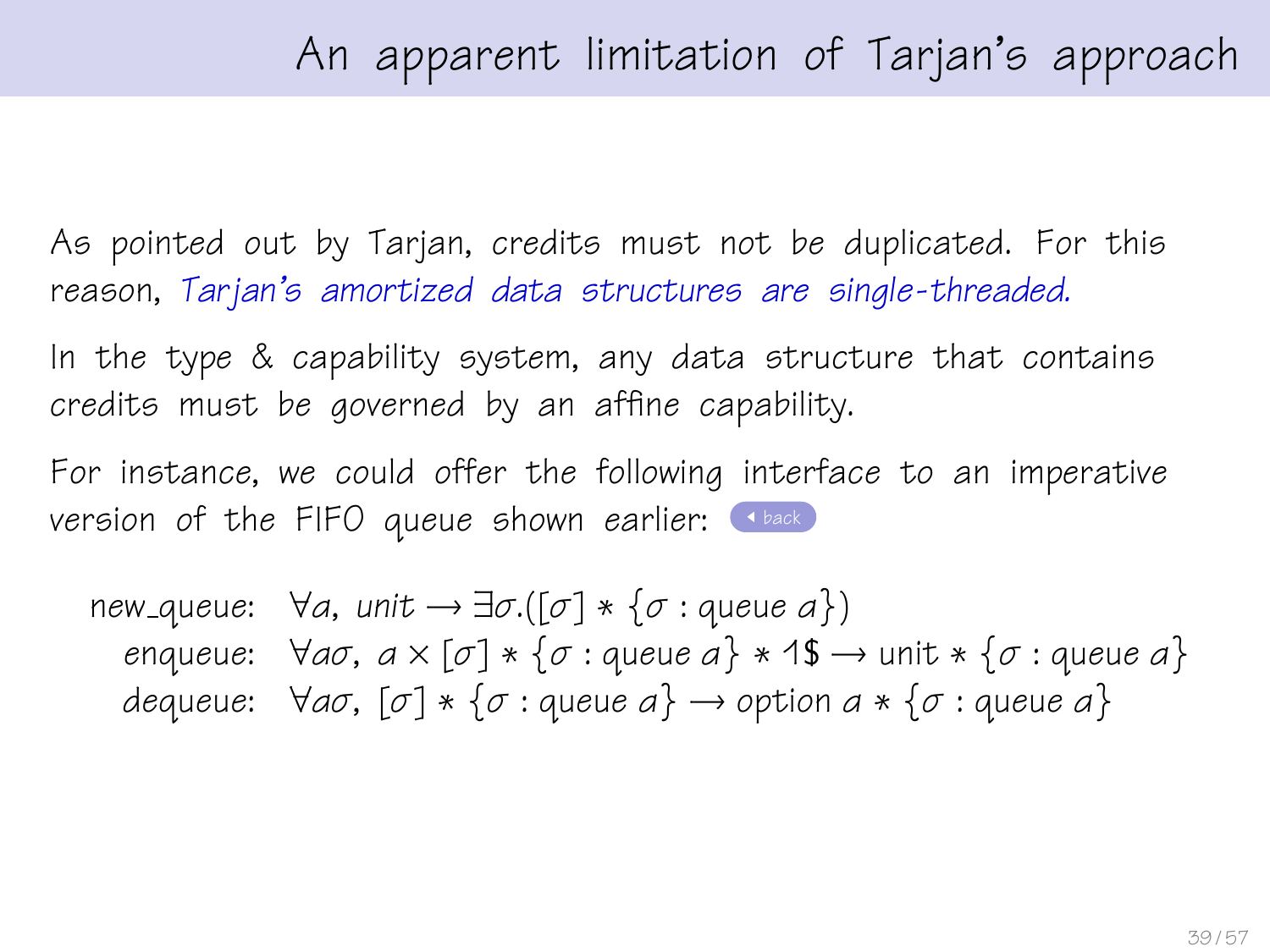Yet, Okasaki [\[1999\]](#page-55-1) pointed out that, in a purely functional language with lazy evaluation, it is possible to design a variety of data structures that are persistent, shared, and nevertheless enjoy interesting amortized complexity bounds.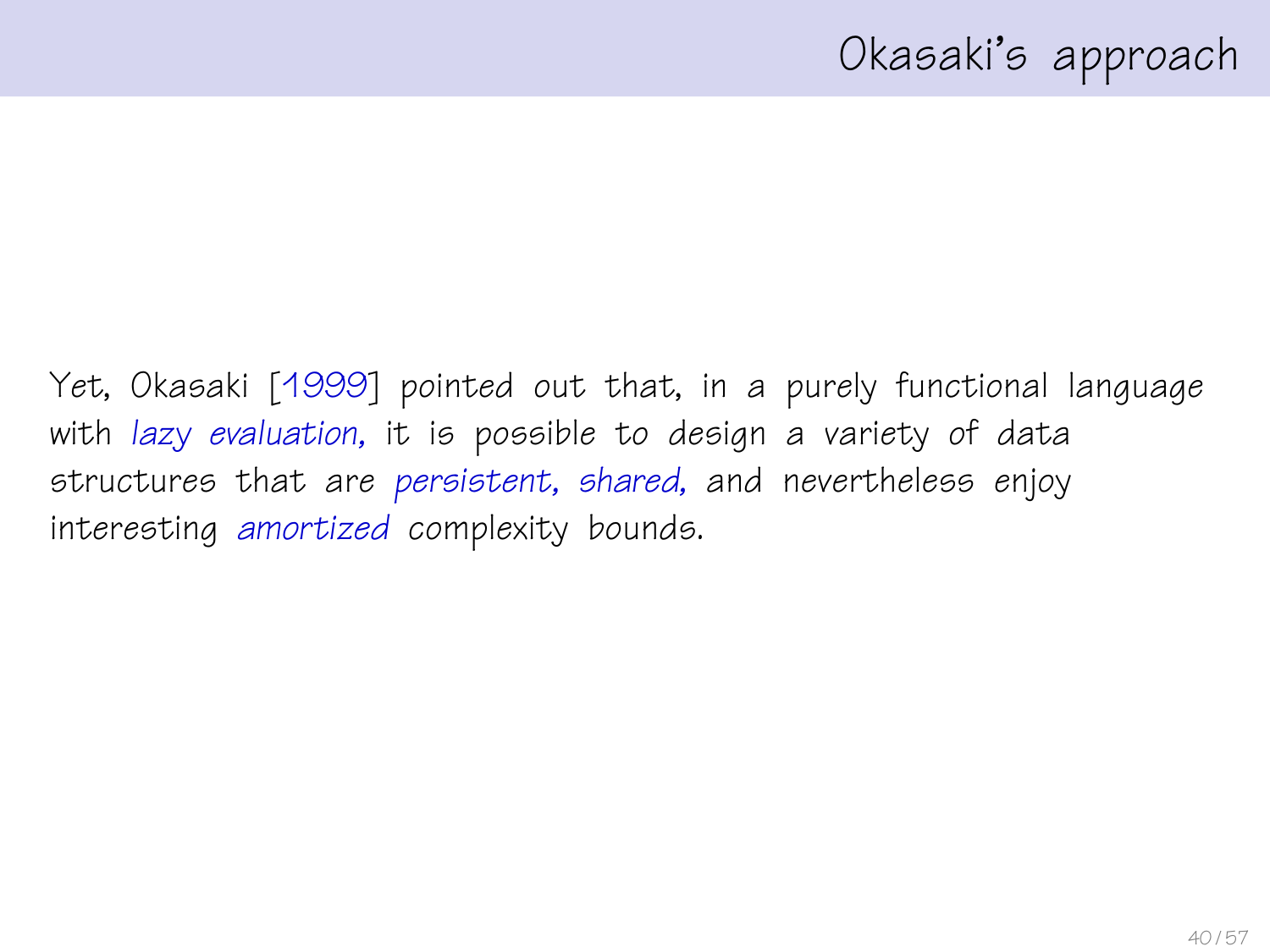Okasaki suggested reasoning in terms of debits, which can be safely duplicated, instead of credits, which must not be duplicated.

His approach was recently explained by Danielsson [\[2008\]](#page-55-2) in terms of a type system for complexity-checking.

Danielsson's system is extremely simple. It involves neither affinity nor regions: there is no control of ownership or aliasing.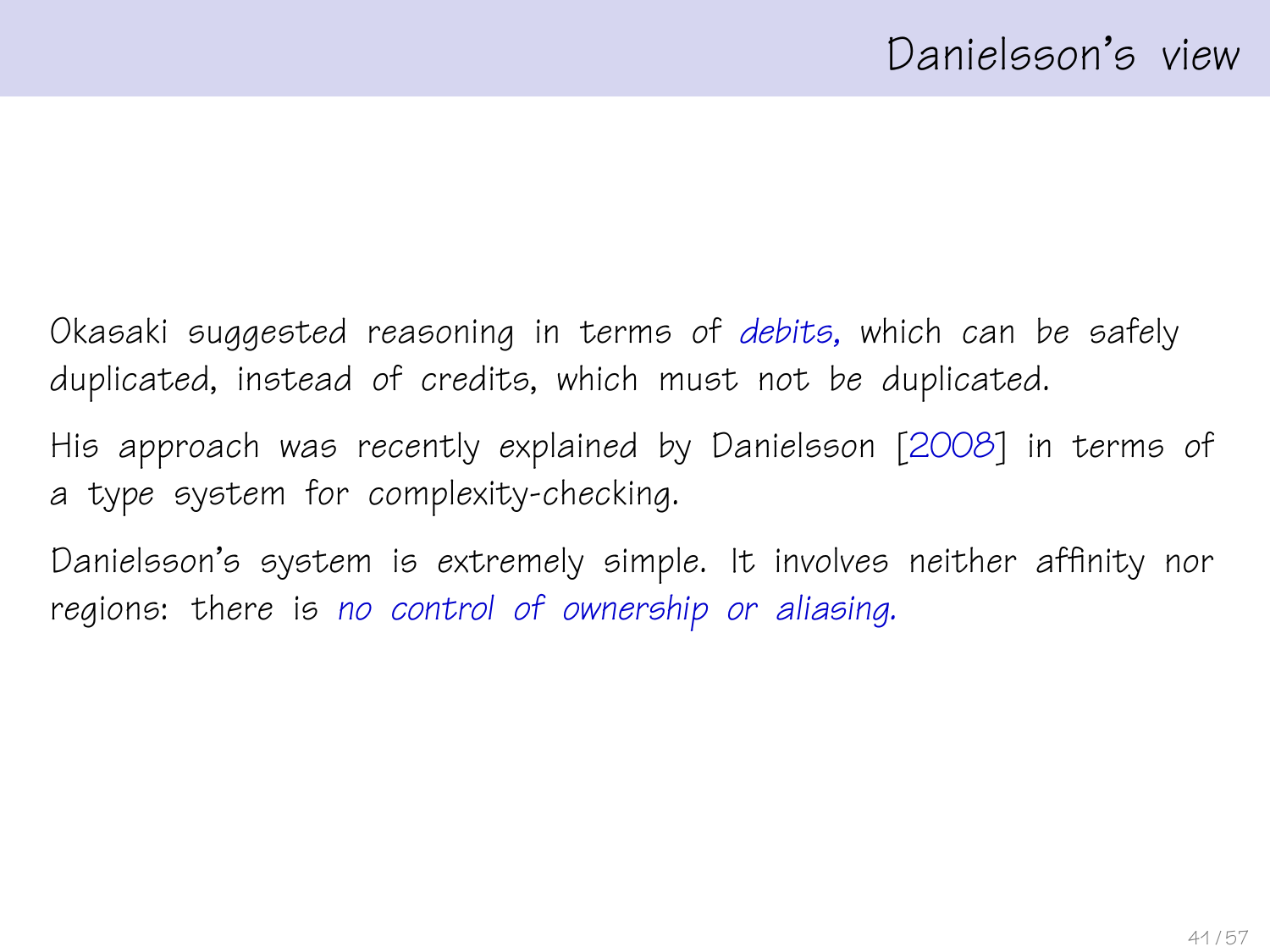Danielsson introduces a primitive type of thunks.

thunk n α is the type of a suspended computation whose result has type α and whose (amortized) cost is at most n.

Because n represents a cost (a debit, in Okasaki's terms), as opposed to a credit, it is sound to duplicate (a pointer to) a thunk.

Every attempt to force the thunk will then appear to cost n, even though in reality, thanks to memoization, only the first attempt has non-zero cost.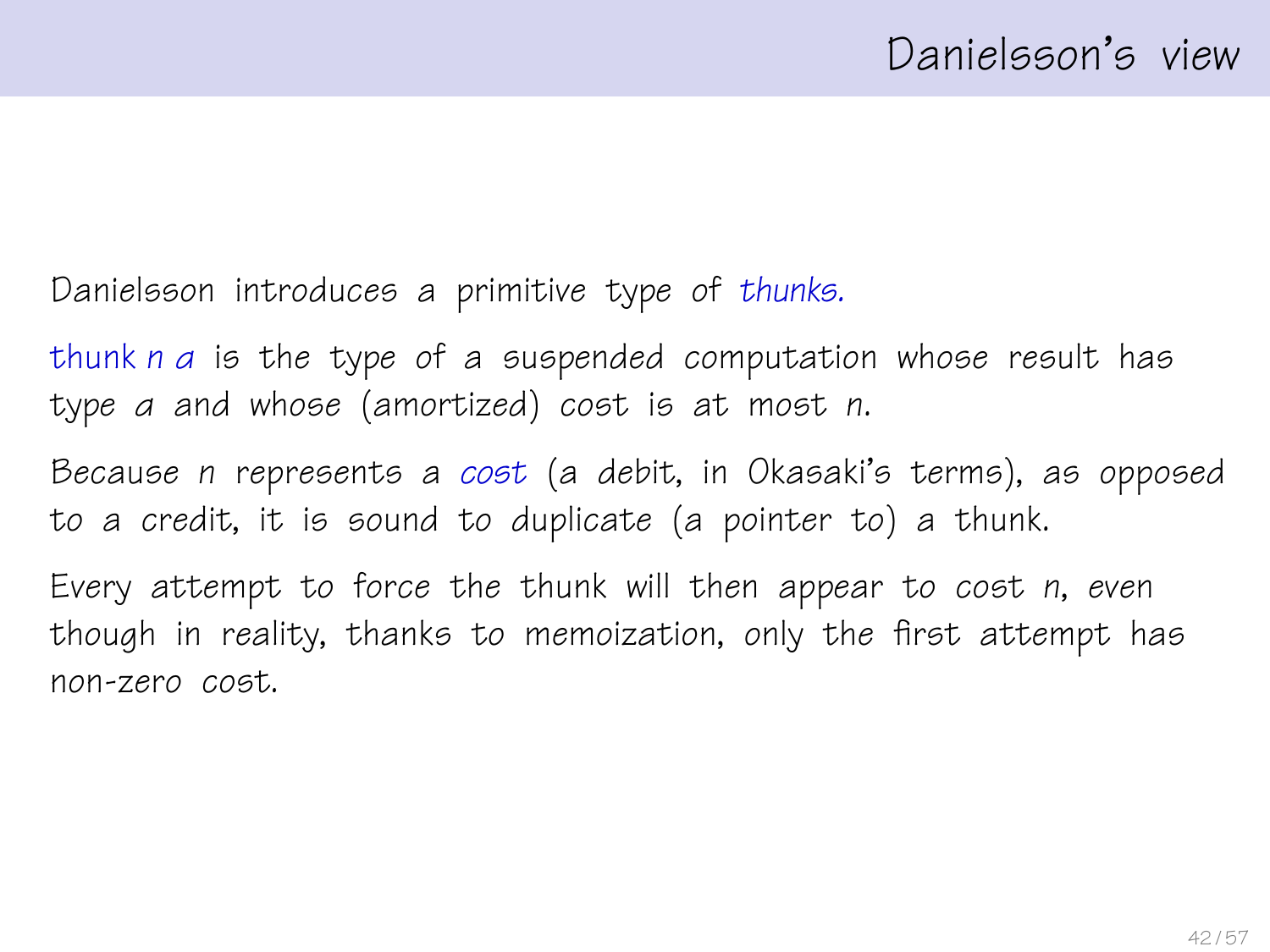Technically, thunks are equipped with the following operations:

return:  $\forall a, a \rightarrow \text{thunk } O a$ bind:  $\forall mna\beta$ , thunk  $m a \rightarrow (a \rightarrow \text{thunk} \ n \beta) \rightarrow \text{thunk} \ (m+n) \ \beta$ tick:  $\forall$ na, thunk n a  $\rightarrow$  thunk (n + 1) a pay:  $\forall$ mna, thunk n a  $\rightarrow$  thunk m (thunk (n – m) a)

return and bind construct suspended computations. tick consumes one credit; it should be used at every function call. pay allows paying ahead of time so as to decrease the cost of a thunk. Its soundness depends upon memoization!

Internally, thunk  $n \, a$  is just  $a$ : this is a phantom type.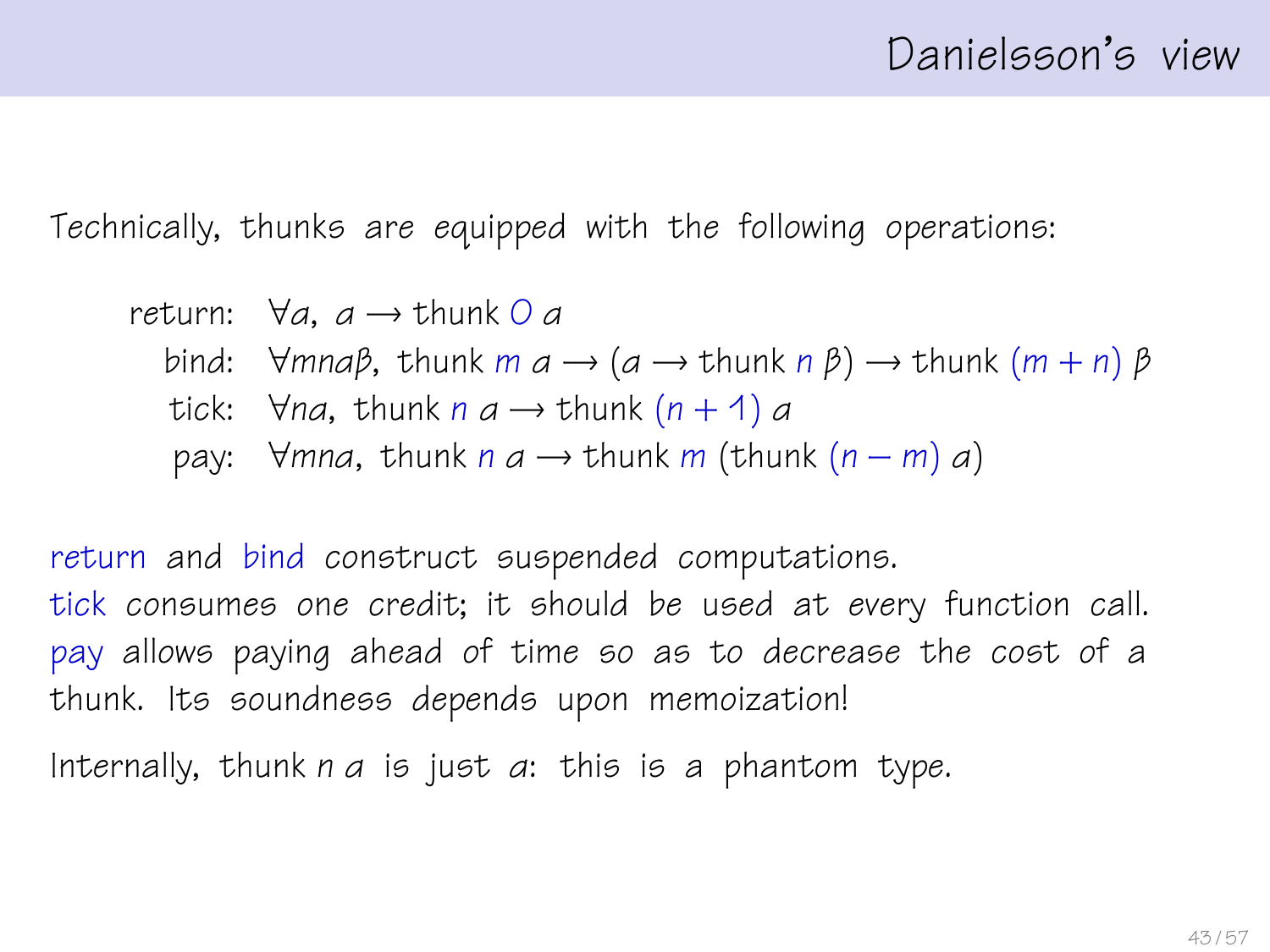I would like to recast Danielsson's system in terms of a strict language, where thunks are built and forced explicitly.

In the type & capability system, equipped with time credits, thunks should offer the following operations:

mk: 
$$
\forall na
$$
, (unit \* n\$  $\rightarrow a$ )  $\rightarrow$  thunk n a  
pay:  $\forall npa$ , thunk n a \* p\$  $\rightarrow$  thunk (n - p) a  
force:  $\forall a$ , thunk 0 a  $\rightarrow$  a

Can we implement this as a library? This would allow explaining debits in terms of credits.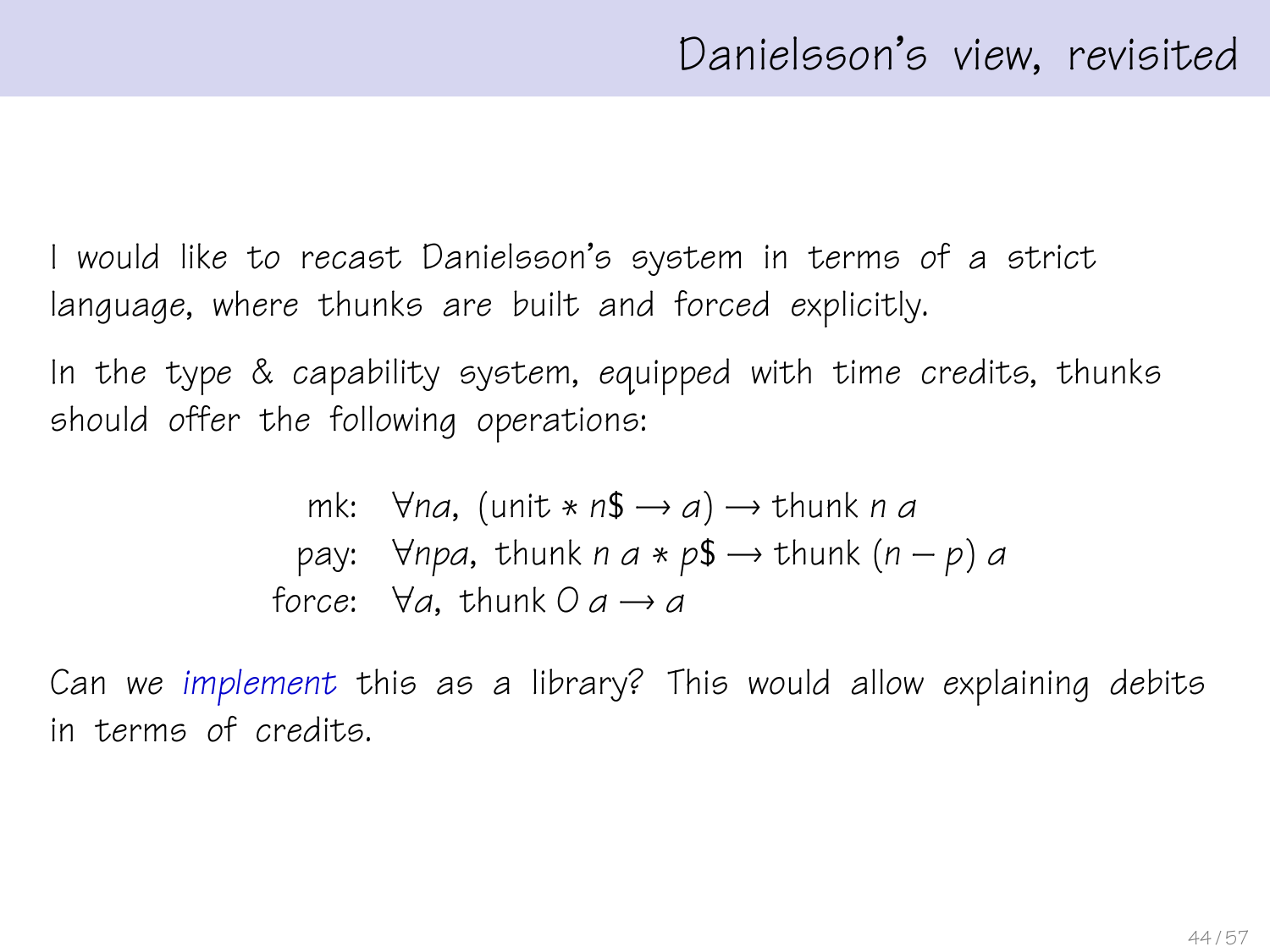## In need of more machinery

In the type & capability system presented so far, I (informally) claim that the answer is negative.

There are two important reasons why this is so...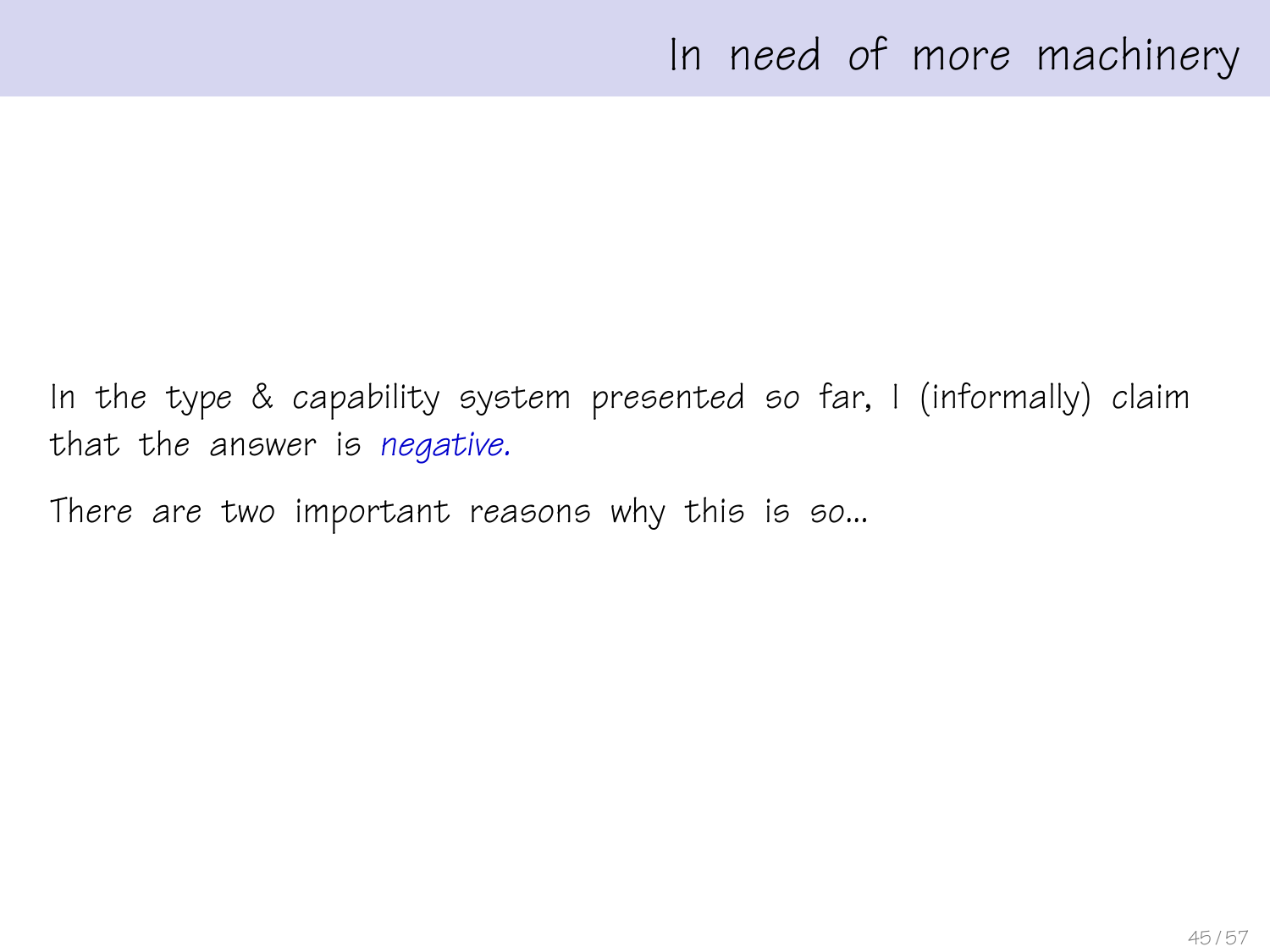Recall the types of the functions that construct and evaluate thunks:

mk:  $\forall$ na, (unit \* n\$  $\rightarrow$  a)  $\rightarrow$  thunk n a force:  $\forall a$ , thunk  $0 \neq a \rightarrow a$ 

These functions accept a value and return a value: they do not require or produce any capabilities. In other words, these functions claim to have no side effect. Yet, we know that they must have an effect: mk allocates a reference, which force reads and writes.

Put another way: because thunk  $n \, a$  is a duplicable type, a thunk does not have a unique owner. Yet, its implementation involves a reference, and every reference must have a unique owner.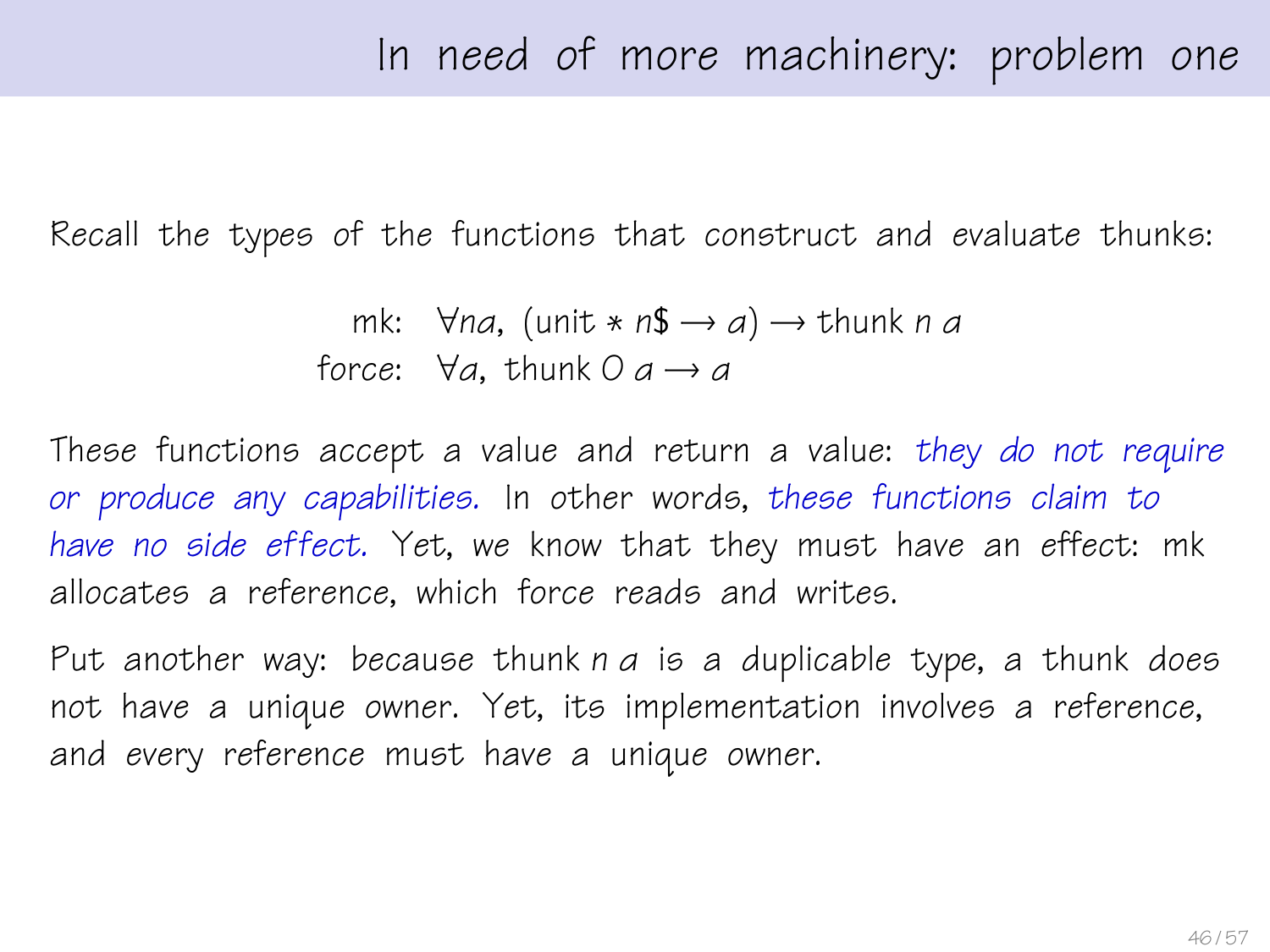A solution is to extend the type & capability system with a new rule, which allows a capability to be available within a certain boundary and hidden outside of it.

Such a capability becomes an invariant that holds whenever the boundary is crossed.

See [\[Pottier, 2008\]](#page-56-1).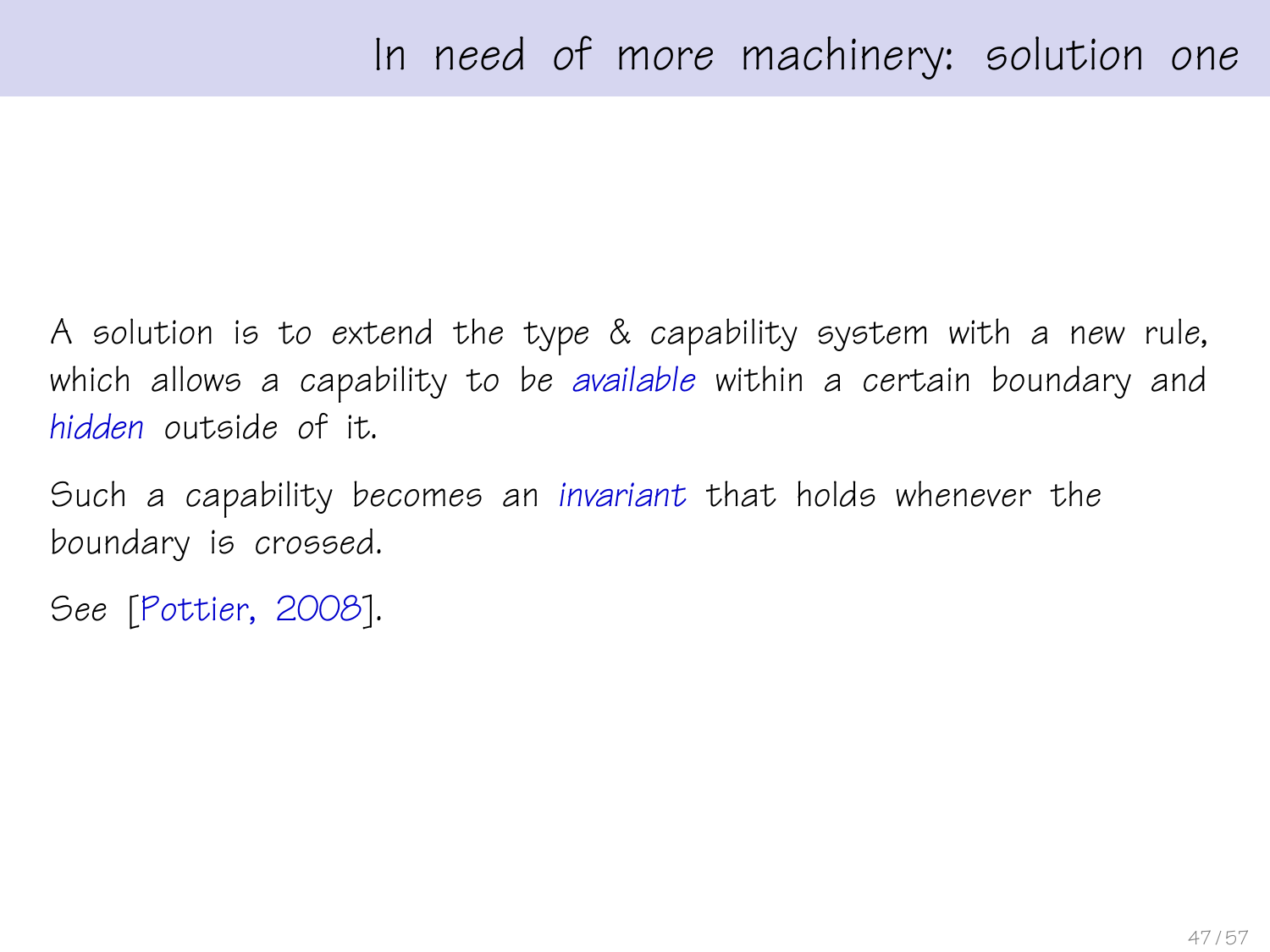Recall the type of the function that pays for a thunk:

pay:  $\forall$ npa, thunk n a \* p\$  $\rightarrow$  thunk (n – p) a

The idea is that credits are accumulated in the thunk, whose apparent cost decreases.

This mechanism is sound only because the number of credits that remain to be paid can only decrease with time, and because the parameter n in "thunk n a" is an upper approximation of this number. Yet, nothing in the type system allows expressing or exploiting these properties.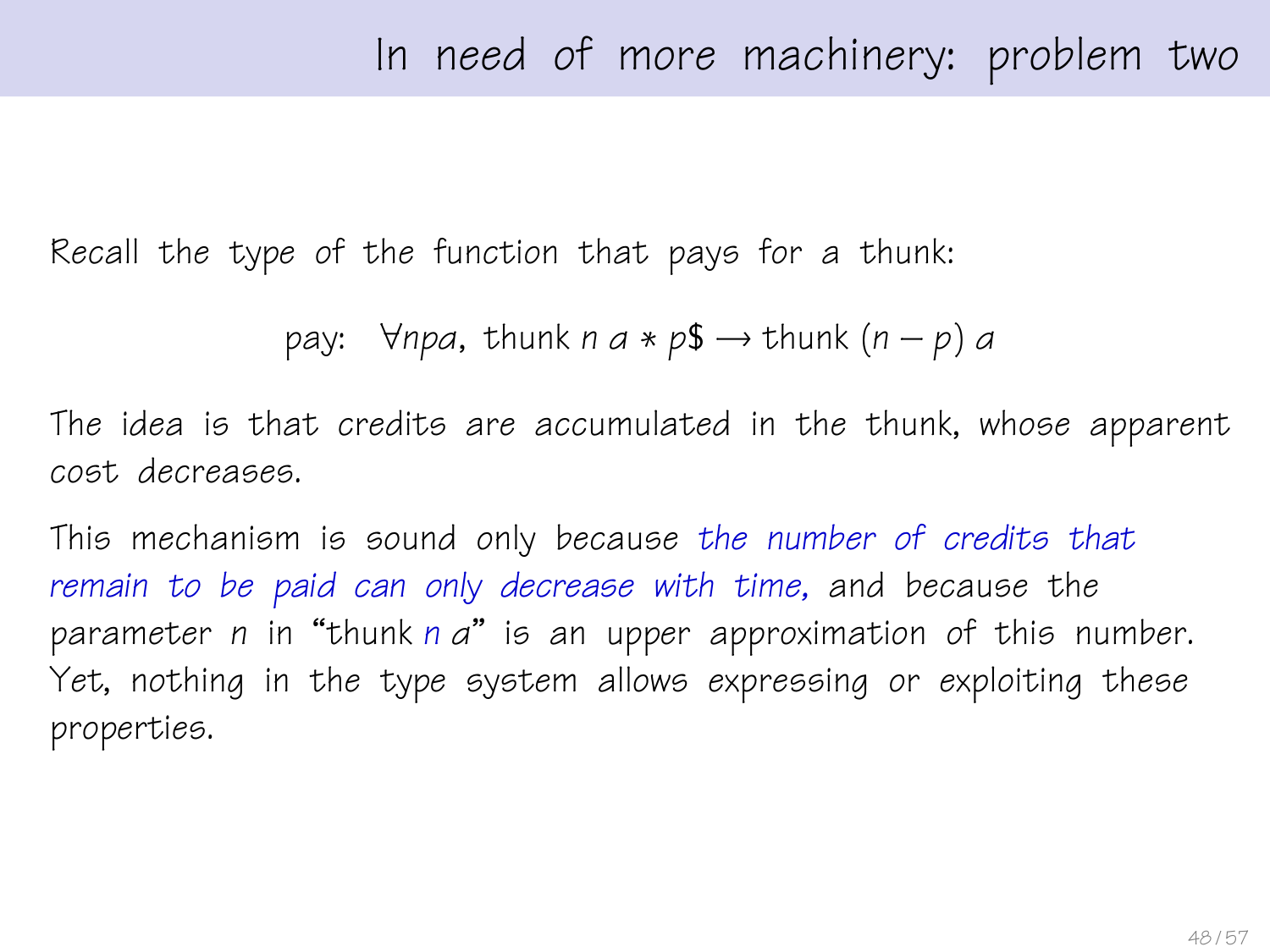A solution is to extend the type & capability system with fates: (ghost) memory locations whose value must evolve monotonically with time.

Updating a fate involves a proof obligation: the update must be monotonic.

In return, confronting the current state of a fate with an observation of a previous state yields new information: these two states must be in the ordering relation.

See [\[Pilkiewicz and Pottier, 2009\]](#page-56-2).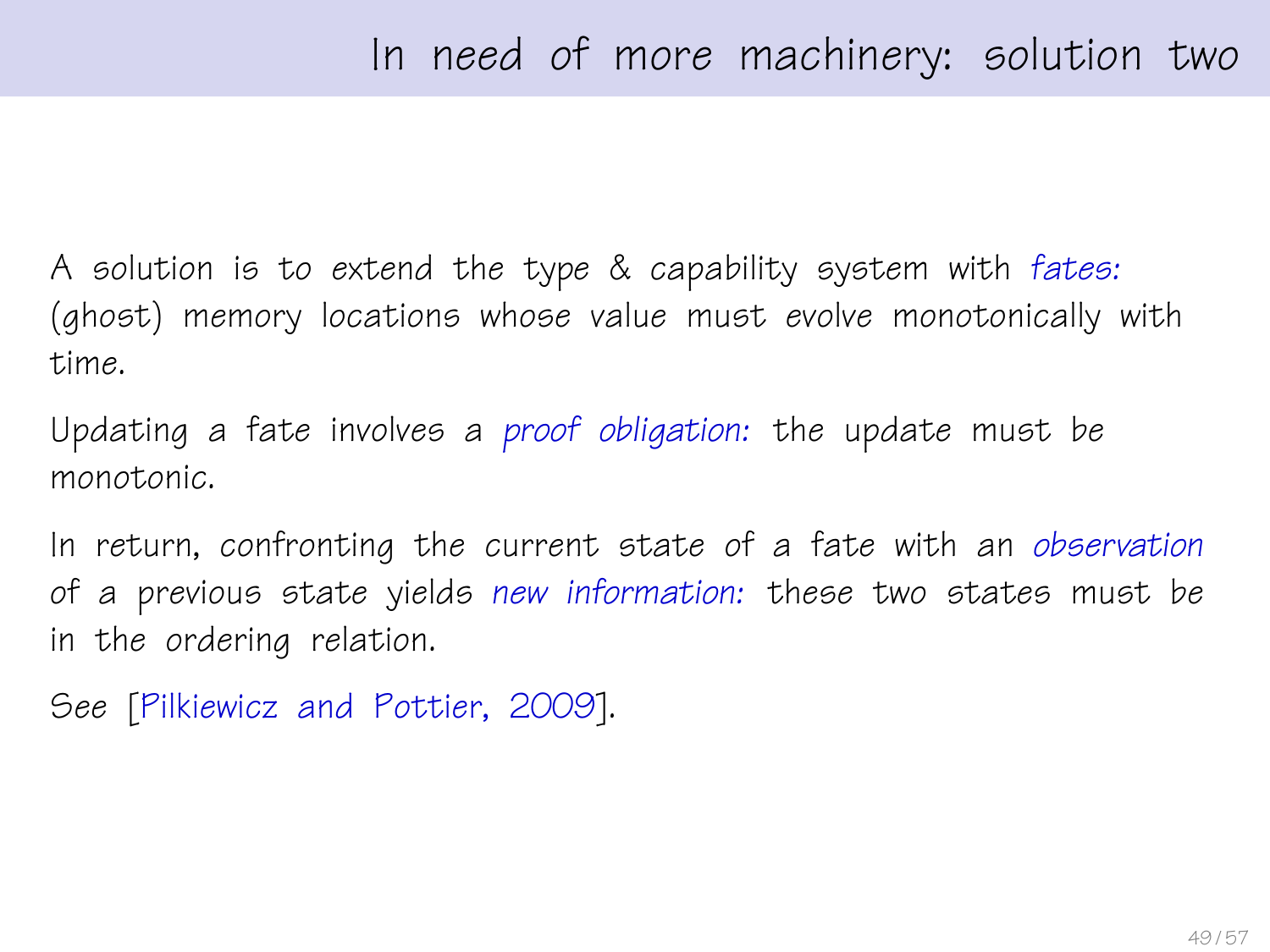In short, the type & capability system, extended with time credits, hidden state, and monotonic state, allows implementing thunks as a library, with the desired interface.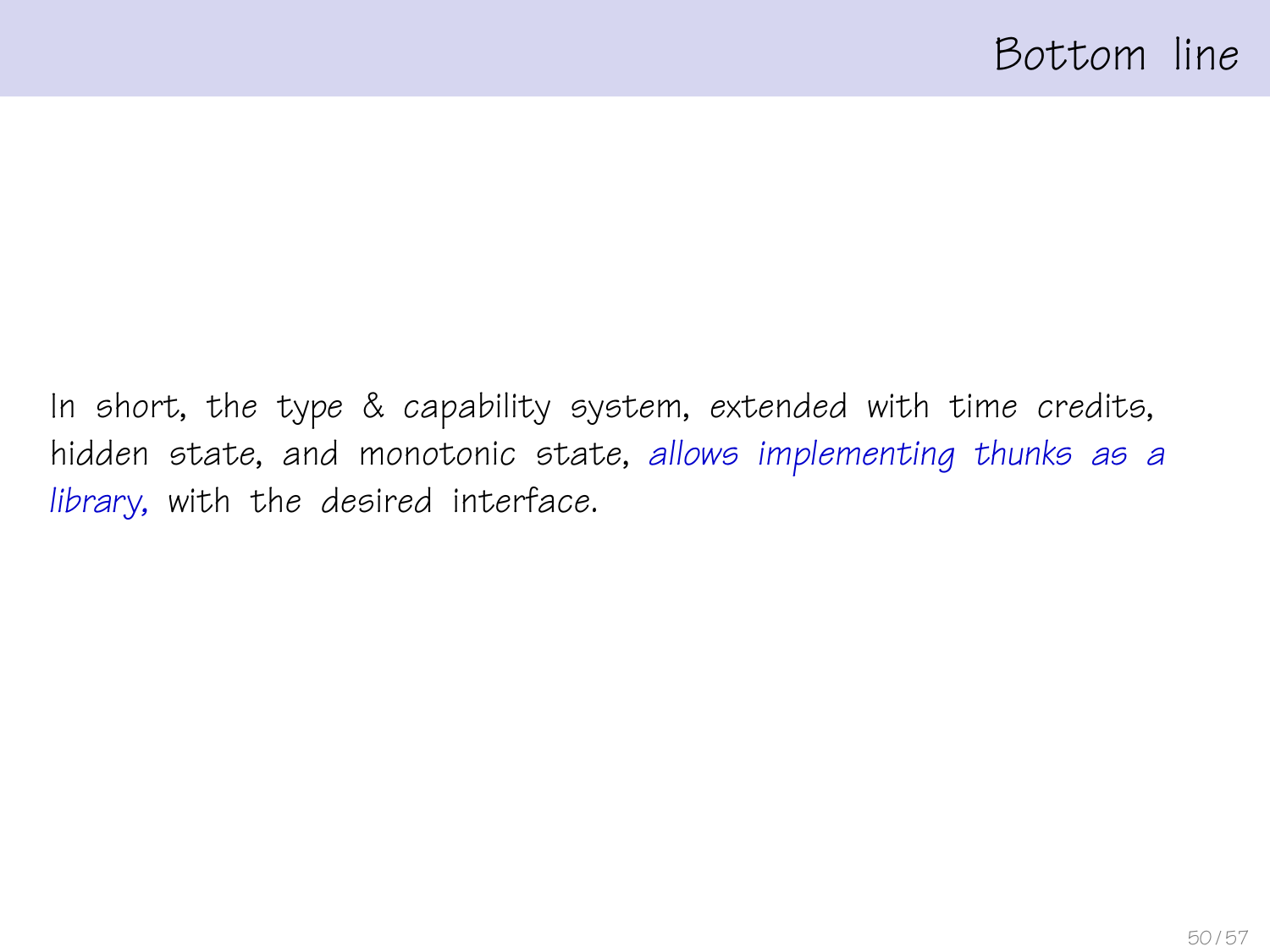<span id="page-50-0"></span>

- [A type-checker's armory](#page-11-0)
	- [Affinity](#page-14-0)
	- [Capabilities](#page-20-0)
	- [Regions](#page-27-0)
	- [Other forms of capabilities](#page-32-0)
- [When credits explain debits: an analysis of suspensions](#page-37-0)
- **•** [Conclusion](#page-50-0)
- [Bibliography](#page-54-0)  $\bullet$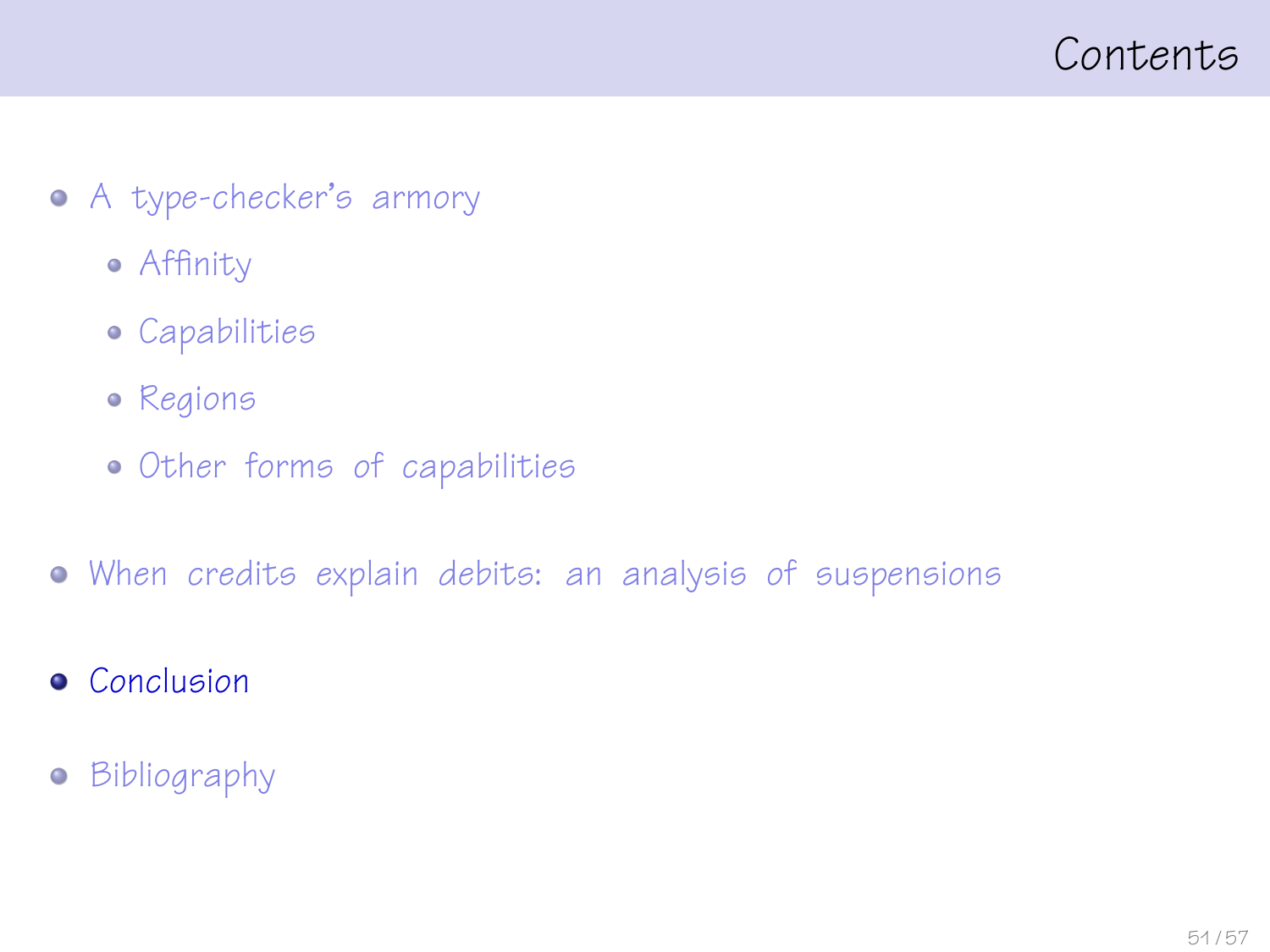I have encoded a very simple and elegant system – Danielsson's – into a significantly more complex, lower-level system  $-$  a type  $\&$ capability calculus.

I view this as a testimony of the expressiveness of the latter.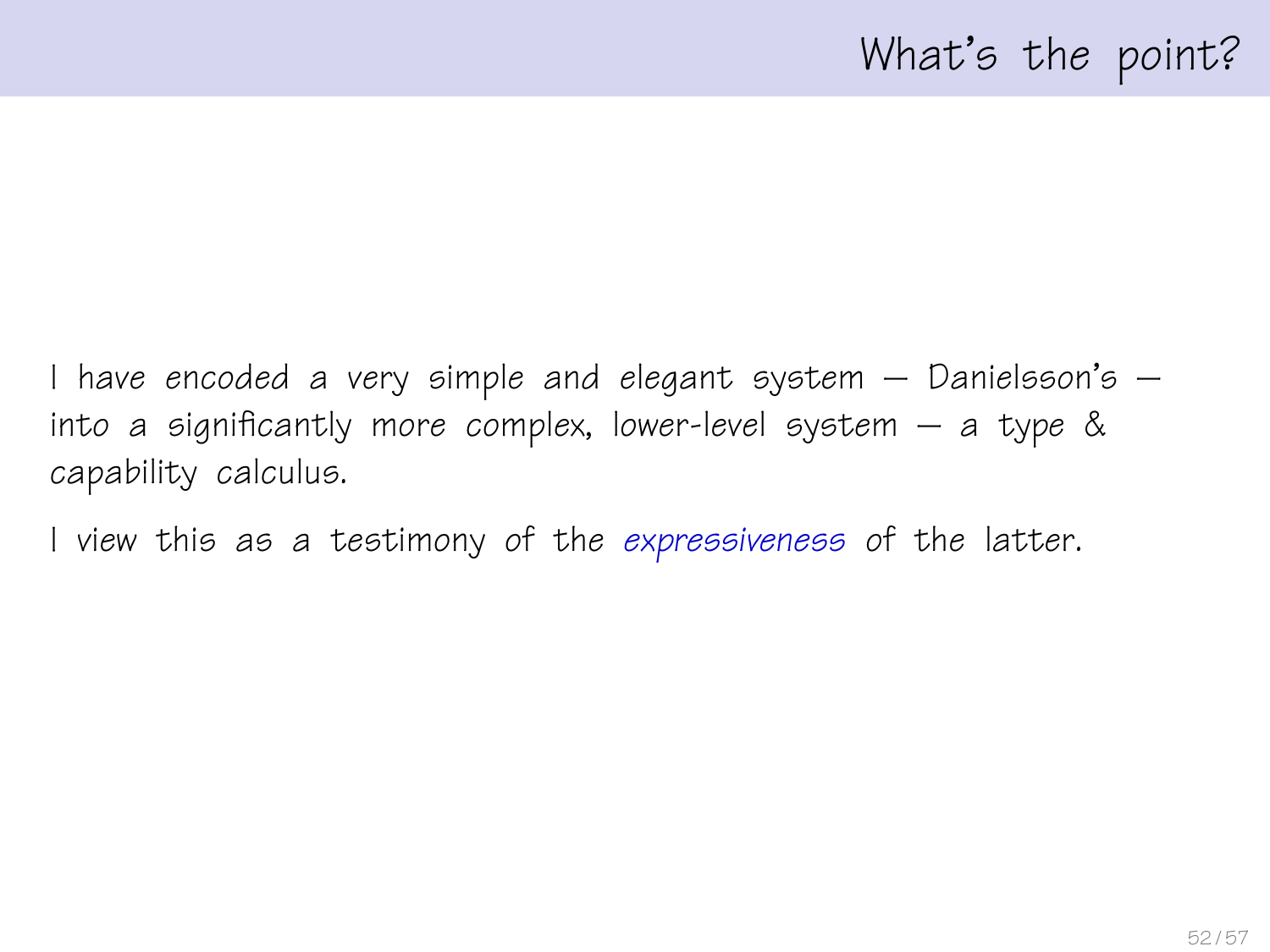I believe that type-based complexity-checking is an interesting direction. The general-purpose layer of the system still requires much work:

- prove the entire system sound;
- design a palatable surface language;
- implement the system, in connection with a theorem prover.

Some complexity-specific aspects also deserve investigation:

• study the "big O" notation.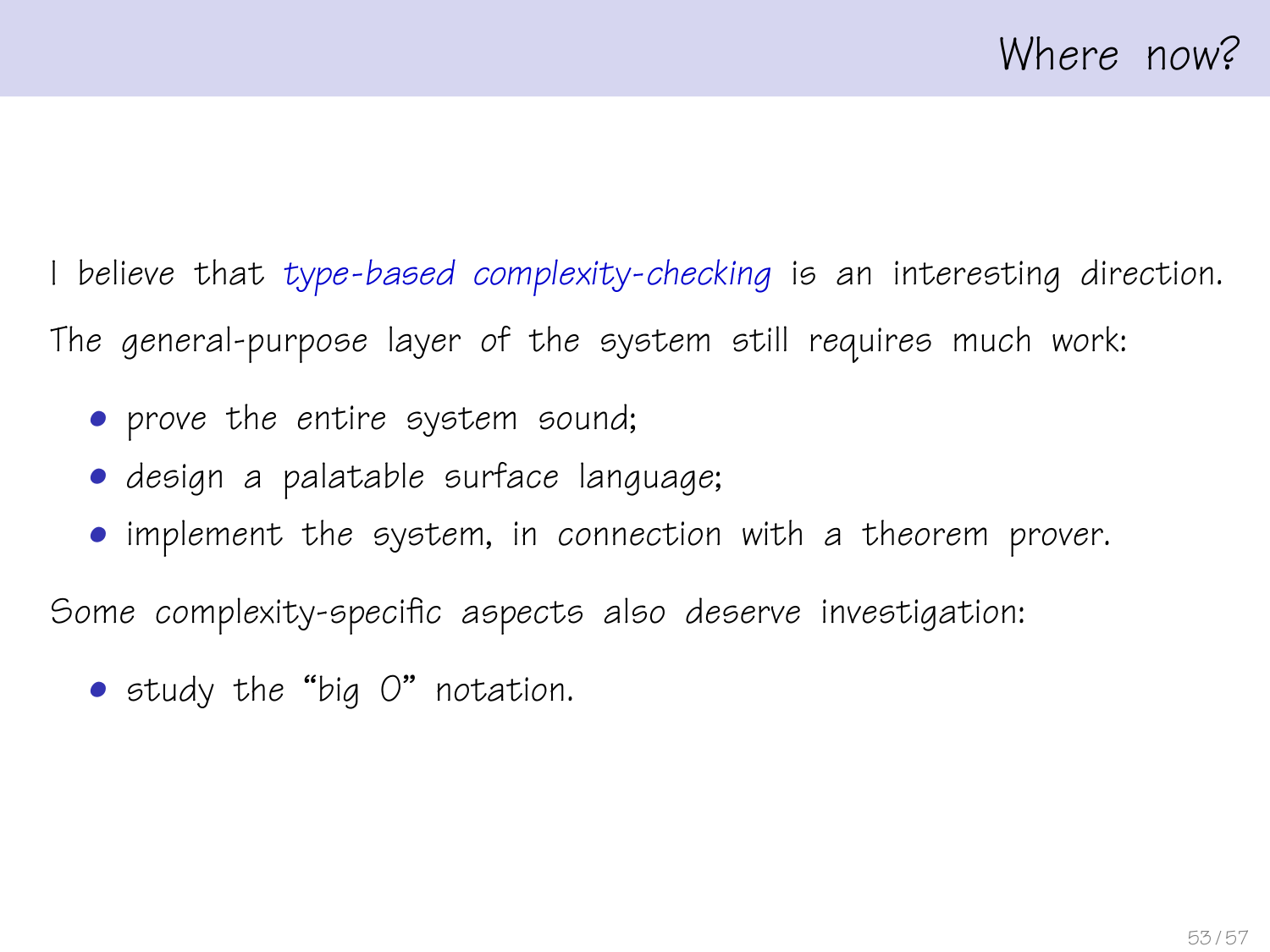Several authors have proposed type disciplines that include time or space credits. They are not surveyed in these slides; see [\[Pilkiewicz and Pottier, 2009\]](#page-56-2).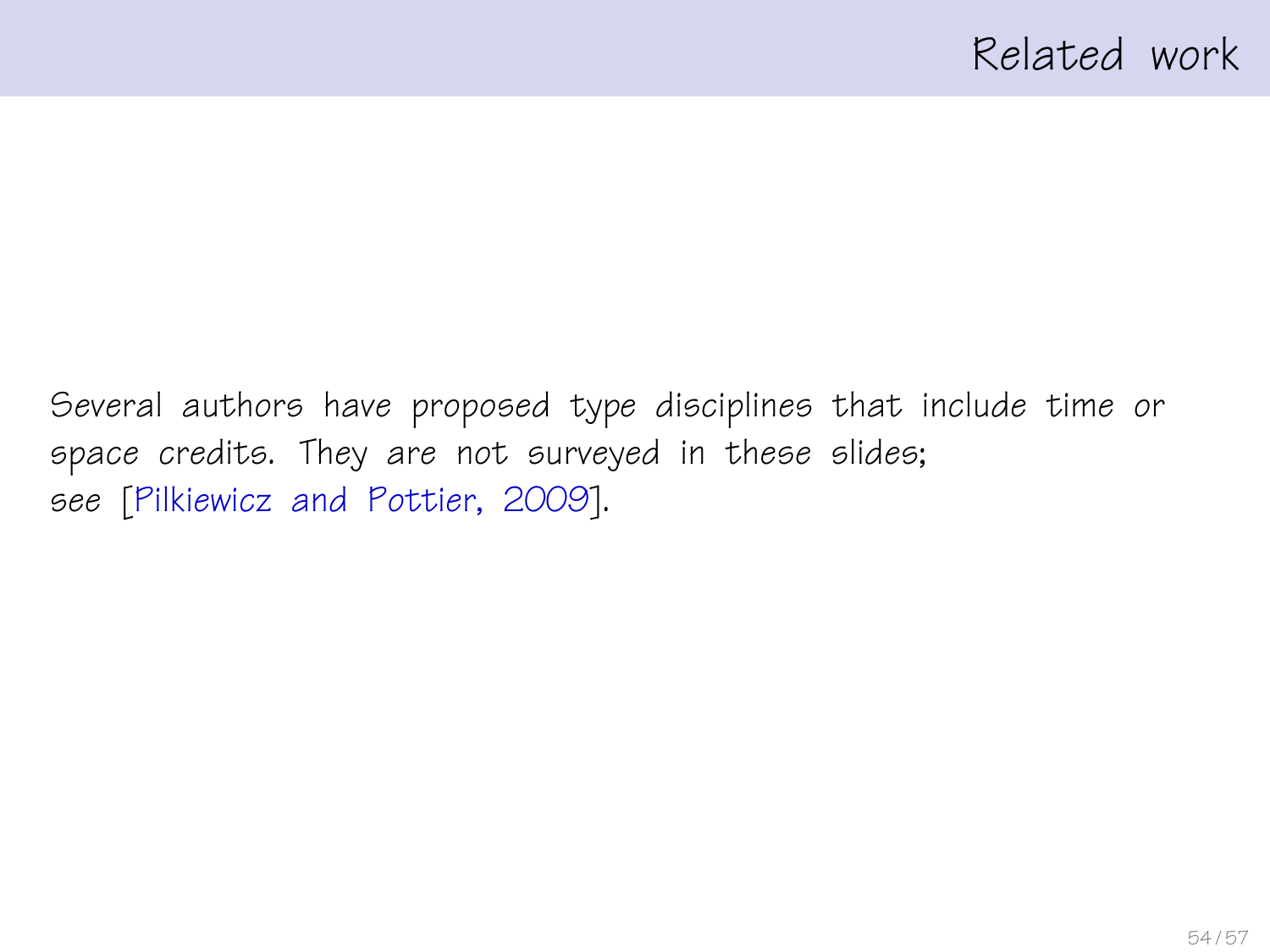<span id="page-54-0"></span>

- [A type-checker's armory](#page-11-0)
	- [Affinity](#page-14-0)
	- [Capabilities](#page-20-0)
	- [Regions](#page-27-0)
	- [Other forms of capabilities](#page-32-0)
- [When credits explain debits: an analysis of suspensions](#page-37-0)
- **•** [Conclusion](#page-50-0)
- **•** [Bibliography](#page-54-0)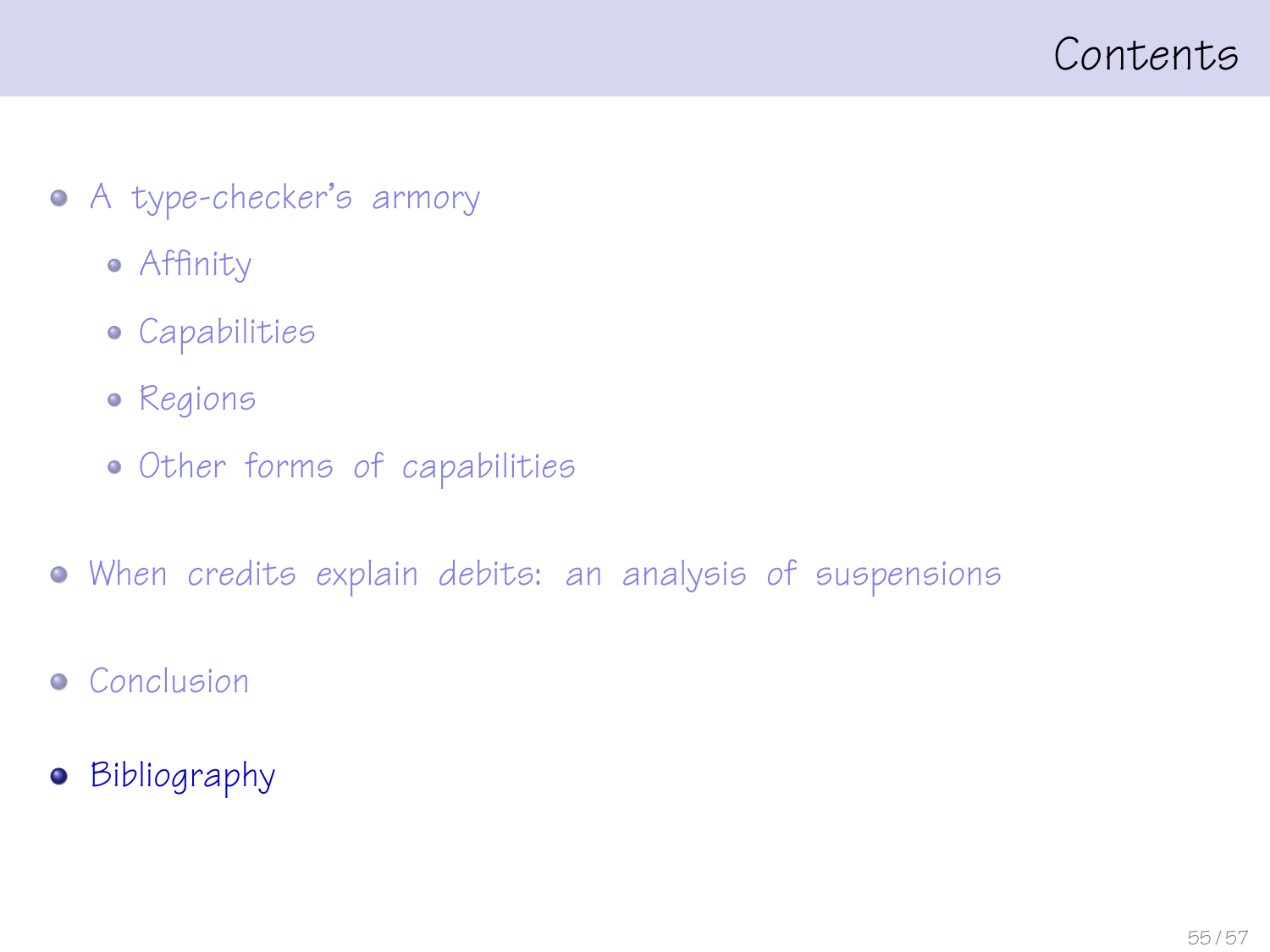

(Most titles are clickable links to online versions.)

- <span id="page-55-0"></span>記 Charquéraud, A. and Pottier, F. 2008. [Functional translation of a calculus of capabilities.](http://cristal.inria.fr/~fpottier/publis/chargueraud-pottier-capabilities.pdf) In ACM International Conference on Functional Programming (ICFP). 213–224.
- <span id="page-55-2"></span>**Danielsson, N. A. 2008.**

[Lightweight semiformal time complexity analysis for purely](http://www.cs.chalmers.se/~nad/publications/danielsson-popl2008.pdf) [functional data structures.](http://www.cs.chalmers.se/~nad/publications/danielsson-popl2008.pdf)

In ACM Symposium on Principles of Programming Languages (POPL).

- <span id="page-55-1"></span>
- **No** Okasaki, C. 1999.

[Purely Functional Data Structures](http://www.cambridge.org/us/catalogue/catalogue.asp?isbn=0521663504).

Cambridge University Press.